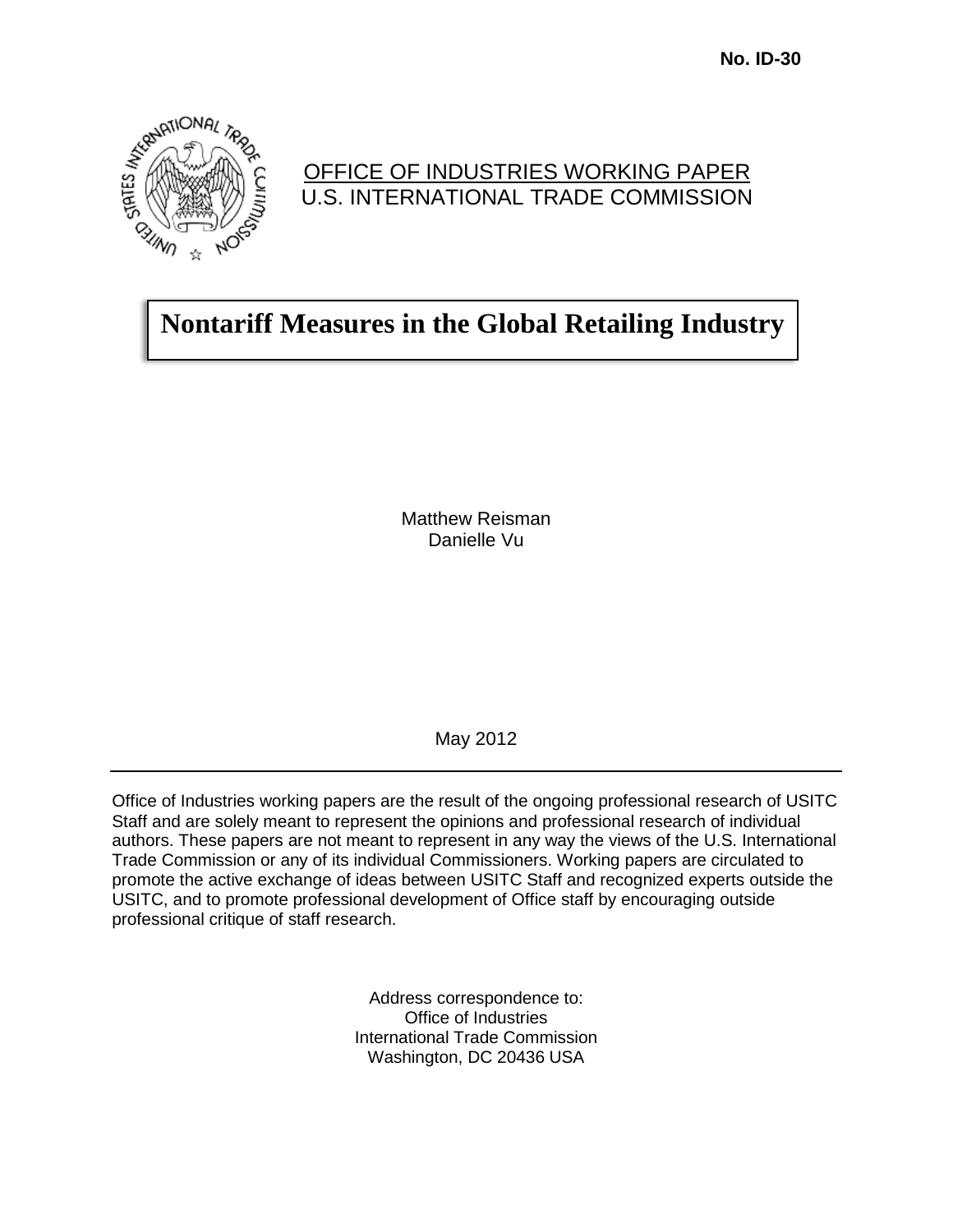# **Nontariff Measures in the Global Retailing Industry**

Matthew Reisman Danielle Vu $<sup>1</sup>$ </sup>

May 2012

#### **Abstract**

This paper introduces a new measure of policies and regulations affecting the retailing industry. Our retail restrictiveness index addresses 13 categories of nontariff measures (NTMs), including market entry restrictions and operational regulations. We produce index scores for 75 countries. Southeast Asian countries including Indonesia, Malaysia, and Thailand are among the most restrictive retail markets as measured by our index, while the United States is one of the world's most open. We use econometric "gravity" models to examine how restrictiveness affects sales of multinational retailers' foreign affiliates, and find that high (restrictive) scores on our index are associated with decreased affiliate sales.

<sup>&</sup>lt;sup>1</sup> Affiliations of the authors: Reisman is an analyst in the USITC's Office of Industries, Services Division. At the time of writing, Vu was detailed to the USITC's Office of Industries. The authors wish to thank past and present analysts of USITC's Services Division for their efforts to collect the information on global retailing regulations on which this analysis is based. They are Lisa Alejandro, Eric Forden, Erland Herfindahl, Tamar Khachaturian, Dennis Luther, Kevin McCaffrey, Erick Oh, Joann Peterson, Samantha Pham, Jennifer Powell, and George Serletis. We also thank Hilary Ross, who helped with initial research and design of the restrictiveness index; Allison Gosney, a thought partner for the econometric models; Cynthia Payne, who helped to manage our research database and prepared figures in the paper; Isaac Wohl, who assisted with weighting of the index as well as the research on global retailing regulations; Tani Fukui ,William Powers, Richard Brown, and Mark Paulson for their review and suggestions; and Monica Reed, for help with layout and formatting. Finally, the authors thank Karen Laney for her support for this project.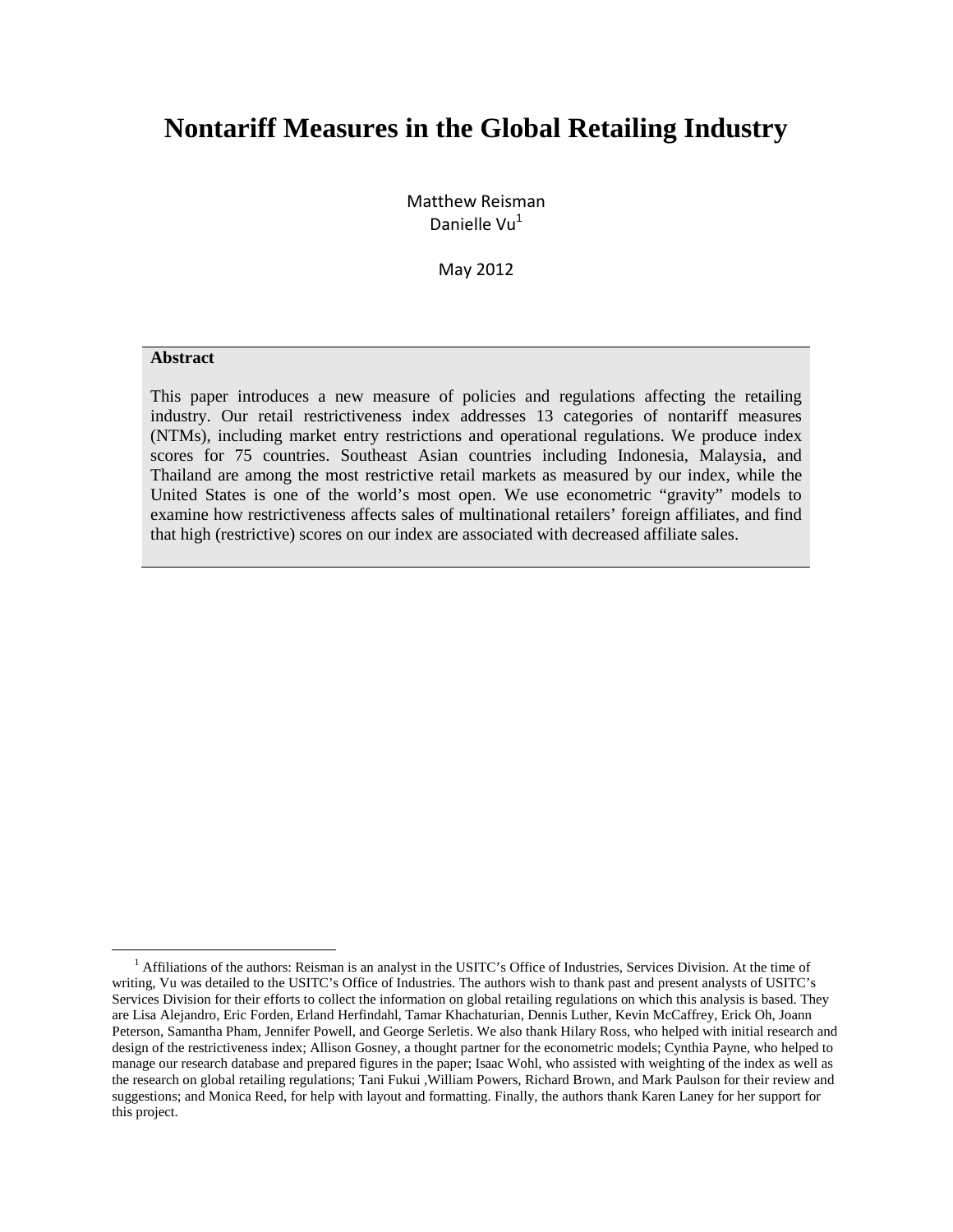# **Contents**

#### Page

| 6  |
|----|
|    |
| 9  |
| 11 |
| 14 |
| 19 |
| 20 |
| 25 |
| 25 |
| 26 |
| 29 |
| 38 |
| 40 |

### **Figures**

| $\mathbf{1}$ | 3  |
|--------------|----|
| 2            | 12 |
|              | 28 |
|              | 31 |
|              | 32 |
|              | 33 |
|              | 34 |
|              | 35 |
|              | 36 |
|              | 37 |
|              | 38 |
|              |    |

#### **Tables**

| 4  |
|----|
| 8  |
| 11 |
| 13 |
| 21 |
| 22 |
| 24 |
| 26 |
| 27 |
| 30 |
| 38 |
| 39 |
|    |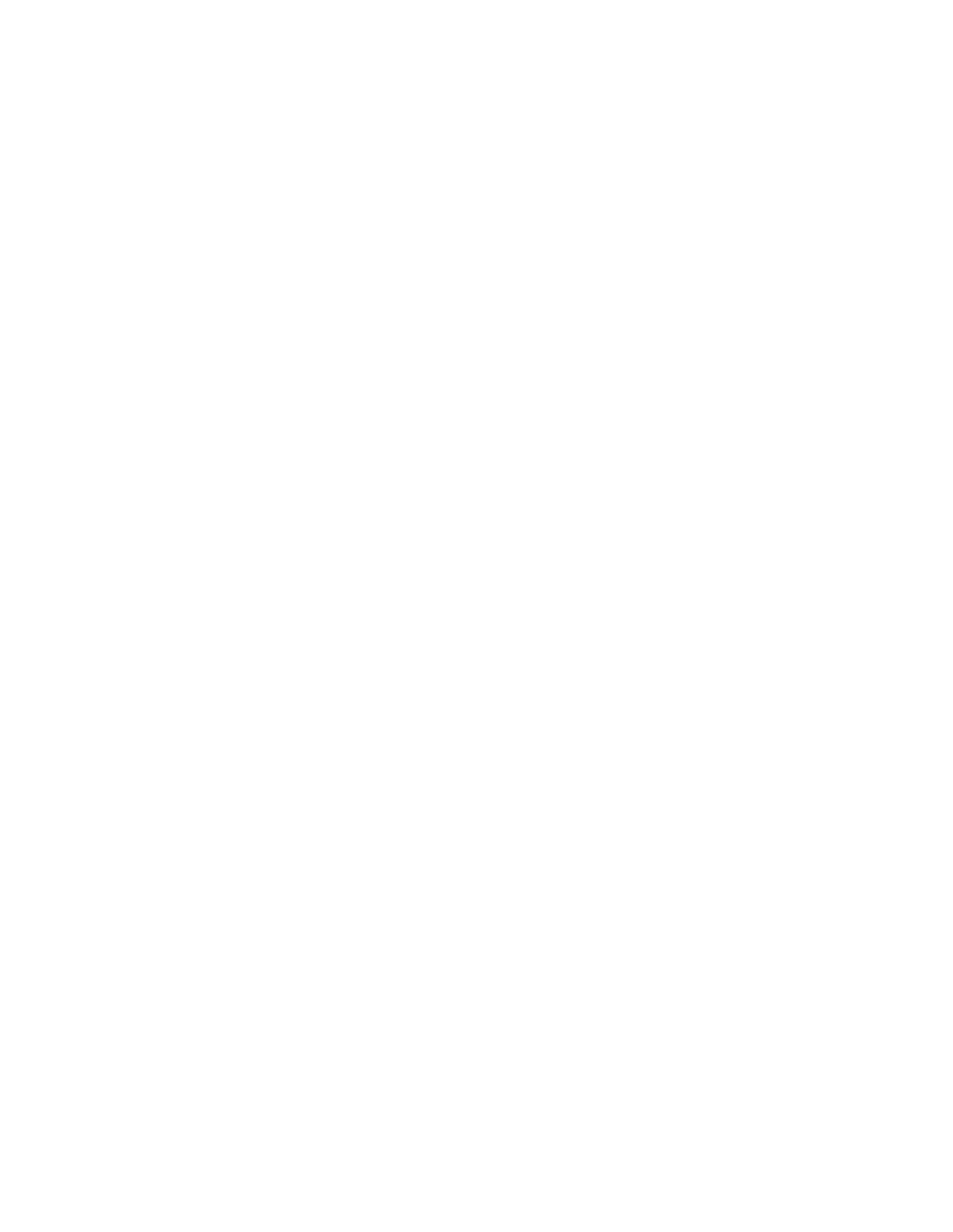### **Introduction**

The retailing industry plays a vital role in the global economy. Efficient retailers expand producers' access to customers and enable consumers to access a wide assortment of goods at the best prices. It also accounts for a substantial share of employment and output in many countries. For example, the industry accounted for 13.4 percent of U.S. employment  $(14.7 \text{ million workers})^2$  and 6.1 percent of value added as a share of U.S. gross domestic product  $(\$884.9 \text{ billion})^3$  in 2010.

Competition in the retailing industry benefits supplying industries as well as consumers: one recent study found that when foreign retailers enter new markets, they increase the productivity of suppliers.<sup>4</sup> Despite these benefits, many countries maintain policies and regulations that make it harder for firms to start up and operate. Countries often employ such nontariff measures (NTMs) with the ostensible goal of achieving welfare-enhancing objectives such as sound urban planning, environmental stewardship, and protection of groups deemed vulnerable (e.g., small-scale retailers and local suppliers). However, if such measures are designed in ways that unduly restrict competition or hinder efficient operations, they may impose costs on consumers, such as reduced product assortments and more expensive merchandise.

The objectives of this study are twofold. First, we introduce a new measure of countries' policies and regulations toward the retailing industry. Our retail restrictiveness index and sub-indices are built from a rich new dataset of retailing industry policies in 75 countries. We then demonstrate a new way to measure the impact of such policies: estimating their effect on sales of retailers' foreign affiliates using econometric "gravity" models. We show that higher scores on our index (reflecting more restrictive policies) are associated with modest but statistically significant declines in affiliate sales. To our knowledge, ours is the first study to examine the effects of retailing industry restrictiveness using such models.

 $2$  USDOL, BLS, Employment, Hours, and Earnings—National Database. Seasonally adjusted statistics; figures quoted are for December 2011.

 $3$  USDOC, BEA, "Value Added by Industry" (accessed November 8, 2011 and December 2, 2011).

<sup>4</sup> Javorcik and Li, "Do the Biggest Aisles Serve a Brighter Future?" 2008, 1.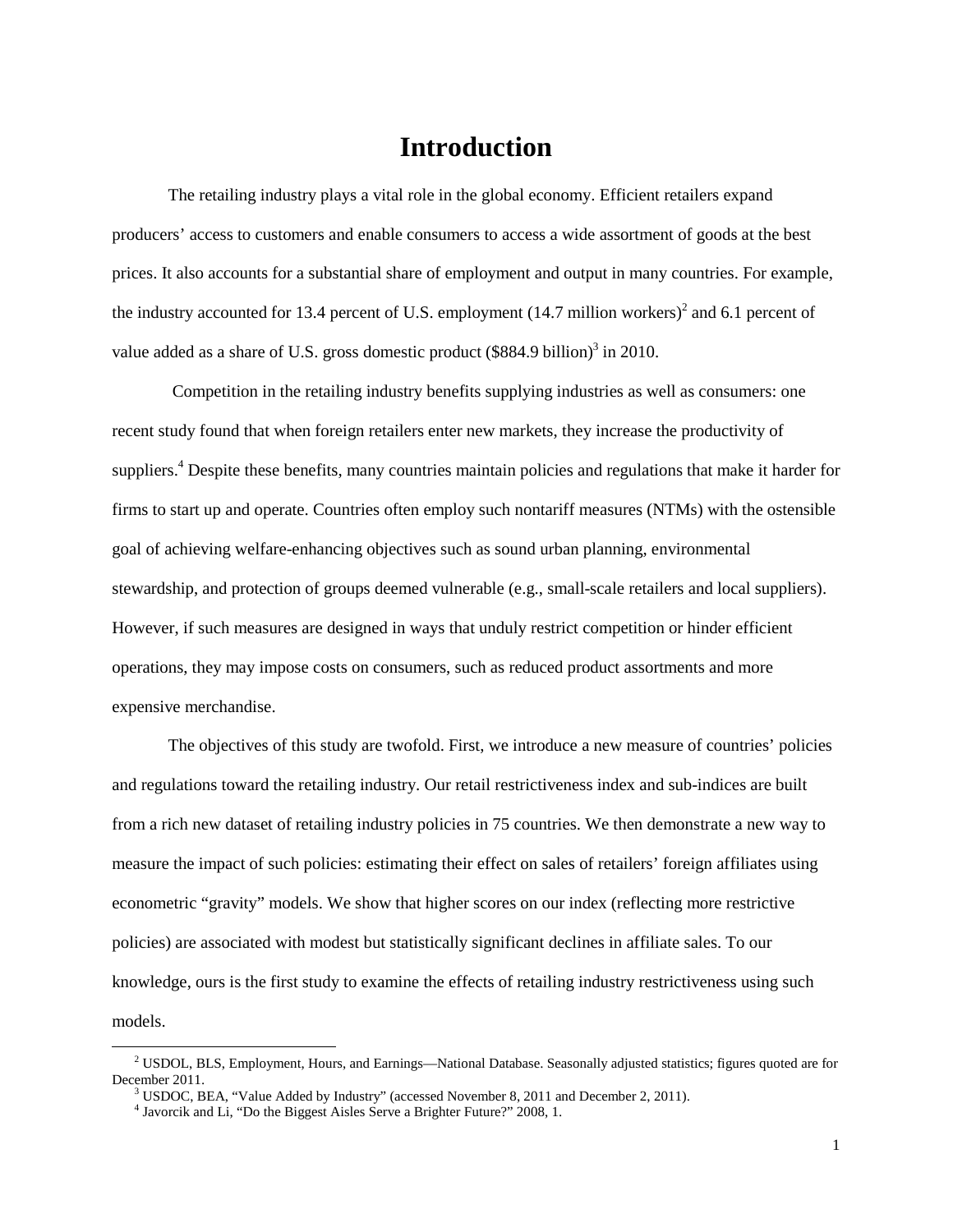The paper is structured as follows. First, we provide a brief overview of the global retailing industry. Next, we review the existing literature on retailing industry restrictiveness, describe our research methodology, and present our index and sub-indices. We then explain our empirical estimation strategy and present our results. A brief concluding section summarizes the paper's principal findings, and appendices provide supplementary data.

### **Industry Overview**

Retailing represents the final chain in the distribution process that links manufacturers of merchandise to consumers. Retailers typically purchase merchandise from manufacturers, wholesalers, or other retailers, then sell it in small quantities to the public. They operate via physical stores as well as non-store outlets, including Web sites, catalogs, and direct sellers. Retailers may specialize in specific products (e.g., food or clothes) or sell a diverse range of merchandise.

Retail sales totaled \$16.5 trillion worldwide in 2010—equal to about one-quarter of global GDP.<sup>5</sup> The United States was the world's largest retail market in 2010, with sales totaling over \$3 trillion. The U.S. total was nearly twice that for the next largest market (China, at \$1.6 trillion).<sup>6</sup> However, retail markets in developing countries are growing faster than developed ones. The "BRIC" countries (Brazil, Russia, India, and China) alone increased their share of global retail sales by nine percentage points between 2005 and 2010, to 24 percent (figure 1). Rapid economic growth in many developing countries has made them attractive targets for expansion by large retailers based in developed countries, where growth has been slower and markets more saturated. Concentration in the industry varies widely by country and industry segment, but is generally higher in developed countries than in developing ones. For example, the top five grocery retailers in Finland captured over 90 percent of

<sup>&</sup>lt;sup>5</sup> Planet Retail, Planet Retail Database (accessed June 16, 2011); World Bank, World Development Indicators Database. <sup>6</sup> Planet Retail, Planet Retail Database (accessed June 16, 2011).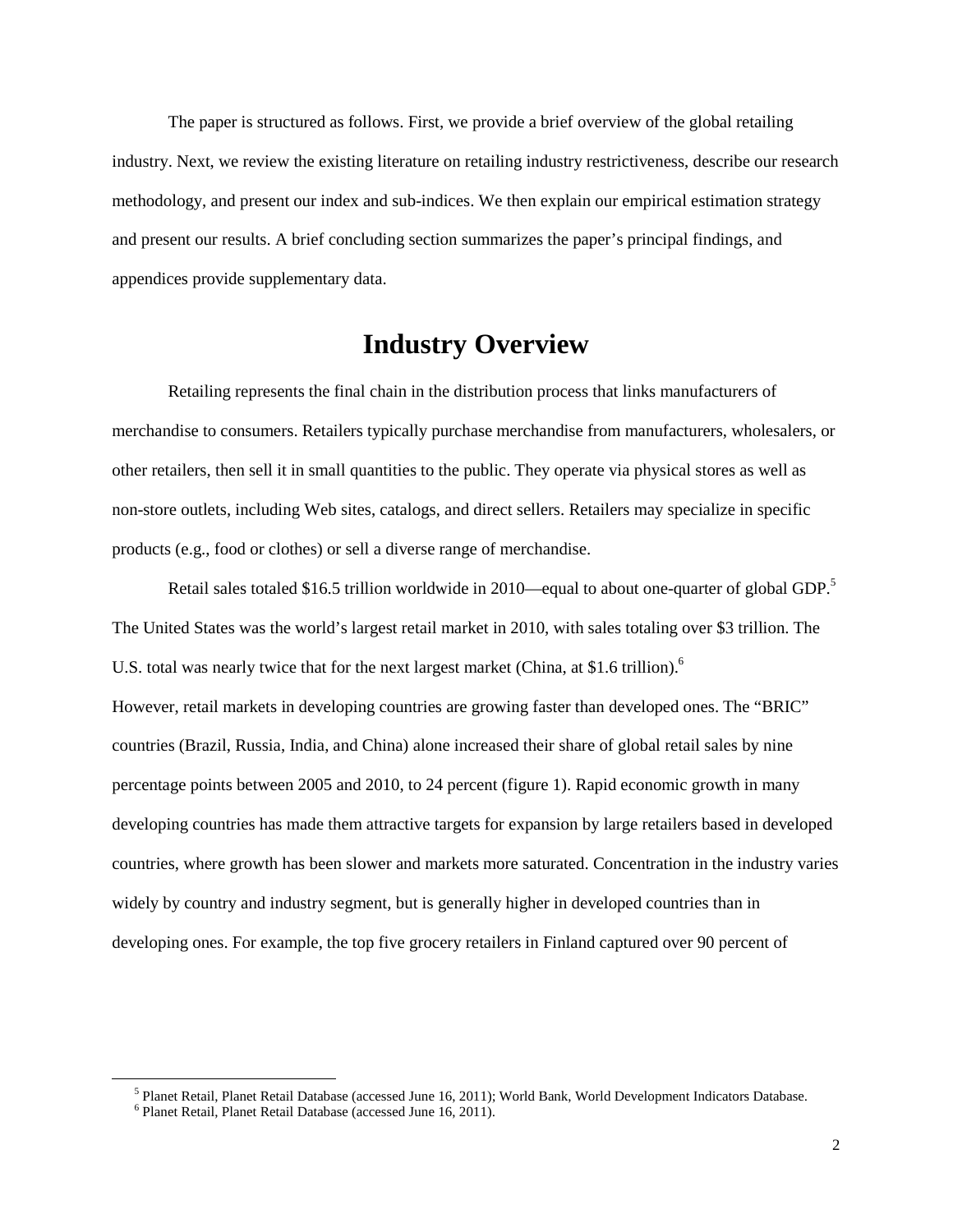#### **FIGURE 1** Retail sales, by country, 2005 and 2010



**Total: \$ 16.2 trillion**

*Source:* Planet Retail database (accessed August 22, 2011).

*Note:* Figures may not total 100 percent due to rounding.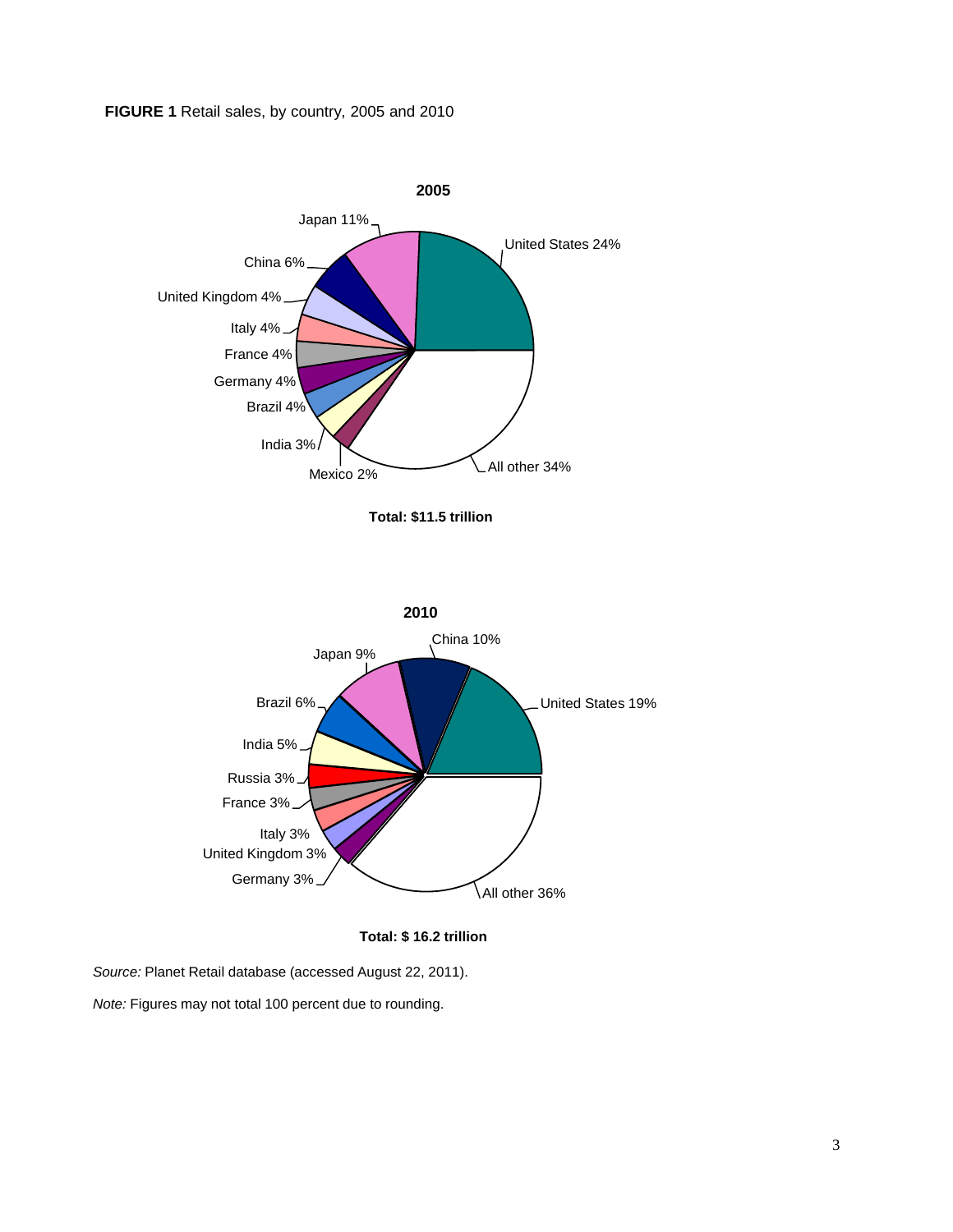grocery sales in that country in 2010, compared to less than one-half of one percent of grocery sales for the top five grocers in India.<sup>7</sup>

The operations of the world's largest retailers illustrate the importance of international expansion for major firms in the industry. For example, all but two of the world's ten largest grocery retailers operate in markets outside their home country (table 1).

|      |                      |                      | Grocery sales                |                                  |
|------|----------------------|----------------------|------------------------------|----------------------------------|
| Rank | Company              | Country <sup>a</sup> | (US\$ billions) <sup>b</sup> | Number of countries <sup>c</sup> |
| 1    | Wal-Mart             | <b>United States</b> | 254.3                        | 15                               |
| 2    | Carrefour            | France               | 112.3                        | 35                               |
| 3    | Tesco                | United Kingdom       | 76.3                         | 14                               |
| 4    | Kroger               | <b>United States</b> | 73.0                         |                                  |
| 5    | <b>Schwarz Group</b> | Germany              | 72.0                         | 25                               |
| 6    | Aldi                 | Germany              | 65.5                         | 18                               |
| 7    | Aeon                 | Japan                | 64.5                         | 7                                |
| 8    | Walgreens            | United States        | 63.0                         |                                  |
| 9    | Ahold                | <b>Netherlands</b>   | 55.1                         | 10                               |
| 10   | Seven & I            | Japan                | 54.3                         | 16                               |

**TABLE 1** Top 10 retailers, by global grocery sales, 2010

*Sources:* Deloitte, "Leaving Home," January 2011; Planet Retail, "Global Retail Rankings 2011"; Planet Retail Database (accessed September 28-29, 2010); company Web sites.

a Country represents location of headquarters.

<sup>b</sup>Includes sales of food, beverages, and health and beauty care products only.

<sup>c</sup>Hong Kong counted with China. Puerto Rico counted within the United States. Taiwan counted as a separate country.

Wal-Mart, the world's largest retailer, exemplifies the trend towards globalization. As recently as

1997, the company described its activities outside the United States as "immaterial to total company

operations."8 By 2010, one-quarter of Wal-Mart's sales, one-third of its employees, and nearly half of its

stores were outside the United States.<sup>9</sup>

<sup>&</sup>lt;sup>7</sup> Planet Retail, Planet Retail Database (accessed August 22, 2011).<br><sup>8</sup> Wal-Mart, "Form 10-K," April 21, 1997, 26–27.

<sup>&</sup>lt;sup>9</sup> Number of retail units from Wal-Mart, 2010 Annual Report (Online Edition). Sales and employment data from Wal-Mart, "Form 10-K," March 30, 2010. Wal-Mart's fiscal year ends January 31. Sales data for 2010 are for February 1, 2009–January 31, 2010. Employment data are for the last date of the fiscal year.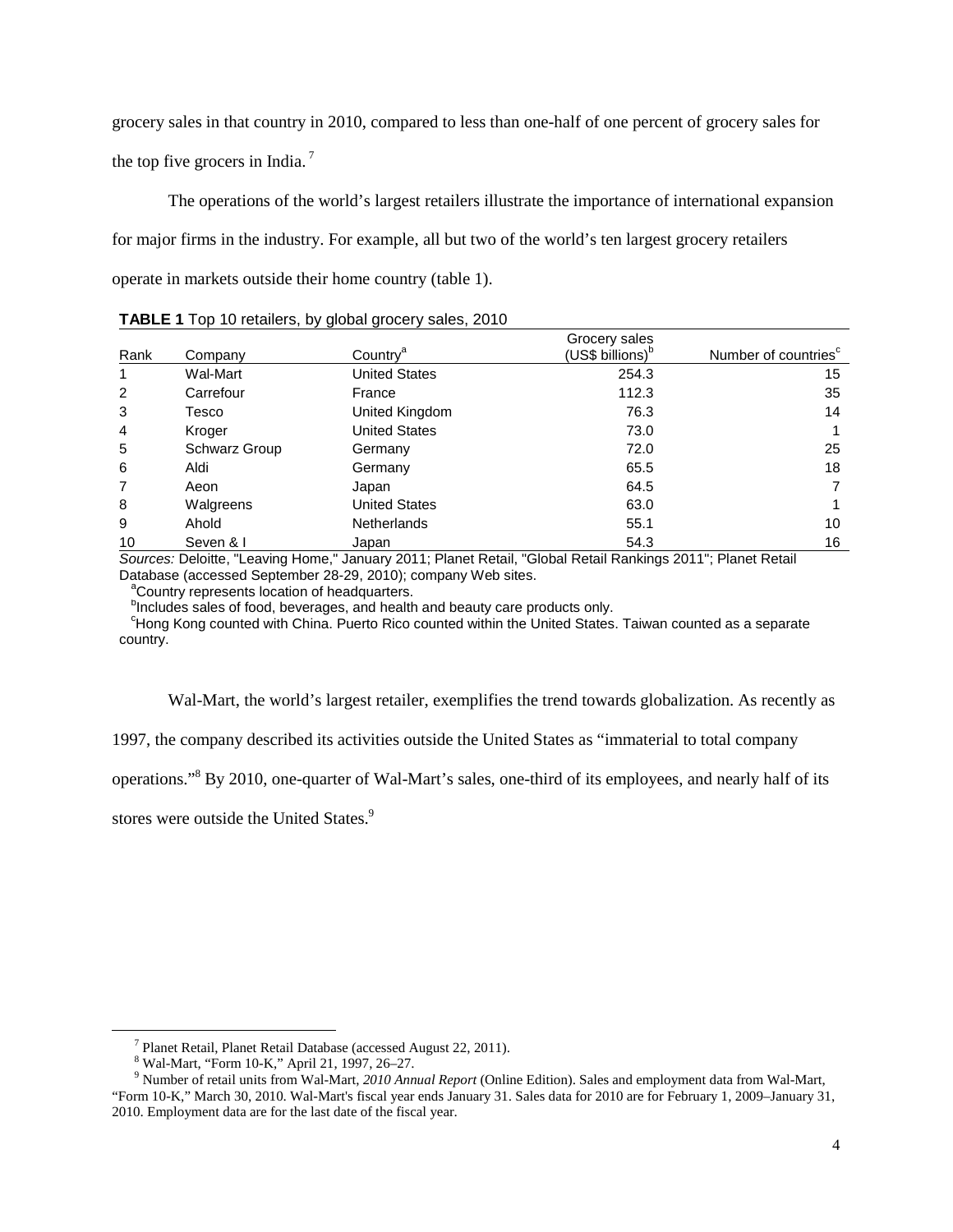### **Restrictiveness Indices for Retailing: Literature Review**

Researchers have been constructing indices to measure countries' restrictiveness toward trade and investment in services since the mid-1990s.<sup>10</sup> The present study follows four efforts by other researchers to prepare comparative, multi-country indices of restrictiveness toward distribution industries.<sup>11</sup> Kalirajan (2000) created indices spanning 38 economies; he prepared separate indices for regulations affecting establishment (start-up), ongoing operations, foreign-invested firms, and domestic firms. He weighted the various indices according to a subjective assessment of their effects on the costs of distribution. The most restrictive countries in his sample were Belgium, France, India, Indonesia, Korea, Malaysia, the Philippines, Switzerland, and Thailand.<sup>12</sup> Kalirajan also used econometric analysis to test the effects of restrictiveness on food distributors' price-cost margins. His results suggested that restrictive regulations raised distributors' costs.<sup>13</sup>

Conway and Nicoletti (2006) developed an indicator of regulatory restrictiveness that included three categories of measures: barriers to entry, operational restrictions, and price controls. Their index was organized and weighted using a statistical technique called factor analysis.<sup>14</sup> Conway and Nicoletti's analysis focused on OECD countries; they have subsequently expanded their dataset to include a select set of non-OECD members. China is the most restrictive country in their index, followed by Luxembourg, Belgium, Austria, and Greece.<sup>15</sup>

Dihel and Shepherd (2007) presented a restrictiveness index for distribution that used Kalirajan's NTM categories, but with weights determined by factor analysis. They also presented results for sub-

<sup>&</sup>lt;sup>10</sup> For a review of this broader literature, see Deardorff and Stern, "Empirical Analysis of Barriers to International Services Transactions," 2008.

<sup>&</sup>lt;sup>11</sup> The OECD's Services Trade Restrictiveness Index project and the World Bank's Trade and International Integration team were in the processing of developing restrictiveness indices for distribution at the time of writi

 $12$  Kalirajan listed these as the most restrictive countries without placing them in a strict numerical order from most to least

restrictive.<br><sup>13</sup> Kalirajan, "Restrictions on Trade in Distribution Services," August 16, 2000.<br><sup>14</sup> Factor analysis examines the extent to which groups of individual variables move together, and generates weights that reflect the variables' contribution to sample variance. For more details on their approach, see Boylaud and Nicoletti, "Regulatory Reform in Retail Distribution." 2001. 264-5.

<sup>&</sup>lt;sup>15</sup> Conway and Nicoletti, "Product Market Regulation in Non-manufacturing Sectors in OECD Countries," December 7, 2006. Brazil, China, India, Russia, and South Africa were subsequently added to their dataset, although the data for South Africa and India are incomplete and full scores for them have not been calculated. The full dataset is available at [www.oecd.org/eco/pmr.](http://www.oecd.org/eco/pmr)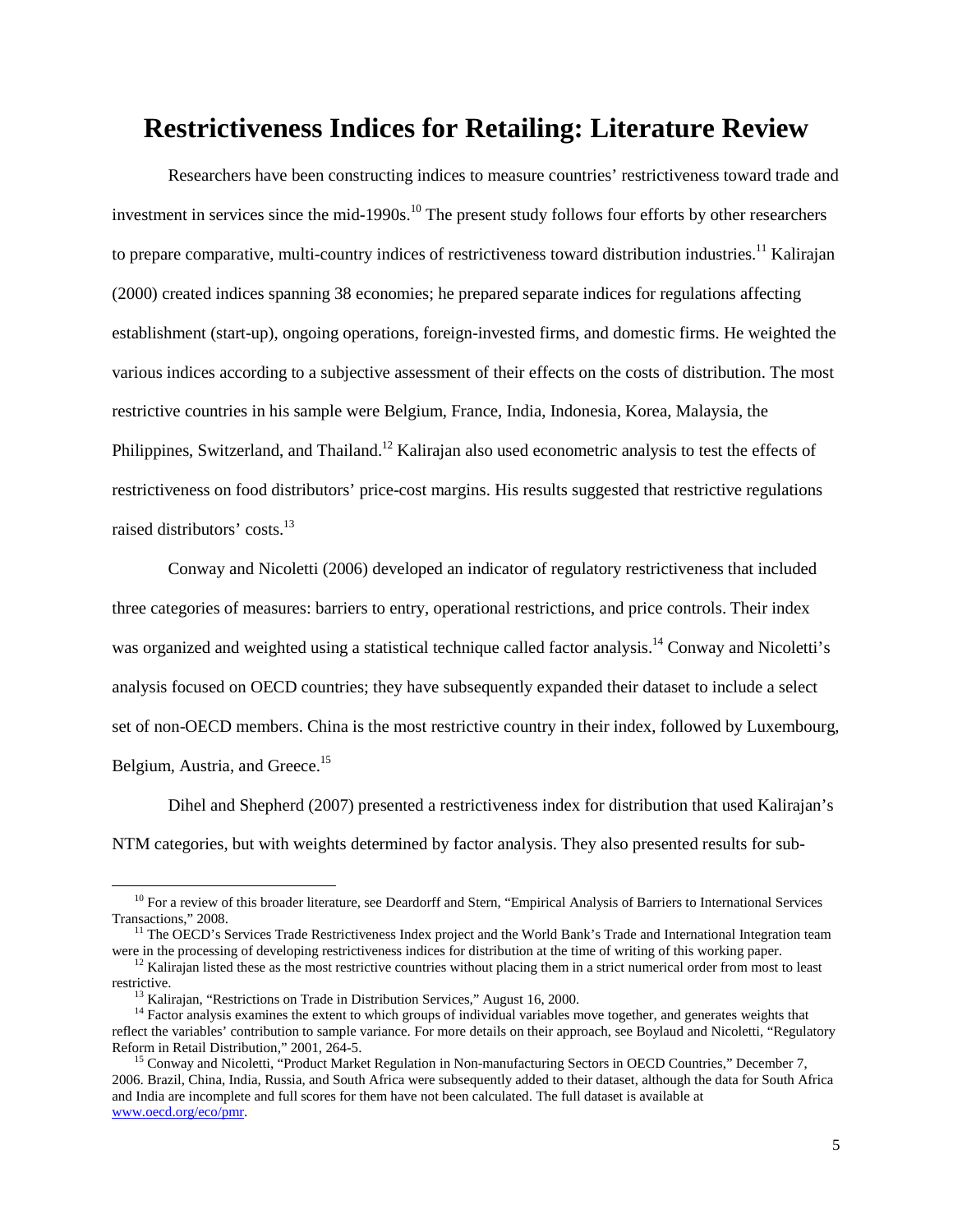indices corresponding to the four "modes" for supplying services under the World Trade Organization's General Agreement on Trade in Services.<sup>16</sup> Their analysis covered 19 "developing and transition" economies. The most restrictive countries in their index were Vietnam, India, Malaysia, the Philippines, Indonesia, and Venezuela.<sup>17</sup>

Golub (2009) developed an index for restrictiveness toward foreign direct investment in services for 73 countries. The index includes separate sub-indices for eight service industries, including distribution. Like Kalirajan, he weighted the NTM categories in each sub-index subjectively. Golub's indices placed a heavy emphasis on foreign ownership restrictions; countries that banned foreign investment in retail altogether received a maximally restrictive score. The most restrictive countries in his distribution sub-index were Ethiopia, India, Malaysia, Nigeria, and Saudi Arabia.<sup>18</sup>

Our index departs from these previous efforts in the following ways. First, it covers more countries (75) than any of the individual indices that have heretofore been published. Second, it addresses most of the policies and regulations examined by the studies named above, but in a single index. Third, our dataset is built upon a rich set of data gleaned from a diverse range of primary and secondary sources.

### **Research Methodology**

Between September 2009 and September 2011, a team of analysts researched the policies and regulations affecting retailing in 75 countries. Analysts focused on regulations affecting the retailing of food through "modern" outlets, such as supermarkets and hypermarkets, but many of the regulations that they studied applied to the broader universe of retailing businesses.<sup>19</sup> Analysts used a variety of primary and secondary sources, including interviews and correspondence with U.S. and foreign government representatives, industry participants, and analysts; review of legislation and press reports; and review of

<sup>&</sup>lt;sup>16</sup> The modes are cross-border supply (mode 1), consumption abroad (mode 2), commercial presence (mode 3) and presence of natural persons (mode 4).

<sup>&</sup>lt;sup>17</sup> Dihel and Shepherd, "Modal Estimates of Services Barriers," 2007.<br><sup>18</sup> Golub, "Openness to Foreign Direct Investment in Services," 2009, 1256–8.<br><sup>19</sup> We chose to focus on food retailing through modern outlets in orde the policies and regulations addressed by the index. Grocery stores seemed an obvious choice in light of their prominence within virtually every country's retailing industry.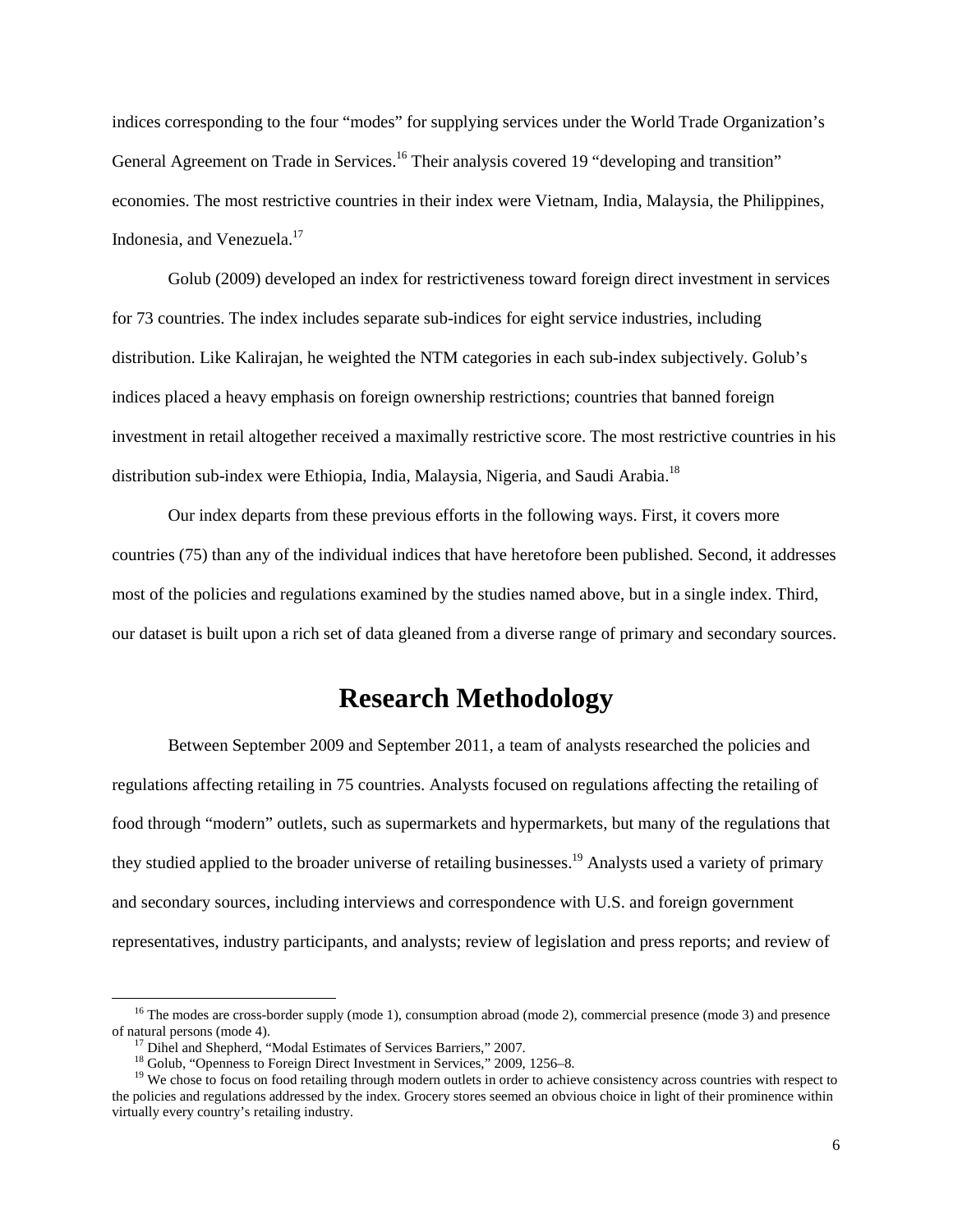research reports produced by other institutions. Whenever possible, analysts sought to verify the information collected with at least one "primary" source (a person with expert knowledge of the country in question or legal documents of that country). To the best of our knowledge, all data were accurate as of September  $2011^{20}$ 

# **Index Components**

In order to identify appropriate categories for inclusion in our index, we interviewed

representatives of retailers and retailing industry associations; held a focus group with these parties as

well as other researchers; and reviewed the existing literature on nontariff measures affecting the retailing

industry.<sup>21</sup>

Our index comprises thirteen categories of NTMs:

- 1. Commercial land restrictions
- 2. Employment requirements
- 3. Foreign ownership restrictions
- 4. Infringement of intellectual property rights
- 5. Investment screening
- 6. Large store regulations
- 7. Restrictions on long-term stays
- 8. Management requirements
- 9. Operating hours restrictions
- 10. Performance requirements
- 11. Price controls
- 12. Promotional restrictions
- 13. Restrictions on temporary visits

The organization and scoring method for our index draw upon the studies described in the literature

review above.<sup>22</sup> When entering information into our database, analysts selected among options in a

multiple choice list to code each country's policies (table 2).

<sup>&</sup>lt;sup>20</sup> The full dataset is available upon request.<br><sup>21</sup> Studies that proved particularly useful include Kalirajan, "Restrictions on Trade in Distribution Services," August 2000; Pilat, "Regulation and Performance in the Distribution Sector,"1997; and Boylaud and Nicoletti, "Regulatory Reform in Retail Distribution," 2001. Researchers at the World Bank and OECD; participants in the OECD's Experts Meeting on Distribution Services (held in Paris in November 2010) and representatives from several large U.S. retailers and industry associations also provided invaluable insights.<br><sup>22</sup> Our index most closely resembles Kalirajan's, although there are some differences in the NTMs covered by his index and

ours.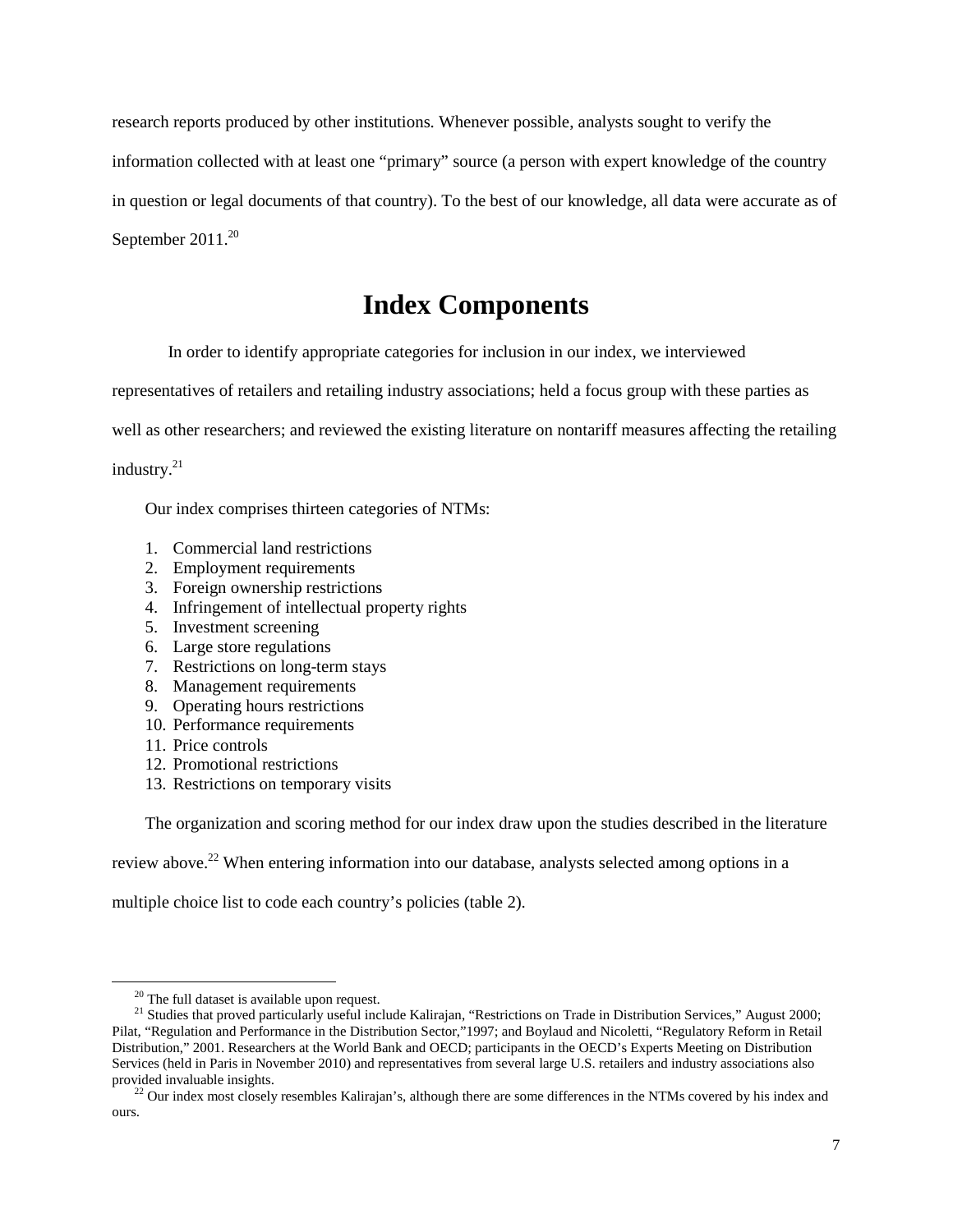|                                   | $\blacksquare$ $\blacksquare$ $\blacksquare$ $\blacksquare$ $\blacksquare$ $\blacksquare$ $\blacksquare$ $\blacksquare$ $\blacksquare$ $\blacksquare$ $\blacksquare$ $\blacksquare$ $\blacksquare$ $\blacksquare$ $\blacksquare$ $\blacksquare$ $\blacksquare$ $\blacksquare$ $\blacksquare$ $\blacksquare$ $\blacksquare$ $\blacksquare$ $\blacksquare$ $\blacksquare$ $\blacksquare$ $\blacksquare$ $\blacksquare$ $\blacksquare$ $\blacksquare$ $\blacksquare$ $\blacksquare$ $\blacks$ |                                |
|-----------------------------------|--------------------------------------------------------------------------------------------------------------------------------------------------------------------------------------------------------------------------------------------------------------------------------------------------------------------------------------------------------------------------------------------------------------------------------------------------------------------------------------------|--------------------------------|
| <b>NTM Categories</b>             | <b>Summary Descriptors of Measures</b>                                                                                                                                                                                                                                                                                                                                                                                                                                                     | <b>Score</b>                   |
| <b>Commercial land</b>            | Acquisition of commercial land prohibited                                                                                                                                                                                                                                                                                                                                                                                                                                                  | 1                              |
| restrictions                      | Acquisitions restricted to a certain size (and/or duration for leases)                                                                                                                                                                                                                                                                                                                                                                                                                     | 0.5                            |
|                                   | No restrictions on acquisition of commercial land                                                                                                                                                                                                                                                                                                                                                                                                                                          | 0                              |
| <b>Employment</b>                 | Number or share of foreign employees is limited                                                                                                                                                                                                                                                                                                                                                                                                                                            | $\mathbf{1}$                   |
| requirements                      | Number or share of foreign employees is not limited                                                                                                                                                                                                                                                                                                                                                                                                                                        | 0                              |
| Foreign ownership<br>restrictions | Foreign ownership is limited                                                                                                                                                                                                                                                                                                                                                                                                                                                               | 1-max. foreign<br>equity share |
|                                   | No limits on foreign ownership                                                                                                                                                                                                                                                                                                                                                                                                                                                             | 0                              |
| <b>Intellectual</b>               | On USTR's Special 301 Priority Watch List                                                                                                                                                                                                                                                                                                                                                                                                                                                  | $\mathbf{1}$                   |
| property rights                   | On USTR's Special 301 Watch List                                                                                                                                                                                                                                                                                                                                                                                                                                                           | 0.5                            |
|                                   | Not on USTR's Special 301 watch lists                                                                                                                                                                                                                                                                                                                                                                                                                                                      | 0                              |
| <b>Investment</b>                 | Screening and prior approval required                                                                                                                                                                                                                                                                                                                                                                                                                                                      | 1                              |
| screening                         | No screening                                                                                                                                                                                                                                                                                                                                                                                                                                                                               | 0                              |
| Large store                       | Large-scale stores are regulated                                                                                                                                                                                                                                                                                                                                                                                                                                                           | 1                              |
| regulations                       | No large-scale store regulations                                                                                                                                                                                                                                                                                                                                                                                                                                                           | 0                              |
| <b>Restrictions on</b>            | No long-term stays of executives and senior managers                                                                                                                                                                                                                                                                                                                                                                                                                                       | 1                              |
| long-term stays                   | Limit for stays of executives and senior managers is 1 year or less                                                                                                                                                                                                                                                                                                                                                                                                                        | 0.75                           |
|                                   | Limit for stays of executives and senior managers is $>1$ and $<=$ 3 years                                                                                                                                                                                                                                                                                                                                                                                                                 | 0.5                            |
|                                   | Limit for stays of executives and senior managers is $>3$ and $<= 5$ years                                                                                                                                                                                                                                                                                                                                                                                                                 | 0.25                           |
|                                   | Limit for stays of executives and senior managers is >5 years (or<br>unlimited)                                                                                                                                                                                                                                                                                                                                                                                                            | 0                              |
| Management                        | Majority or all directors and/or managers must be nationals or residents                                                                                                                                                                                                                                                                                                                                                                                                                   | $\mathbf{1}$                   |
| requirements                      | At least 1 director and/or manager must be a national or resident                                                                                                                                                                                                                                                                                                                                                                                                                          | 0.5                            |
|                                   | No nationality or residency requirements for directors and/or managers                                                                                                                                                                                                                                                                                                                                                                                                                     | 0                              |
| <b>Operating hours</b>            | Store operating hours are regulated                                                                                                                                                                                                                                                                                                                                                                                                                                                        | 1                              |
| restrictions                      | No regulation of operating hours                                                                                                                                                                                                                                                                                                                                                                                                                                                           | 0                              |
| <b>Performance</b>                | Investors must meet performance requirements                                                                                                                                                                                                                                                                                                                                                                                                                                               | 1                              |
| requirements                      | No performance requirements                                                                                                                                                                                                                                                                                                                                                                                                                                                                | 0                              |
| <b>Price controls</b>             | Price controls for some foods                                                                                                                                                                                                                                                                                                                                                                                                                                                              | 1                              |
|                                   | No price controls for foods                                                                                                                                                                                                                                                                                                                                                                                                                                                                | 0                              |
| <b>Promotional</b>                | Promotional techniques are restricted                                                                                                                                                                                                                                                                                                                                                                                                                                                      | 1                              |
| restrictions                      | Promotional techniques are not restricted                                                                                                                                                                                                                                                                                                                                                                                                                                                  | 0                              |
| <b>Restrictions on</b>            | No temporary visits of executives and senior managers                                                                                                                                                                                                                                                                                                                                                                                                                                      | 1                              |
| temporary visits                  | Visits of executives and senior managers for up to 30 days                                                                                                                                                                                                                                                                                                                                                                                                                                 | 0.75                           |
|                                   | Visits of executives and senior managers for 31-60 days                                                                                                                                                                                                                                                                                                                                                                                                                                    | 0.5                            |
|                                   | Visits of executives and senior managers for 61-90 days                                                                                                                                                                                                                                                                                                                                                                                                                                    | 0.25                           |
|                                   | Visits of executives and senior managers for more than 90 days                                                                                                                                                                                                                                                                                                                                                                                                                             | 0                              |

**TABLE 2** Scoring method for retail restrictiveness index components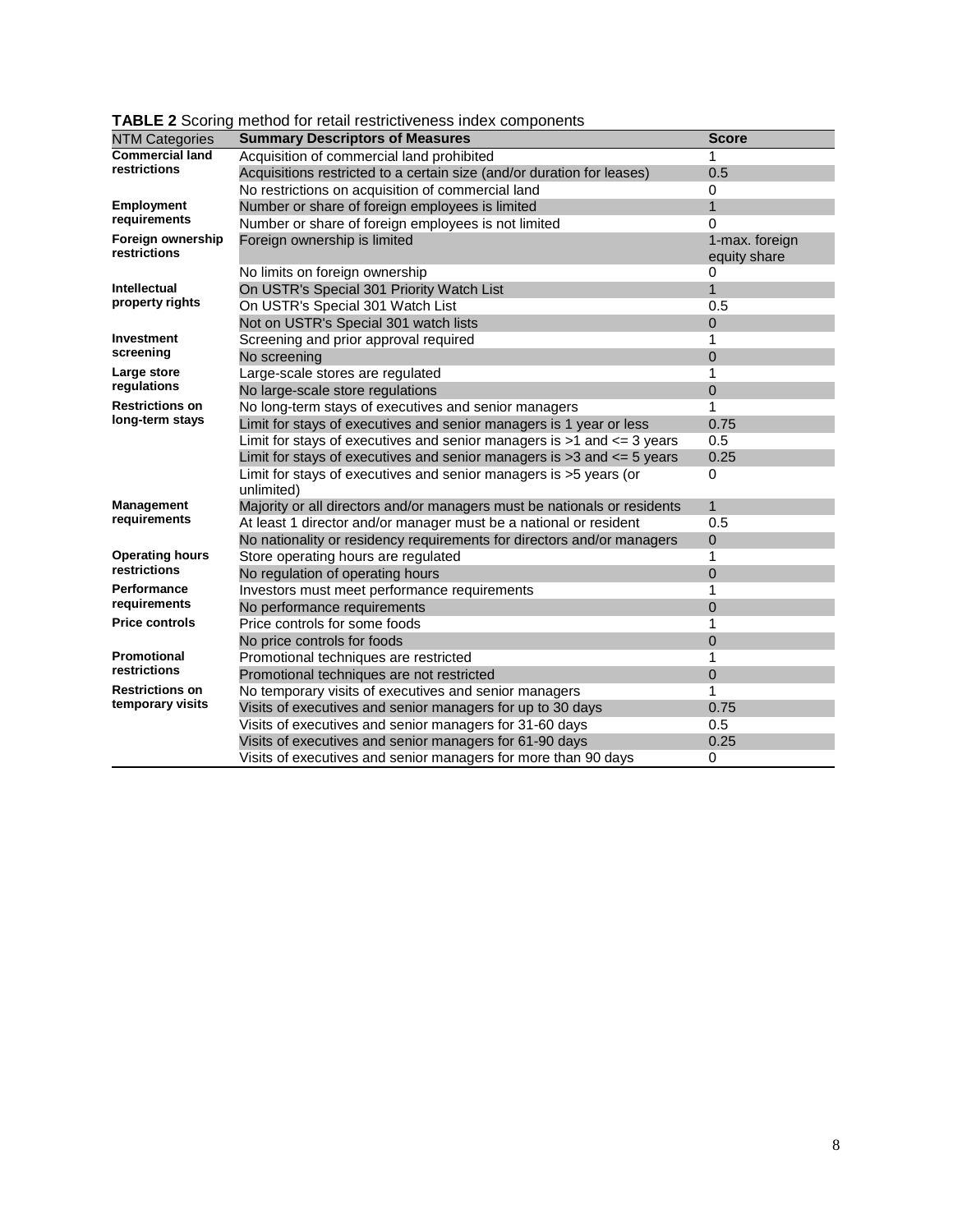#### *Factors not included in our index*

Industry representatives identified a broad set of factors that impede their ability to do business,

many of which affect businesses across the economy. These include:

- Corruption in customs
- Customs delays
- Opaque arrangements in dealer distribution networks
- Red tape associated with import licenses
- High tariffs on select merchandise categories
- Burdensome regulations on food and plant imports (sanitary and phytosanitary measures)
- Burdensome local and provincial approval processes (licenses and zoning)<sup>23</sup>
- Insufficient regulatory transparency—especially unpredictability in regulatory decision-making and the time required to complete procedures.
- Restrictive labor laws
- Discriminatory procedures for repatriation of capital
- Insufficient access to investment capital
- Insufficient access to high-quality financial services, telecommunications services, and advertising
- Poor quality of the local workforce
- Poor quality of local infrastructure

Examination of these broader aspects of the business environment and their relationship to retailing

industry performance would be useful, but falls outside the scope of this study.

# **The Retail Restrictiveness Index and Sub-indices**

The principal version of our index makes no *a priori* judgments on the relative importance of the

various components (put another way, the components all carry equal weight within the index). To

calculate the score for each country, we sum its scores on the components—each of which has a

maximum score of one—then divide by the total number of components (13). Thus, the maximum

possible score is one (most restrictive), and the minimum possible is zero (least restrictive).

To test the index's sensitivity to the weighting of the various components, we present an alternate version that weights the measures in accordance with our understanding of their relative importance to

<sup>&</sup>lt;sup>23</sup> Where such approval processes involve screening of proposed retail investments for fulfillment of specific criteria (e.g., economic needs tests), we sought to capture such processes in the investment screening component of our index.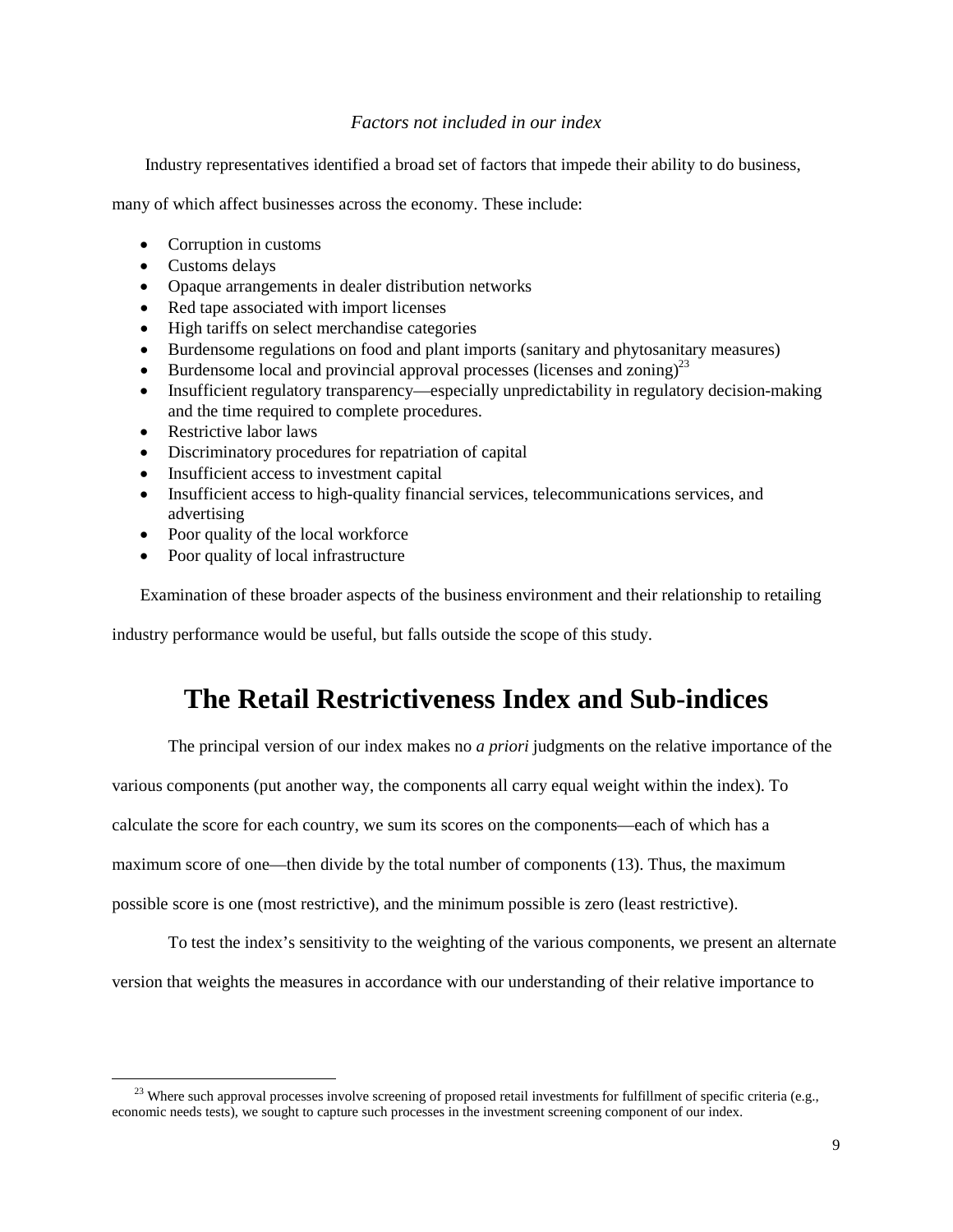retailers. The maximum possible score in the weighted index remains one and the minimum zero

(Appendix 1).

We also calculate results for four sub-indices. $^{24}$  The sub-indices are intended to enable analysis

and comparison of different dimensions of restrictiveness. The sub-indices are:

- 1. Foreign. This sub-index includes those NTMs that are typically applied in a manner that discriminates against foreign-invested firms.
- 2. Domestic. Includes NTMs that are typically applied on a non-discriminatory basis, thereby affecting domestic and foreign-invested firms alike.
- 3. Establishment. Includes NTMs that affect a firm's ability to enter a market. These restrictions may be discriminatory or non-discriminatory.
- 4. Operations: includes NTMs (discriminatory or non-discriminatory) that affect a retailer's operations after it has begun doing business.

The foreign and domestic sub-indices are mutually exclusive, as are the

establishment and operations sub-indices. Table 3 indicates the assignments of measures to each sub-

index.25

 $24$  Kalirajan also created sub-indices titled foreign, domestic, establishment, and operations, although their composition differed somewhat from ours.<br><sup>25</sup> Many NTMs affect establishment and operations, fixed costs as well as variable costs, and foreign as well as domestic

firms. The assignments made here reflect our understanding of the predominant ways that each type of NTM affects firms. It would be worthwhile to test our findings with alternative assignments.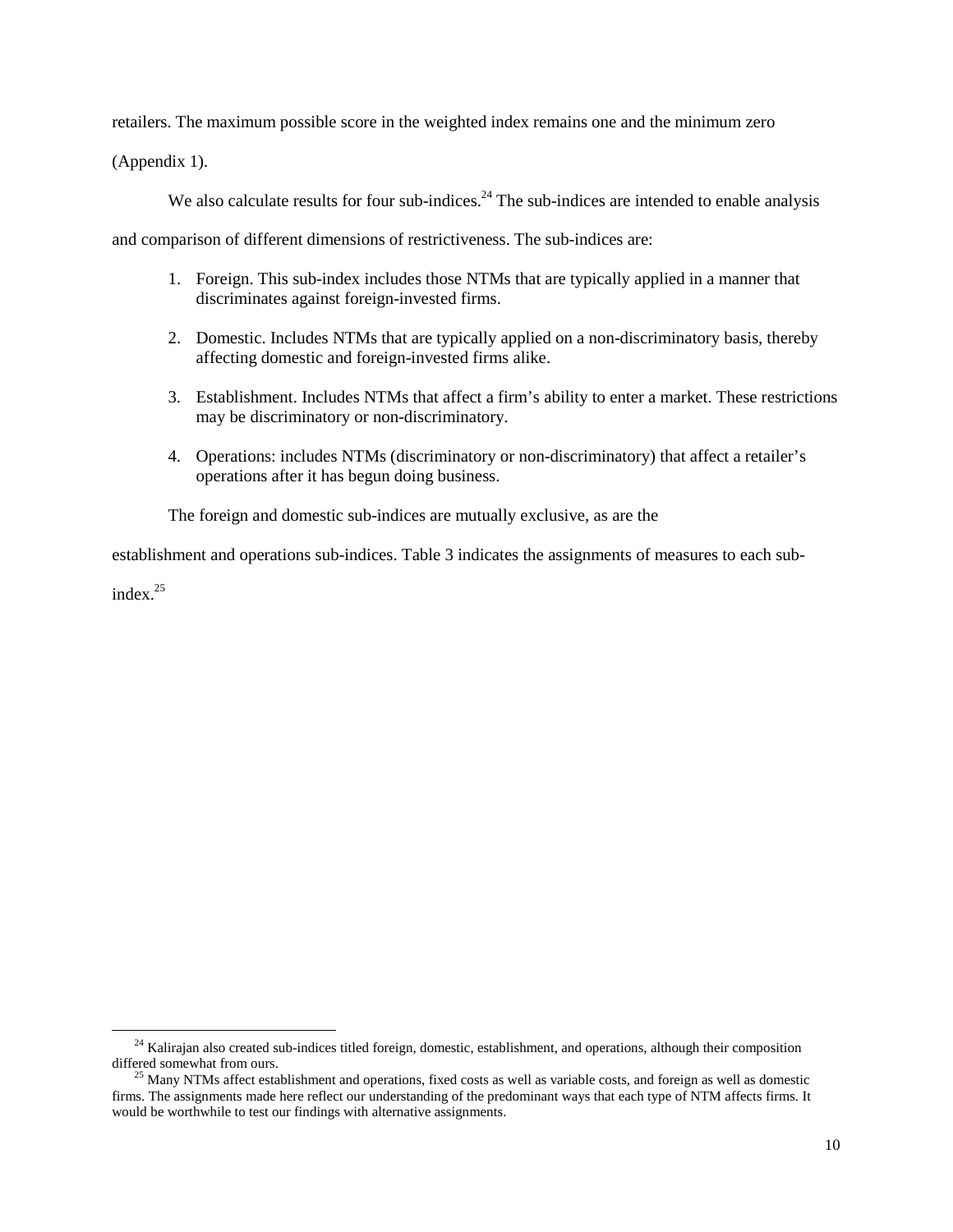| Category                        | Foreign      | Domestic     | Establishment | Operations |
|---------------------------------|--------------|--------------|---------------|------------|
| Land restrictions               | $\checkmark$ |              |               |            |
| <b>Employment requirements</b>  |              | ✓            |               | ✓          |
| Foreign ownership               | $\checkmark$ |              | ✔             |            |
| Intellectual property rights    |              |              |               |            |
| Investment screening            | $\checkmark$ |              | ✔             |            |
| Large store regulations         |              | $\checkmark$ | ✔             |            |
| Long-term stays                 | ✔            |              |               |            |
| Management requirements         | $\checkmark$ |              |               |            |
| Operating hours restrictions    |              | $\checkmark$ |               | ✔          |
| Performance Requirements        | $\checkmark$ |              |               | √          |
| Price controls                  |              | ✔            |               |            |
| <b>Promotional Restrictions</b> |              | ✓            |               | ✓          |
| <b>Temporary Visits</b>         | $\checkmark$ |              |               |            |

**TABLE 3** Retail restrictiveness sub-indices

We calculate the sub-indices with and without the weights presented in Appendix 1. Like the overall index, the maximum possible score for each sub-index is one and the minimum possible is zero (see Appendix 2 for a more detailed discussion of scoring for the sub-indices).

### **Index Results**

Figure 2 depicts the results for the unweighted retail restrictiveness index, while table 4 provides summary data about it.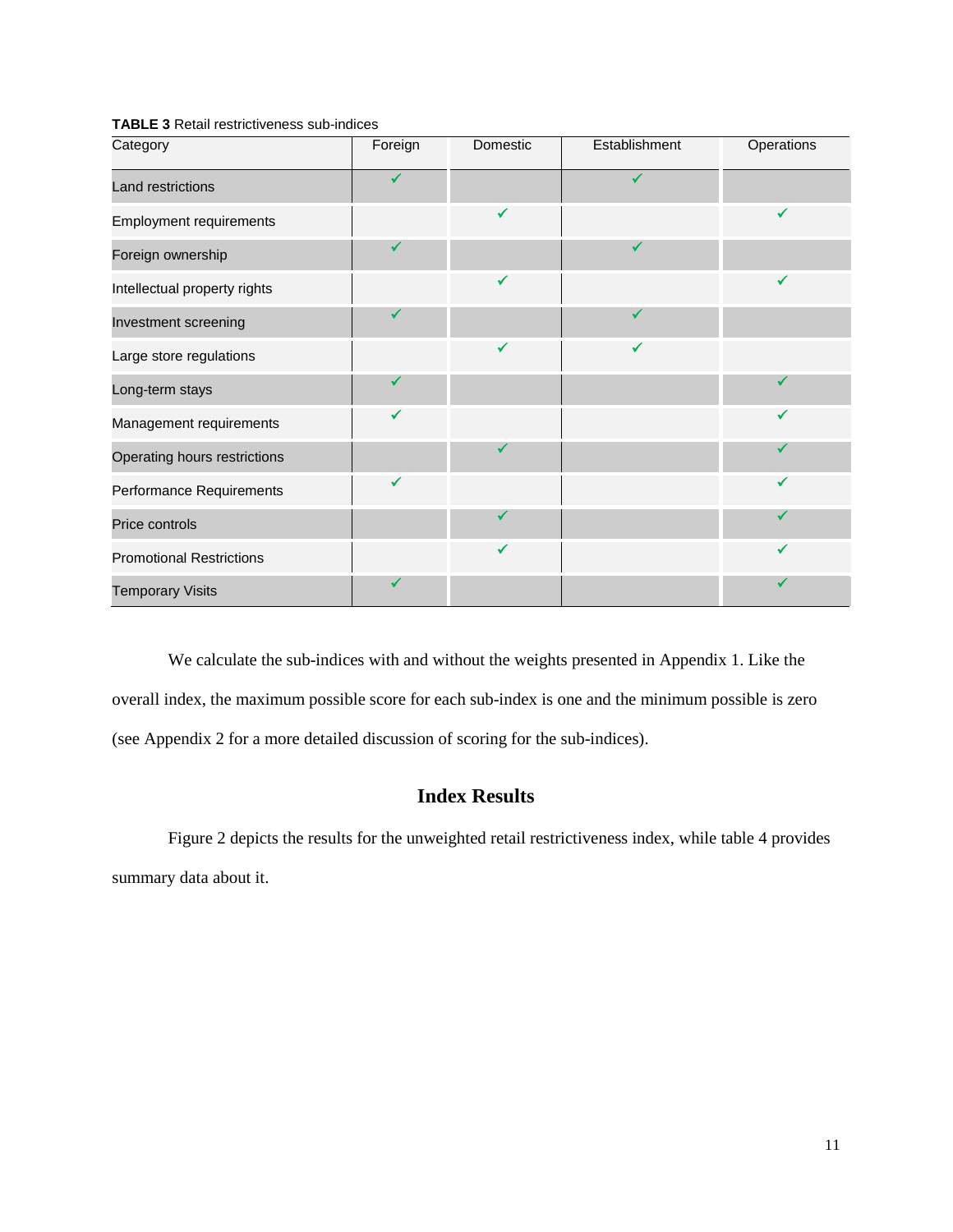

**FIGURE 2** Retail restrictiveness index (unweighted)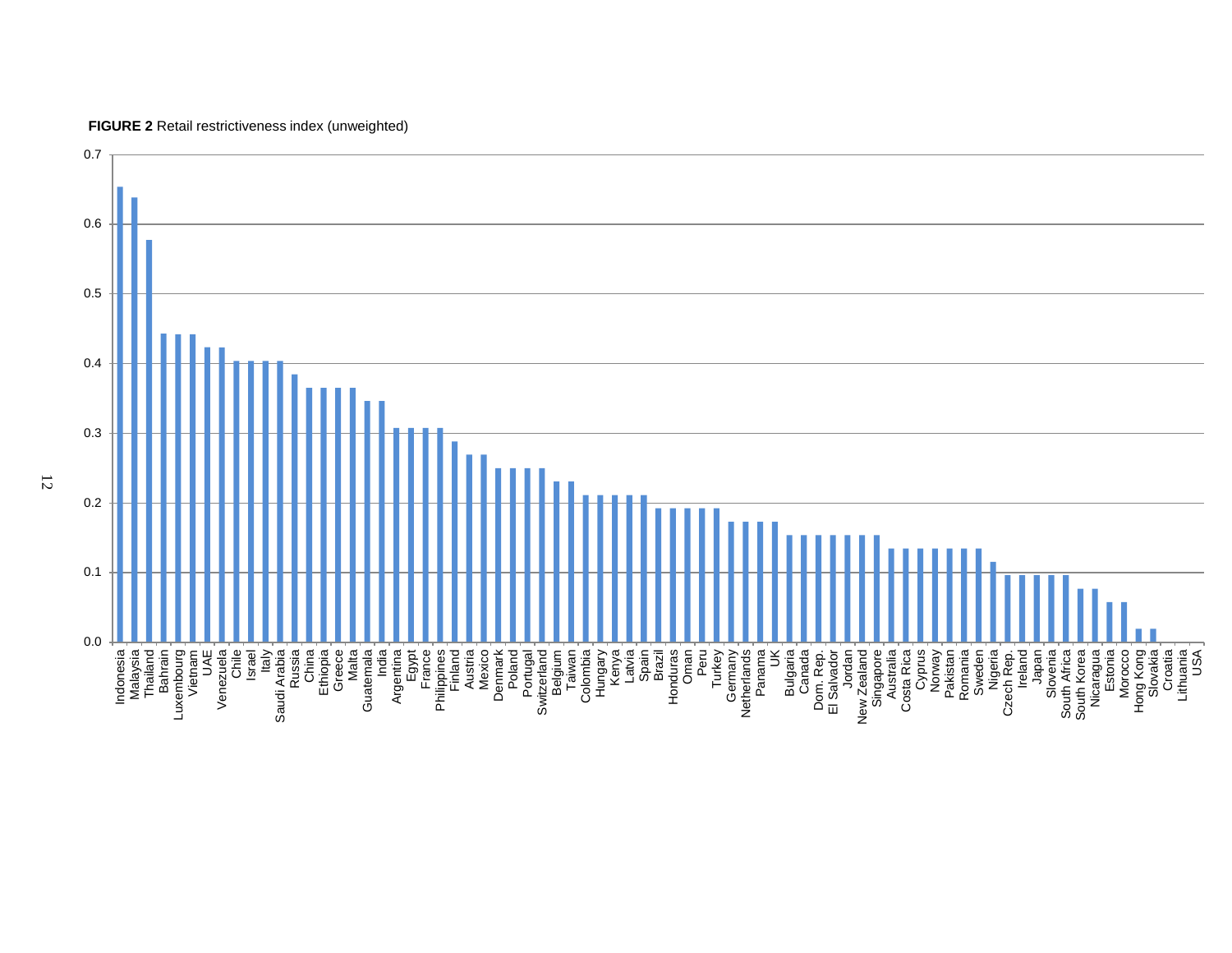| Mean | Standard deviation | Min  | Max  | Zero-valued observations |
|------|--------------------|------|------|--------------------------|
| 0.23 | 0.14               | 0.00 | 0.65 | 3                        |

**TABLE 4** Descriptive statistics for retail restrictiveness index (unweighted)

Three countries—the United States, Lithuania, and Croatia—scored zero, meaning that they did not maintain restrictive policies or regulations in the categories included in our index. Among the fourteen least restrictive countries (those with a composite score of 0.10 or lower), there were no other countries from North America and only one from Western Europe (Ireland). In contrast, there were six from Eastern Europe (Lithuania and Croatia as well as Slovakia, Estonia, Slovenia, and the Czech Republic).<sup>26</sup>

Conversely, the three most restrictive countries were all in Southeast Asia: Indonesia, Malaysia and Thailand. Among the twelve most restrictive countries, four are in the Middle East (Bahrain, the United Arab Emirates, Israel, and Saudi Arabia). That region is home to several of the handful of countries worldwide that place explicit caps on foreign direct investment in retailing (the aforementioned countries—except Israel—as well as Jordan). Among the BRIC countries, all but one (Brazil) appeared among the twenty most restrictive in the index. The results for the weighted index were similar but not identical to the unweighted version (Appendix 1).

The sub-indices yield a more detailed picture of restrictiveness among the countries in the index (Appendix 2).<sup>27</sup> The most and least restrictive countries in the establishment sub-index are broadly similar to those in the overall index, although there are a few notable shifts: Oman, China, India, Ethiopia, and Malta all score substantially higher (more restrictively) on this sub-index than the overall index. All five countries limit foreign ownership and screen proposed investments, while India and Ethiopia restrict FDI in retail. For operations, Argentina, Colombia, Spain, Honduras, and Turkey have the largest gaps between their sub-index and overall scores. All except Honduras appear on one of USTR's lists of

<sup>&</sup>lt;sup>26</sup> The presence of so many Eastern European countries in the least restrictive group may surprise readers familiar with the region's reputation for burdensome regulation. Our research and other studies suggest that the reality is more nuanced. For example, the World Bank's most recent rankings of countries for ease of doing business includes five former communist East European countries in its top quartile (six if Georgia is also included) and only one in the bottom quartile (Ukraine). World Bank, Doing Business Project Web site, http://www.doingbusiness.org/rankings (accessed November

 $2<sup>7</sup>$  The analysis that follows focuses on the unweighted versions of the sub-indices. The weighted versions, which yield broadly similar but not identical results, are presented along with the unweighted ones in Appendix 2.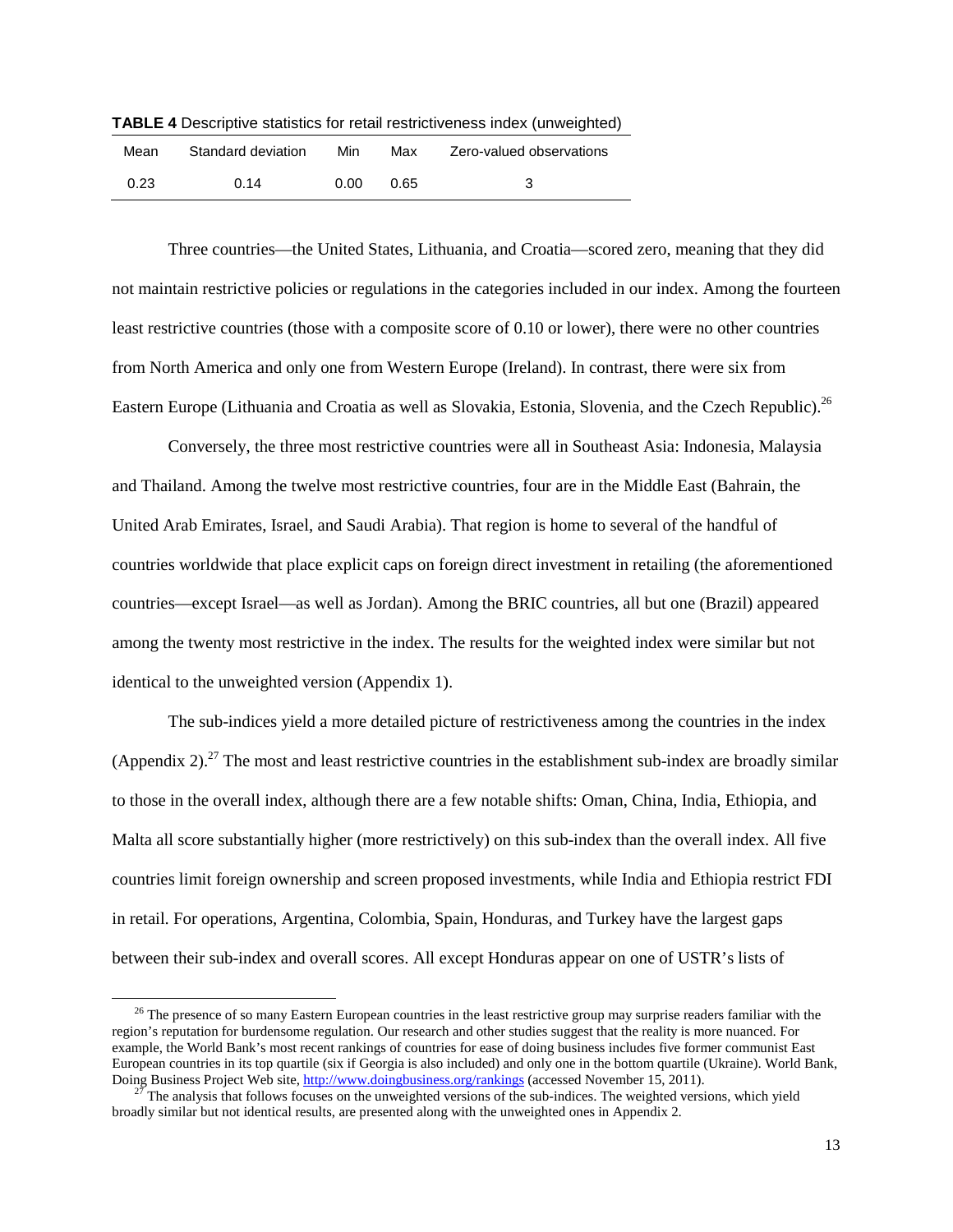countries where intellectual property protection is a problem, and all except Spain control prices to some extent.

The countries that score highly on the foreign sub-index tend to cap foreign equity, restrict land ownership, and screen foreign investments in retailing. The countries with the most restrictive scores on this sub-index tend to be among the highest (most restrictive) scorers on the overall index, although a few countries, such as Kenya and Australia, appear more restrictive on the foreign sub-index than the overall index. Both Kenya an Australia screen foreign investments.

There are significant differences in countries' placements on the domestic sub-index and the foreign one. Countries such as Italy, Israel, Greece, and France are among the more restrictive countries on the former but notably less so on the latter. Western European countries tend to appear more restrictive on the domestic than the foreign sub-index, suggesting that the region regulates retail heavily but is not especially discriminatory toward foreign-invested firms.

The United States, Lithuania and Croatia score zero on all sub-indices; several other countries, such as Slovakia and Hong Kong, are also relatively unrestrictive across the sub-indices. Malaysia, Thailand, and Indonesia consistently score among the most restrictive countries.

#### **Empirical Analysis**

We use gravity models to explore the extent to which our index and sub-indices affect retail sales of foreign affiliates. Focusing on sales of foreign affiliates enables us to identify the effects of NTMs on trade in retail services via mode 3 (commercial presence)—the dominant mode for trade in such services. 28

Pioneered by Tinbergen (1962), gravity models express the volume of trade between two countries as a function of their respective incomes, the distance between them, and other factors that may

 $28$  For an example of a study that regressed affiliate sales on a restrictiveness index for a different service industry, see USITC, *Property and Casualty Insurance Services,* March 2009.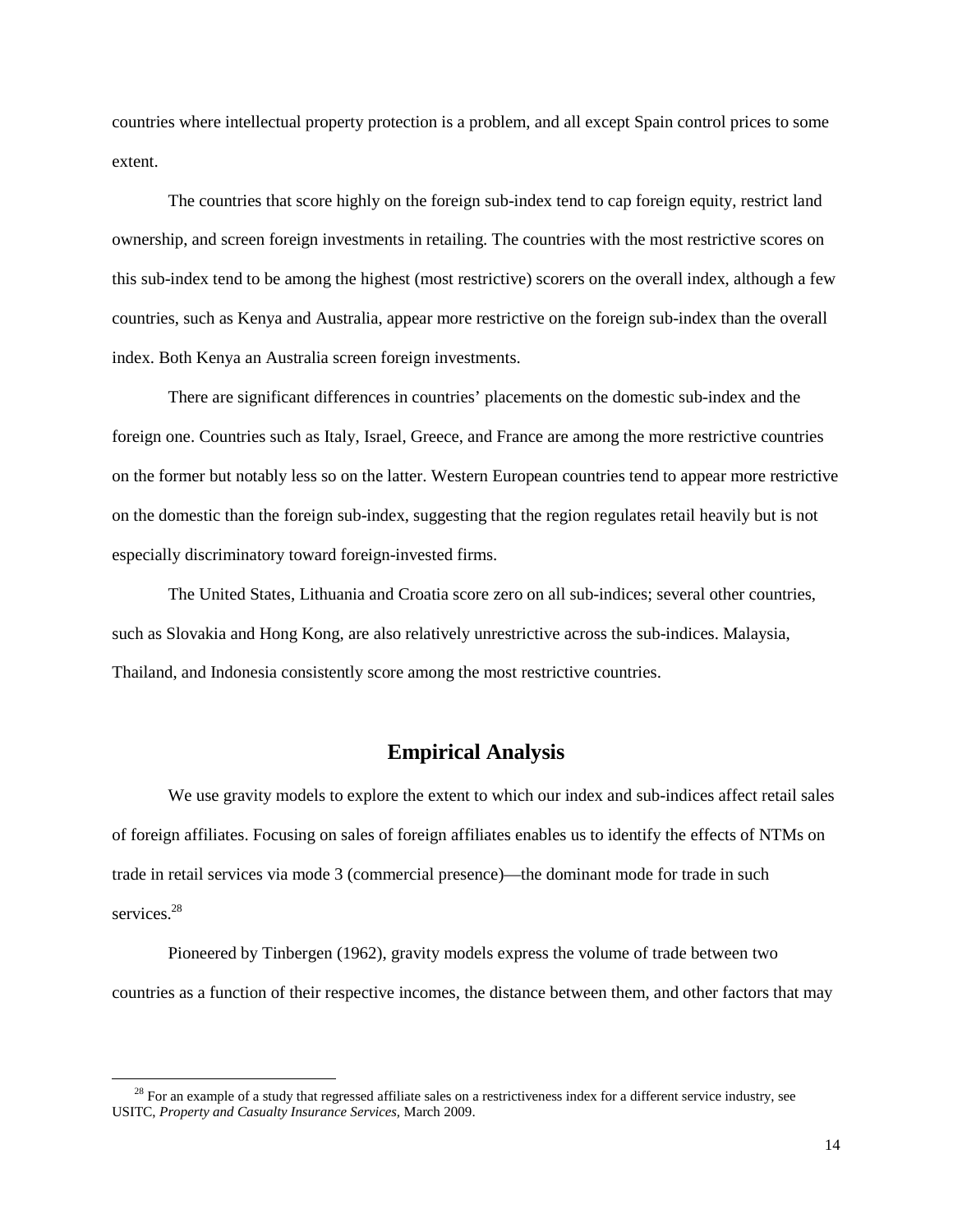promote or discourage trade.<sup>29</sup> Economists have produced a vast literature on gravity models since Tinbergen's landmark study, and the great majority of these studies have applied the model to crossborder trade. However, a number of authors in the last decade have used gravity models in the context of foreign direct investment and affiliate sales, including Brainard (1997), Bergstrand and Egger (2007) and Kleinert and Toubal  $(2010).^{30}$ 

In basic equation form, the gravity model can be written as

$$
lnX_{ij} = \alpha_0 + \alpha_1 lnY_i + \alpha_2 lnY_j + \alpha_3 lnT_{ij} + \eta_{ij} (1)
$$

where  $X_{ii}$  is the volume of trade between countries *i* and *j*,  $Y_i$  and  $Y_j$  are each country's economic output, and Τ*ij* is a vector of observable variables that affect the cost to trade (e.g., distance, shared languages, historical ties, and preferential trading arrangements).<sup>31</sup>  $\eta_{ij}$  is an error term independent of the other variables that accounts for variations of  $X_{ij}$  from the values predicted by those variables, and  $\alpha_0$ ,  $\alpha_1$ ,  $\alpha_2$ , and  $\alpha_3$  are unknown parameters. Ordinary least squares (OLS) regression is a commonly-used estimation approach.

Anderson and Van Wincoop (2003) argued convincingly that in order to be consistent, gravity models must account not only for the costs to trade between countries *i* and *j*, but the costs that each partner faces vis-à-vis other trading partners—what Anderson and Van Wincoop call "multilateral resistance."<sup>32</sup> To illustrate this concept, consider New Zealand and Australia: their likelihood of trading with each other is high because they are close to each other *and* because they far away from most of their other trading partners.

From a computational perspective, the easiest way to deal with multilateral resistance is to introduce importer and exporter fixed effects into the regression. However, fixed effects do not allow the researcher to simultaneously introduce country-specific, time-invariant variables, such as our

<sup>&</sup>lt;sup>29</sup> Tinbergen, "Shaping the World Economy," 1962.<br><sup>30</sup> Brainard, "An Empirical Assessment of the Proximity—Concentration Trade-off," September 1997; Bergstrand and Egger, "A Knowledge-and-physical-capital Model of International Trade," 2007; Kleinert and Toubal, "Gravity for FDI," 2010.<br><sup>31</sup> Adapted from Santos Silva and Tenreyro, "The Log of Gravity," 2006.<br><sup>32</sup> Anderson and Van Wincoop, "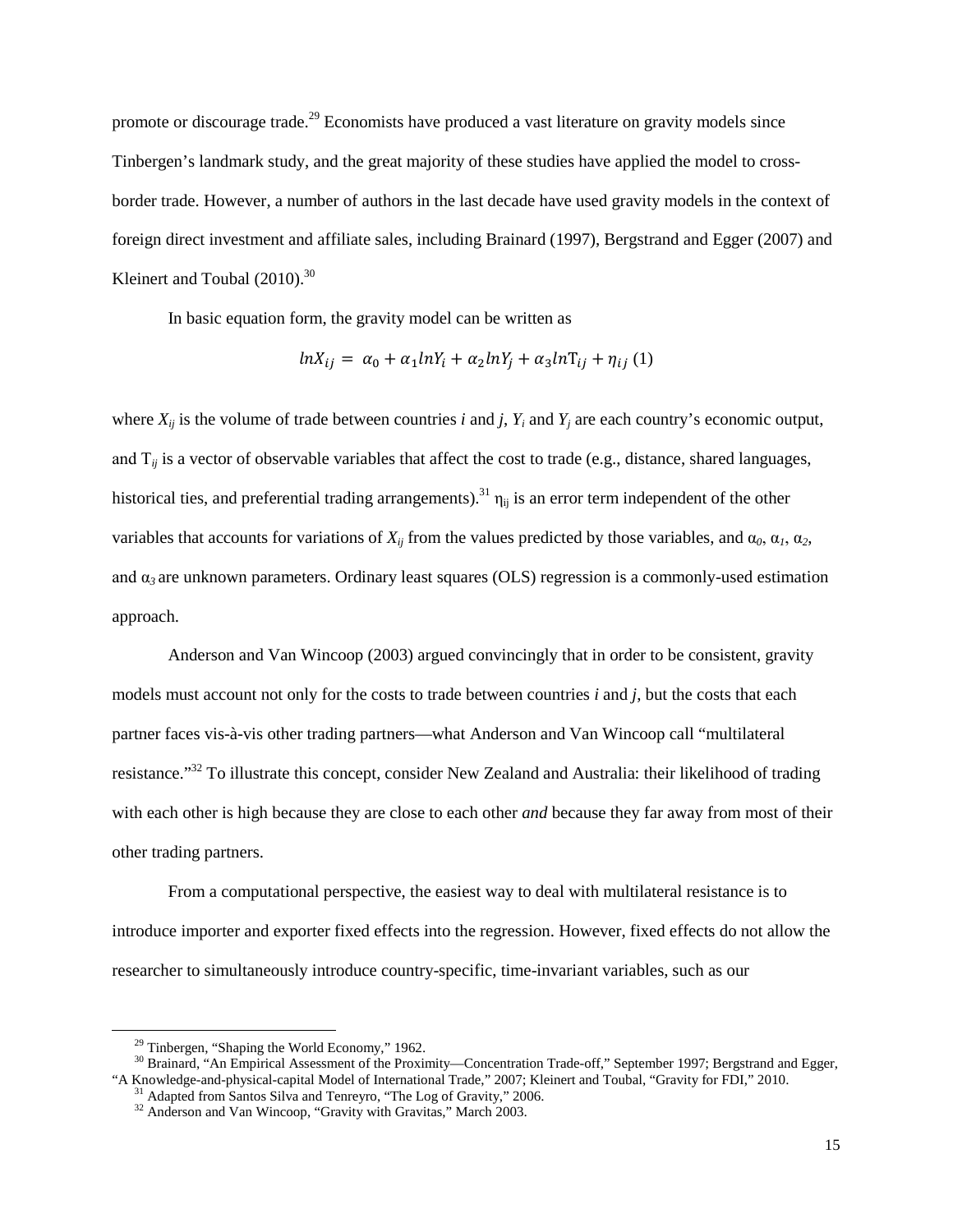restrictiveness indices.<sup>33</sup> Baier and Bergstrand  $(2009)^{34}$  demonstrate an alternative method for incorporating multilateral resistance into an OLS model, where

$$
lnX_{ij} = \alpha_0 + \alpha_1 lnY_i + \alpha_2 lnY_j + \alpha_3 lnT_{ij} + MR_{ij} + \eta_{ij} (2)
$$

and

$$
MR_{ij} = \left(\sum_{k=1}^{N} \theta_k ln T_{ik}\right) + \left(\sum_{m=1}^{N} \theta_m ln T_{mj}\right) - \left(\sum_{k=1}^{N} \sum_{m=1}^{N} \theta_k \theta_m ln T_{km}\right) (3)
$$

In words, the multilateral resistance term  $MR_{ij}$  is the sum of trade costs between exporter *i* and its trading partners *k*, weighted for each partner's share of global GDP  $(\theta_k)$ ; the sum of trade costs between importer *j* and its trading partners *m*, weighted for each partner's share of global GDP ( $\theta_m$ ), minus the weighted sum of the trade costs between all partners k and m. When estimated empirically,  $MR_{ij}$  is calculated separately for each trade cost  $T$ .

Santos Silva and Tenreyro (2006) identify two problems with the traditional OLS estimation strategy: log-linearized OLS models produce biased results in the presence of heteroskedastic standard errors (which are likely), and they force zero-valued observations of the dependent variable to drop from the model, even though those observations may contain meaningful information. Their proposed solution is a model that uses count data for the dependent variable (e.g., the dollar value of trade between countries *i* and *j* instead of the natural logarithm of that value).<sup>35</sup> Santos Silva and Tenreyro recommend Poisson Pseudo Maximum Likelihood (PPML) estimation, but De Benedictis and Taglioni (2011) note that other count models may be more appropriate depending on the data's characteristics. In particular, they note that when data are overdispersed (i.e., variances are larger than the mean) and zeroes are very prevalent, a Zero-Inflated Negative Binomial (ZINB) model may be the best choice to ensure consistent estimation of the dependent variable and accurate standard errors.<sup>36</sup>

<sup>&</sup>lt;sup>33</sup> We have calculated a single score for each country for each of our indices, reflecting our knowledge of present policies. Ideally, indices such as ours would be constructed as series that vary over time, to reflect changes in policy from year to year. This would be a promising avenue for future research.<br><sup>34</sup> Baier and Bergstrand, "*Bonus Vetus* OLS," February 2009.

<sup>&</sup>lt;sup>35</sup> Santos Silva and Tenreyro, "The Log of Gravity," 2006.<br><sup>36</sup> De Benedictis and Taglioni, "The Gravity Model in International Trade," 2011.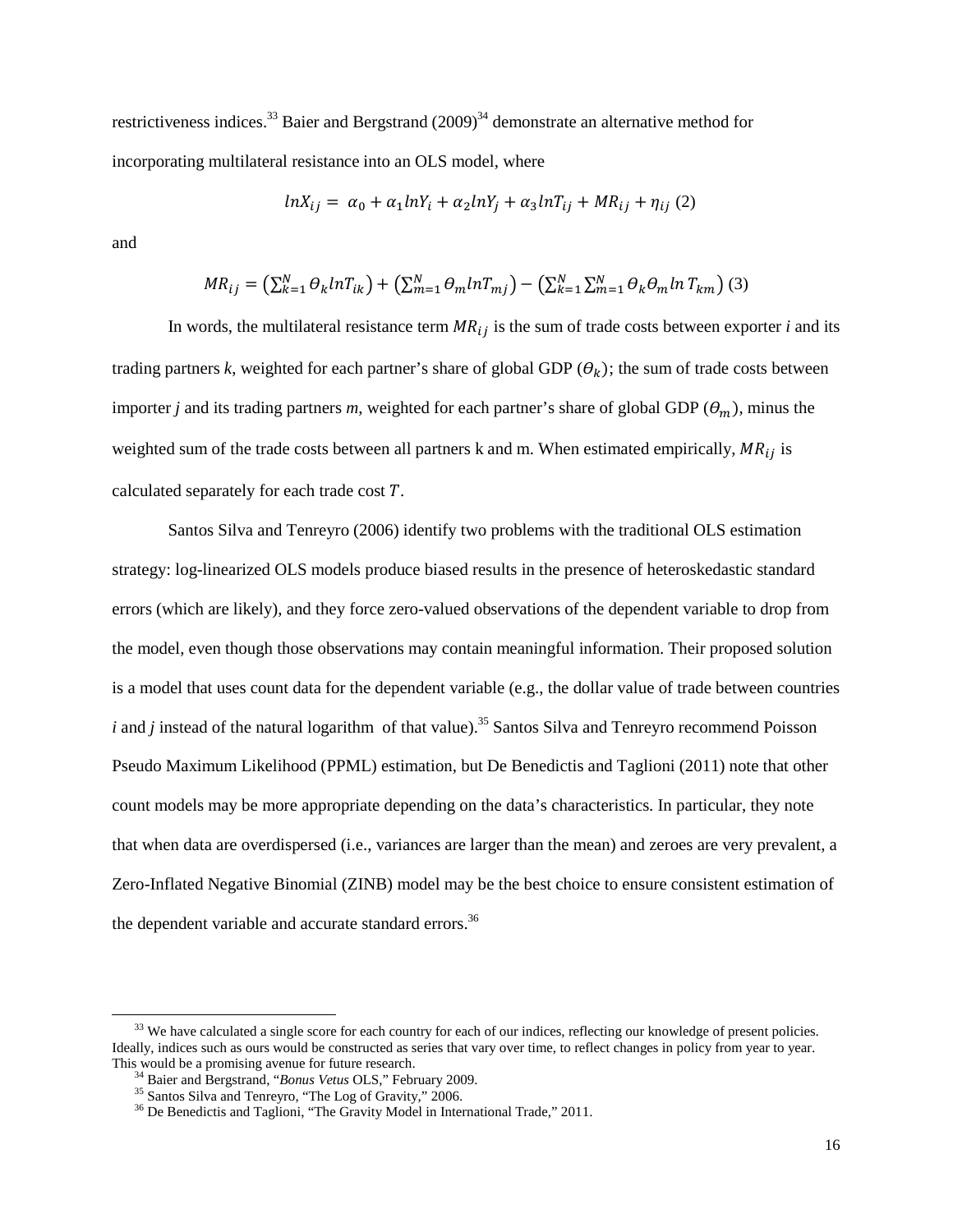Our models are adapted from the general forms described above. The first, estimated using OLS,

is

 $lnRAS_{ijt} = \beta_0 + \beta_1 lnGDP_{it} + \beta_2 lnGDP_{it} + \beta_3 lnD_{ij} + \beta_4 MRD_{ijt} + \beta_5 BOR_{ij} + \beta_6 MRBOR_{ijt} +$ 

 $\beta_7$ lnRRI<sub>i</sub> +  $\beta_8$ LAN<sub>ii</sub> +  $\varepsilon_{ii}$  (4)

where

- $lnRAS_{ij}$  is the natural logarithm of sales by foreign affiliates in the retailing industry controlled by firms from country *i* (the "home country") in country *j* (the "host country") during time period *t.*
- $ln GDP_{it}$  is the natural logarithm of the gross domestic product of home country *i* in time period *t*. The expected sign of its coefficient is positive: countries with greater economic "weight" are expected to produce greater outward affiliate sales.
- $ln GDP_{it}$  is the natural logarithm of the gross domestic product of host country *j* during time period *t.* Its expected sign is positive: countries with greater economic "weight" are expected to generate greater inward affiliate sales.
- $ln D_{ij}$  is the natural logarithm of the distance between the capitals of home country *i* and host country *j.* Its expected sign is negative: it is assumed that the cost of establishing an affiliate is greater the farther the host country is from the home country.
- $MRD_{i}$  is a multilateral resistance term for the distance between home country *i* and host country  $j$  in time period  $t$ . It is calculated as specified in equation (3) above, with distance  $D$  replacing the generic trade cost  $T$ . Its expected sign is positive: the greater the resistance that  $i$  and  $j$  face vis-àvis the rest of the world (in this case, how far they are from other trading partners), the more they can be expected to trade with each other.
- $BOR_{ij}$  is a dummy variable that takes a value of one if home country *i* and host country *j* share a border, and zero if they do not.<sup>37</sup> Its expected sign is positive: we assume that it is less costly for a firm to establish affiliates in a contiguous country than a non-contiguous one, due to factors such as transport links and cultural familiarity.
- $MRBOR<sub>ijt</sub>$  is a multilateral resistance term for the presence of a border between home country *i* and host country *j* in time period *t.* It is calculated as specified in equation (4) above, with the dummy variable *BOR* replacing the generic trade cost  $T^{38}$ . Its expected sign is negative: the more countries with which *i* and *j* share borders—and the larger, economically speaking, those bordering countries are—the less *i* and *j* may be expected to trade with each other.
- $In RRI<sub>i</sub>$  is the natural logarithm of host country j's unweighted retail restrictiveness index score. Its expected sign is negative: the more restrictive a country is toward retail activity, the less it is expected to generate inward investment and affiliate sales.

 $37$  We also assign a value of one to pairs where the countries are separated by a small body of water.<br> $38$  One might wish to compare our results to a specification that includes MR terms for additional trade costs. See "Endogenous Liberalization and Sectoral Trade," June 2007, 8–9.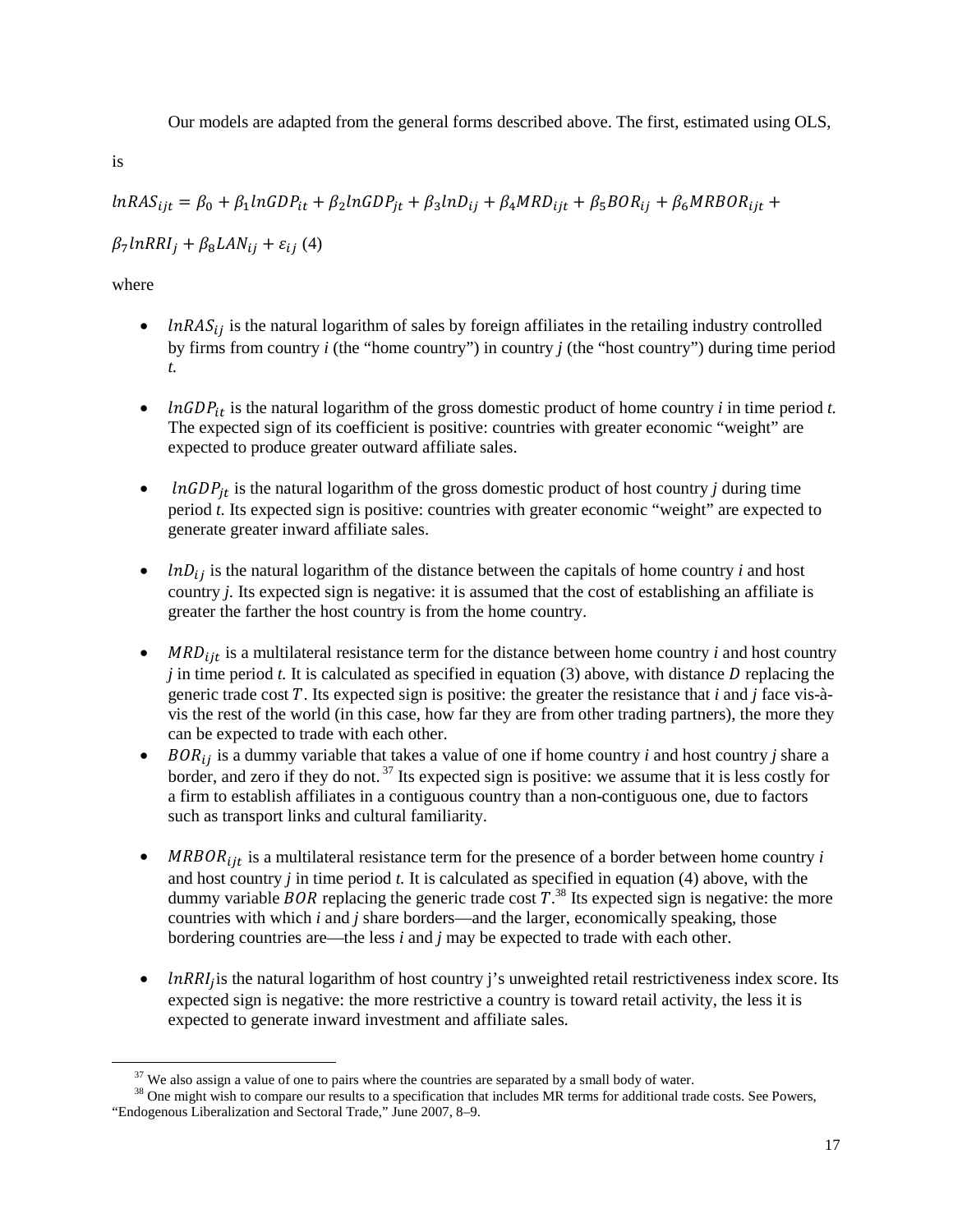- *LAN* $_{ij}$  is a dummy variable that takes a value of one if home country *i* and host country *j* have a common official or dominant language and zero if they do not. Its expected sign is positive: a common language is assumed to facilitate investment, thereby favoring greater affiliate sales.
- $\beta_0$  is the coefficient for the constant term.
- $\varepsilon_{ij}$  is an error term.

Our second model is estimated using zero-inflated negative binomial regression, and is:

$$
RAS_{ijt} = \beta_0 + \beta_1 ln GDP_{it} + \beta_2 ln GDP_{jt} + \beta_3 ln D_{ij} + \beta_4 MRD_{ijt} + \beta_5 BOR_{ij} + \beta_6 MRBOR_{ijt} + \beta_7 ln RRI_j + \beta_8 LAN_{ij} + \varepsilon_{ij} (5)
$$

where the independent variables are the same as in the OLS model, but the dependent variable is the value of sales by foreign affiliates in the retailing industry controlled by firms from country *i* in country *j* during time period *t*. Zero-valued observations of  $RAS_{ijt}$  are predicted ("inflated") using the values of  $ln GDP_{it}$ .

In addition, we separately test the weighted version of the overall index and the unweighted and weighted sub-indices described above. In each such instance, the index or sub-index replaces the unweighted, overall index in equations (4) and  $(5)$ .<sup>39</sup>

 $39$  The subindices are entered into the regressions in count form rather than logarithms in order to preserve zero-valued observations. We use the logarithmic form for the overall index with no loss of observations because there are no zero-values for it in our dataset.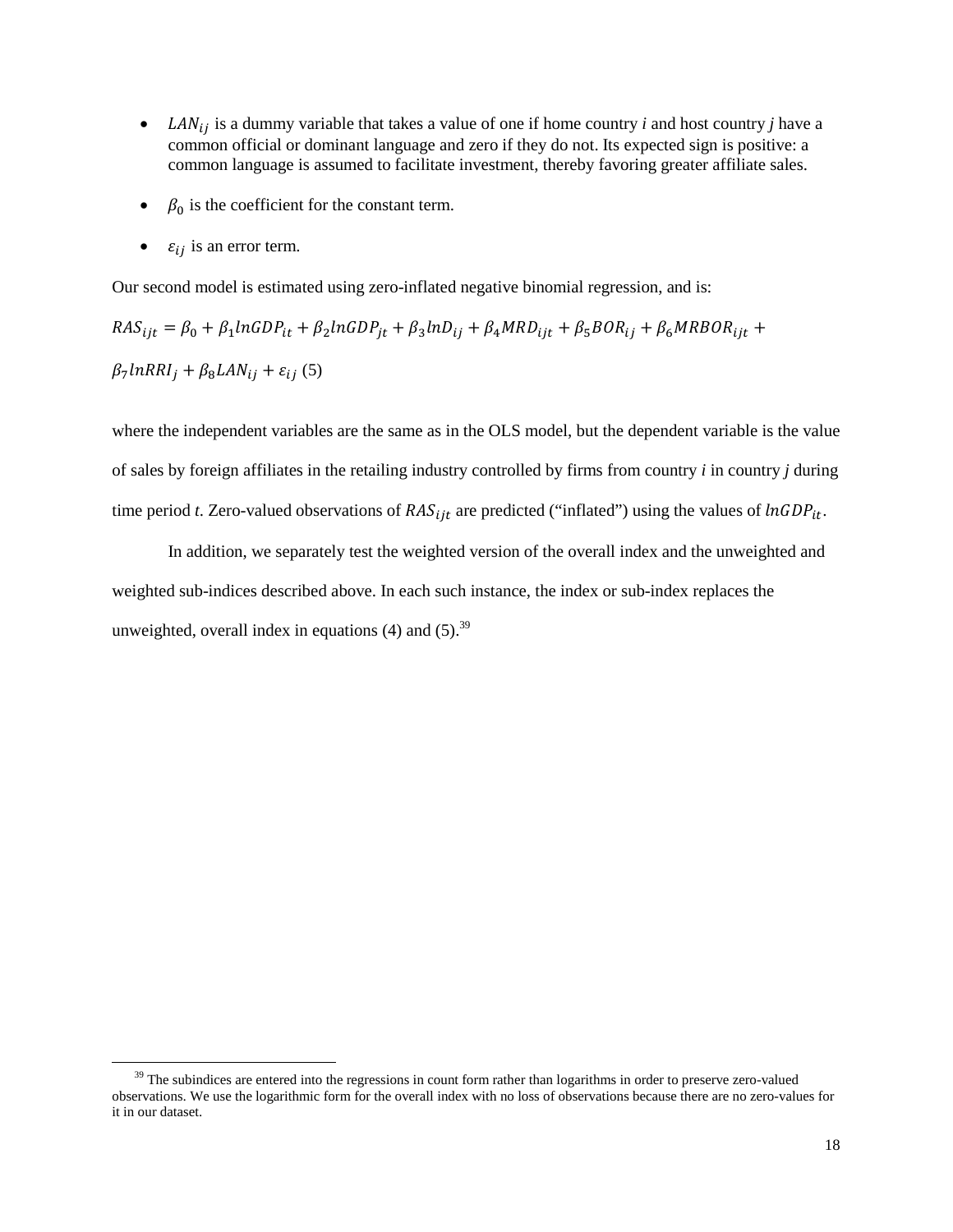### **Description of the Data**

Data on the operations of foreign affiliates are scarce in general, and even more so when specific to one industry. We constructed a panel dataset of affiliate sales in the retailing industry using the Operations of Multinational Companies database<sup>40</sup> of the Bureau of Economic Analysis at the U.S. Department of Commerce, and the Structural Business Statistics database maintained by Eurostat.<sup>41</sup>

The data cover the period 2004 through 2008. The dataset is quite small (110 bilateral pairs) because we constrained the set to include the same universe of home and host countries for each year. This was necessary to ensure that changes in our multilateral resistance terms were due only to shifts in the GDP shares of each constituent country rather than shifts in the composition of the countries.<sup>42</sup> The home countries (where the parent firms generating outward affiliate sales are located) are Belgium, the Czech Republic, Finland, Germany, Greece, Slovakia, and the United States. The host countries (where the affiliates are located and sales occur) are Australia, Brazil, Canada, China, France, Germany, Hong Kong,<sup>43</sup> Japan, the Netherlands, Russia, Switzerland, and the United Kingdom.

Descriptive statistics for the dataset appear in Appendix 3.

<sup>&</sup>lt;sup>40</sup> Available at <u>http://www.bea.gov/iTable/index\_MNC.cfm</u>.<br><sup>41</sup> Available at <u>http://epp.eurostat.ec.europa.eu/portal/page/portal/european\_business/data/database.<br><sup>42</sup> We thank William Powers of the USITC's Office of Ec</u>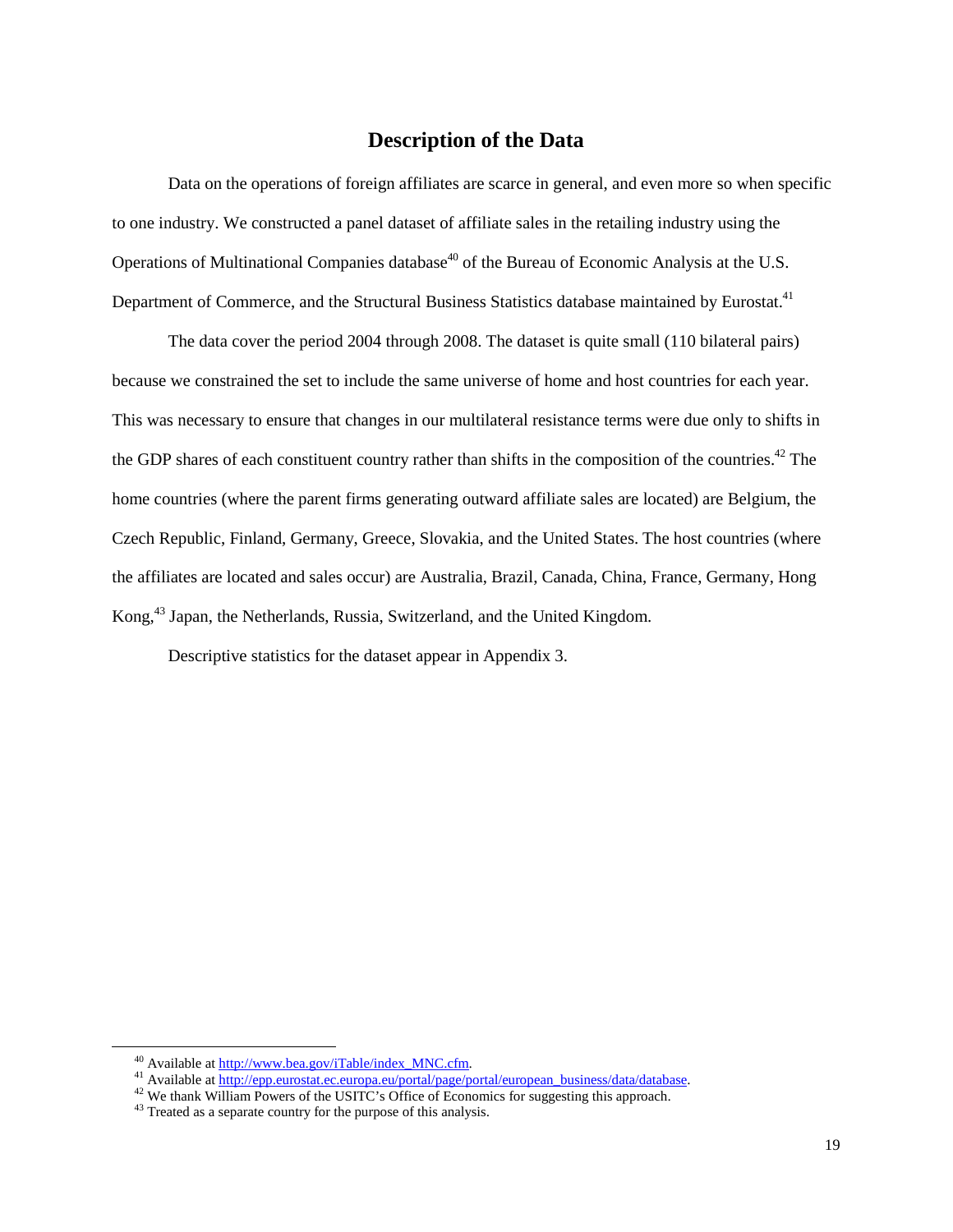### **Results**

Table 5 summarizes our findings. Columns (1) and (2) report results using the unweighted retail restrictiveness index in OLS and ZINB regressions, respectively. The results are similar: all coefficients are statistically significant in both regressions,<sup>44</sup> although the coefficients for three variables (home country GDP and multilateral resistance for distance and border) have a stronger level of significance in the ZINB regression. A 1 percent increase in a country's unweighted, overall index score is associated with a decrease in retail affiliate sales of 1.5 to 1.6 percent.

<sup>&</sup>lt;sup>44</sup> The coefficient for the border variable does not take the expected sign in any of our regressions (although its significance varies). This puzzling finding may be due to the limitations of our sample. Most of the country-pairs for which we have data are non-contiguous, and a large share of our non-zero observations involve as the United States as the home country (and it borders only one of the host countries in our dataset). A dataset including a large, more diverse assortment of contiguous country-pairs might produce different results for the border variable.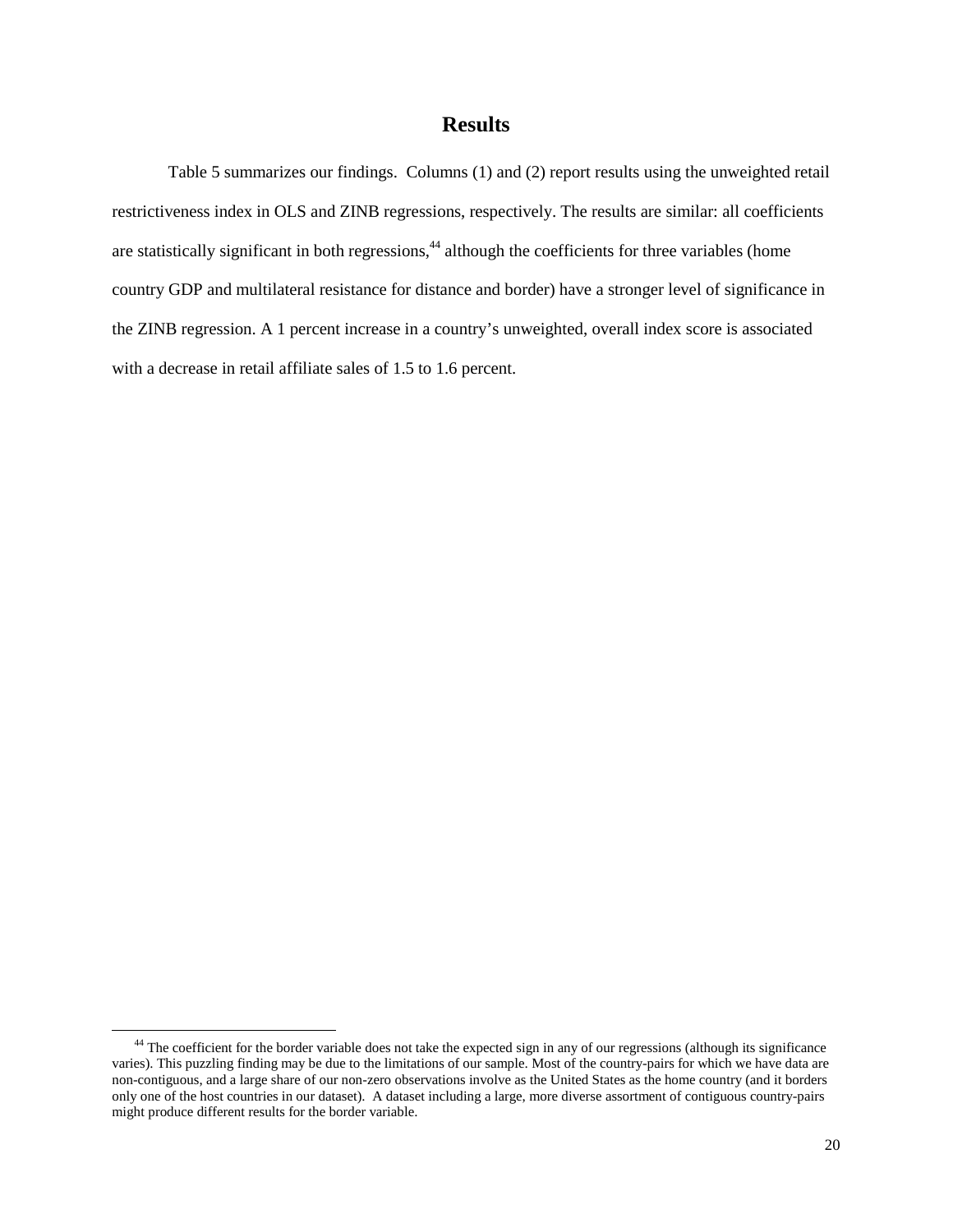| <b>TABLE 5</b> Gravity models for unweighted retail restrictiveness indices |  |  |
|-----------------------------------------------------------------------------|--|--|
|-----------------------------------------------------------------------------|--|--|

| $\sim$ 0.0.1.1, models for all noights a follow results for subset | Model                      | <b>OLS</b>            | <b>ZINB</b>           | <b>OLS</b>            | <b>ZINB</b>          | <b>ZINB</b>          | <b>ZINB</b>          | <b>ZINB</b>           |
|--------------------------------------------------------------------|----------------------------|-----------------------|-----------------------|-----------------------|----------------------|----------------------|----------------------|-----------------------|
| Variable                                                           | Label                      | (1)                   | (2)                   | (3)                   | (4)                  | (5)                  | (6)                  | (7)                   |
| dependent variable = ln(affiliate sales)                           |                            | $\star$               |                       |                       |                      |                      |                      |                       |
| dependent variable = affiliate sales                               |                            |                       | $\star$               |                       | $\star$              | $\star$              | $\star$              | $\star$               |
| Host country GDP                                                   | $lnY_j$                    | $0.61***$<br>(0.18)   | $0.65***$<br>(0.13)   | $0.41***$<br>(0.14)   | $0.46***$<br>(0.11)  | $0.86***$<br>(0.18)  | $0.75***$<br>(0.16)  | $0.96***$<br>(0.10)   |
| Home country GDP                                                   | $lnY_i$                    | $0.99**$<br>(0.39)    | $0.88***$<br>(0.24)   | 0.10<br>(0.14)        | 0.09<br>(0.11)       | $-0.20$<br>(0.18)    | $-0.06$<br>(0.14)    | $0.33**$<br>(0.17)    |
| <b>Distance</b>                                                    | $lnD_{ij}$                 | $-2.81***$<br>(0.33)  | $-2.86***$<br>(0.35)  | $-1.84***$<br>(0.19)  | $-1.89***$<br>(0.17) | $-2.41***$<br>(0.55) | $-2.72***$<br>(0.50) | $-2.94***$<br>(0.23)  |
| Common language                                                    | $LAN_{ii}$                 | $1.24***$<br>(0.30)   | $1.22***$<br>(0.24)   | $1.86***$<br>(0.19)   | $1.72***$<br>(0.14)  | $1.14***$<br>(0.34)  | $1.07***$<br>(0.31)  | $1.38***$<br>(0.21)   |
| Shared border                                                      | $BOR_{ii}$                 | $-2.42***$<br>(0.78)  | $-2.28***$<br>(0.69)  | $-0.46$<br>(0.47)     | $-0.22$<br>(0.39)    | $-1.25$<br>(0.94)    | $-1.58*$<br>(0.87)   | $-3.16***$<br>(0.58)  |
| Multilateral resistance-distance                                   | $MRD_{ij}$                 | $1.08**$<br>(0.53)    | $1.31***$<br>(0.36)   | $1.78***$<br>(0.31)   | $1.87***$<br>(0.26)  | $2.41***$<br>(0.37)  | $2.34***$<br>(0.36)  | $1.56***$<br>(0.31)   |
| Multilateral resistance-border                                     | <b>MRBOR</b> <sub>ii</sub> | $-6.80**$<br>(2.55)   | $-7.88***$<br>(2.24)  | $-4.78**$<br>(2.13)   | $-5.82***$<br>(1.66) | $-6.21***$<br>(2.48) | $-7.55***$<br>(2.54) | $-4.88**$<br>(2.09)   |
| Retail restrictiveness index (RRI)-host country                    | InRRI <sub>i</sub>         | $-1.62***$<br>(0.43)  | $-1.46***$<br>(0.29)  |                       |                      |                      |                      |                       |
| RRI-foreign                                                        | $FOR_i$                    |                       |                       | $-10.09***$<br>(1.10) | $-9.91***$<br>(0.91) |                      |                      |                       |
| RRI-domestic                                                       | $DOM_i$                    |                       |                       |                       |                      | $-0.70$<br>(0.58)    |                      |                       |
| RRI-operations                                                     | $OPR_i$                    |                       |                       |                       |                      |                      | $-3.54***$<br>(0.97) |                       |
| RRI-establishment                                                  | EST <sub>i</sub>           |                       |                       |                       |                      |                      |                      | $-8.99***$<br>(1.42)  |
| Constant                                                           |                            | $-23.78***$<br>(5.97) | $-22.25***$<br>(4.47) | $-1.06$<br>(2.18)     | $-2.45$<br>(1.69)    | $-3.75$<br>(4.04)    | $-1.24$<br>(3.94)    | $-10.64***$<br>(1.73) |
| Number of observations                                             |                            | 55                    | 110                   | 55                    | 110                  |                      | 110                  | 110                   |
| Adjusted $r^2$ (OLS only)                                          |                            | 0.89                  |                       | 0.94                  |                      |                      |                      |                       |

*Notes:* Robust standard errors are in parentheses. \*\*\*, \*\*, \* = significantly different from 0 at the 1, 5, and 10 percent levels, respectively. Variables expressed in logs include an *ln* prefix in their label. All models include time (year) dummy variables.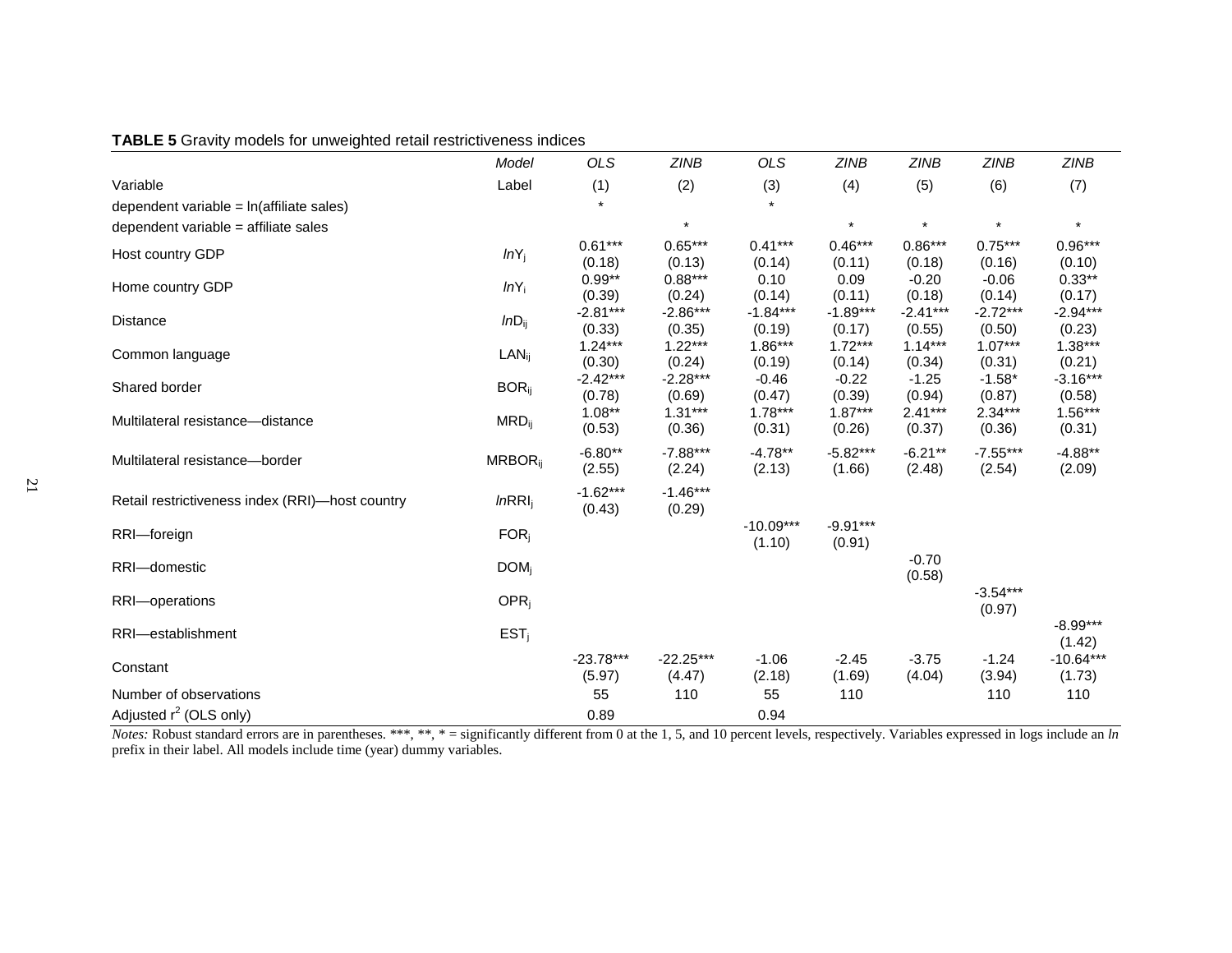Table 6 illustrates the potential magnitude of this effect. The table lists inward foreign affiliate revenues in the retailing industry for seven European countries in 2008, <sup>45</sup> as well as each country's unweighted, overall index score; the percentage change needed to reach the mean index score for the 75 countries in our study (0.23); and the potential effect on affiliate sales of liberalizing to the mean, calculated using the coefficient for the index in column (2) of table 5. For these 7 countries together, the sales of retail foreign affiliates are predicted to increase by nearly \$75 billion.<sup>46</sup>

| Country        | Revenues of retail foreign<br>affiliates, 2008 (\$ millions) | Index<br>score | Percentage reduction required to<br>reach mean restrictiveness<br>(0.23) | Predicted increase<br>in affiliate sales<br>(\$ millions) |
|----------------|--------------------------------------------------------------|----------------|--------------------------------------------------------------------------|-----------------------------------------------------------|
| <b>Denmark</b> | 9.904                                                        | 0.25           | 7.5                                                                      | 1,080                                                     |
| France         | 68,391                                                       | 0.31           | 24.8                                                                     | 24,821                                                    |
| Italy          | 58,152                                                       | 0.40           | 42.7                                                                     | 36,336                                                    |
| Austria        | 26,727                                                       | 0.27           | 14.1                                                                     | 5,500                                                     |
| Poland         | 37,074                                                       | 0.25           | 7.5                                                                      | 4,043                                                     |
| Portugal       | 9,208                                                        | 0.25           | 7.5                                                                      | 1,004                                                     |
| Finland        | 6,486                                                        | 0.29           | 19.8                                                                     | 1,878                                                     |
| <b>TOTAL</b>   | 215,942                                                      |                |                                                                          | 74,662                                                    |

**TABLE 6** Potential effect of liberalization to mean level of restrictiveness

*Sources:* Eurostat, Structural Business Statistics Database (accessed November 17, 2011); authors' calculations. Euros converted to dollars at a rate of \$1 = €1.4715 (Oanda Historical Exchange Rates converter, [http://www.oanda.com/currency/historical-rates/\)](http://www.oanda.com/currency/historical-rates/).

Columns (3) and (4) of table 5 report the results for the foreign sub-index. Again, the results are similar but not identical for both models—a pattern that holds true for the other sub-indices (we present only the ZINB results for the other indices for space considerations). All of the sub-indices took the expected (negative) sign, and all except one, the domestic sub-index, were significant at the 1 percent level. The largest effects are associated with the foreign and establishment sub-indices.

As a robustness check, we ran the same regressions using the weighted versions of the index and sub-indices (table 7). Their signs and significance levels remain unchanged, with the exception of the

<sup>&</sup>lt;sup>45</sup> Eurostat, Structural Business Statistics Database (accessed November 17, 2011). The countries selected were those for which data were available and that had index scores higher than the mean. The database provides statistics on revenues rather than sales; we treat the two concepts as analogous.

<sup>&</sup>lt;sup>46</sup> The coefficient for our restrictiveness index captures an average effect for our sample, but the effect of liberalization might vary from country to country. One factor that might influence the magnitude of the effect is the size of the retail market prior to liberalization; it seems likely that the effect of liberalization in percentage terms would be larger in smaller markets (at least in the short run), as the entrance of just a few foreign retailers would have a comparatively large effect on the overall volume of sales by foreign affiliates. Also, cross-elasticities between foreign affiliate retail sales and other elements of consumer spending (e.g., sales by domestically-owned retailers and sales of other consumer services) might vary depending on country-specific factors.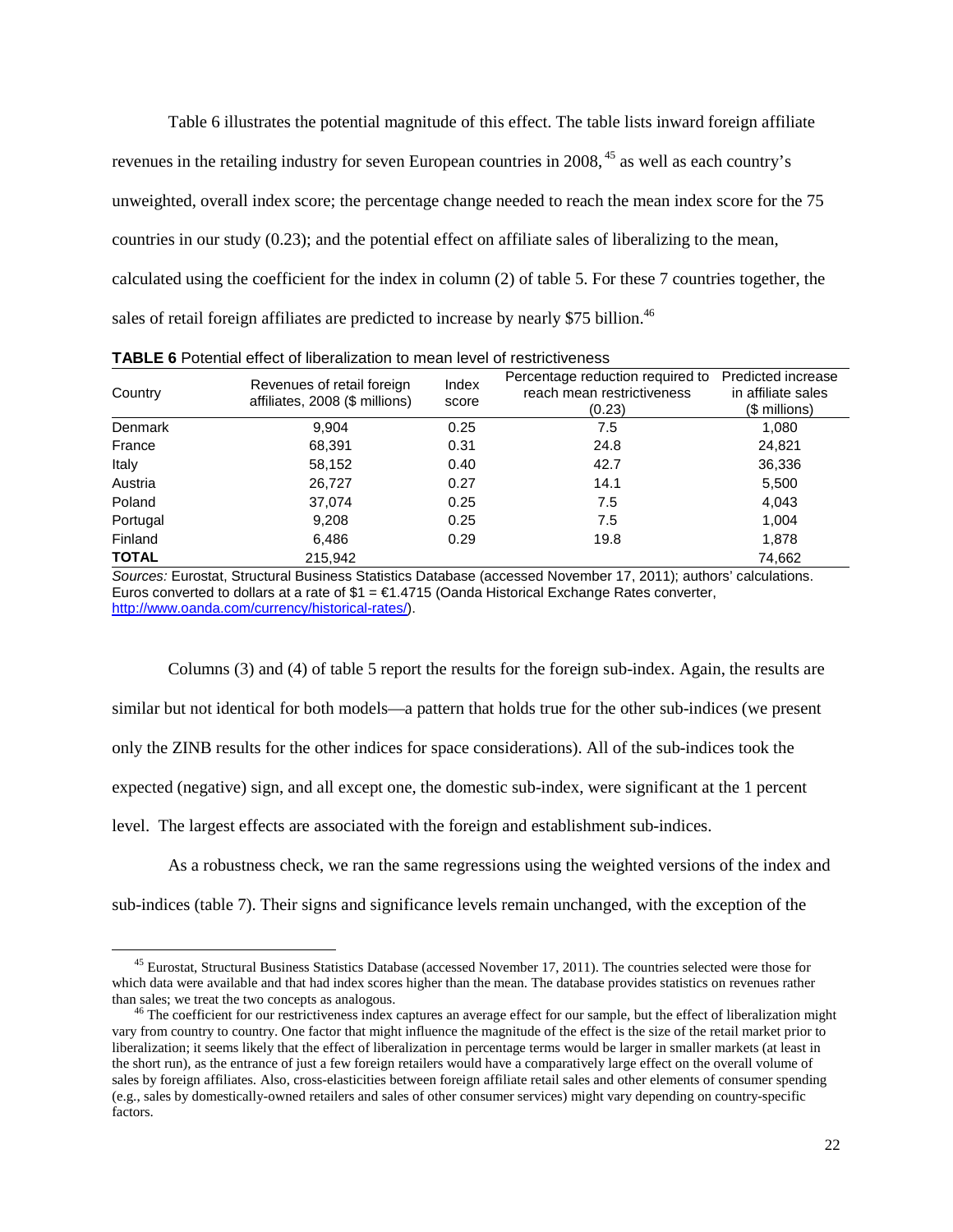domestic sub-index, whose coefficient becomes positive (but remains insignificant). However, the coefficients shift to varying extents. <sup>47</sup> One should take care not overstate their precision when estimating the magnitude of the potential effects of liberalization.

 $47$  We also experimented with weights generated via factor analysis. Like the subjective weights, these weights did lead to some shifts in the coefficients, as well as changes to levels of significance in a few instances (chiefly for variables other than the restrictiveness indices). However, our broader conclusions were unaffected, as, the results for the restrictiveness index and subindices were very similar to those reported above (however, the coefficient for one sub-index—operations— did lose significance).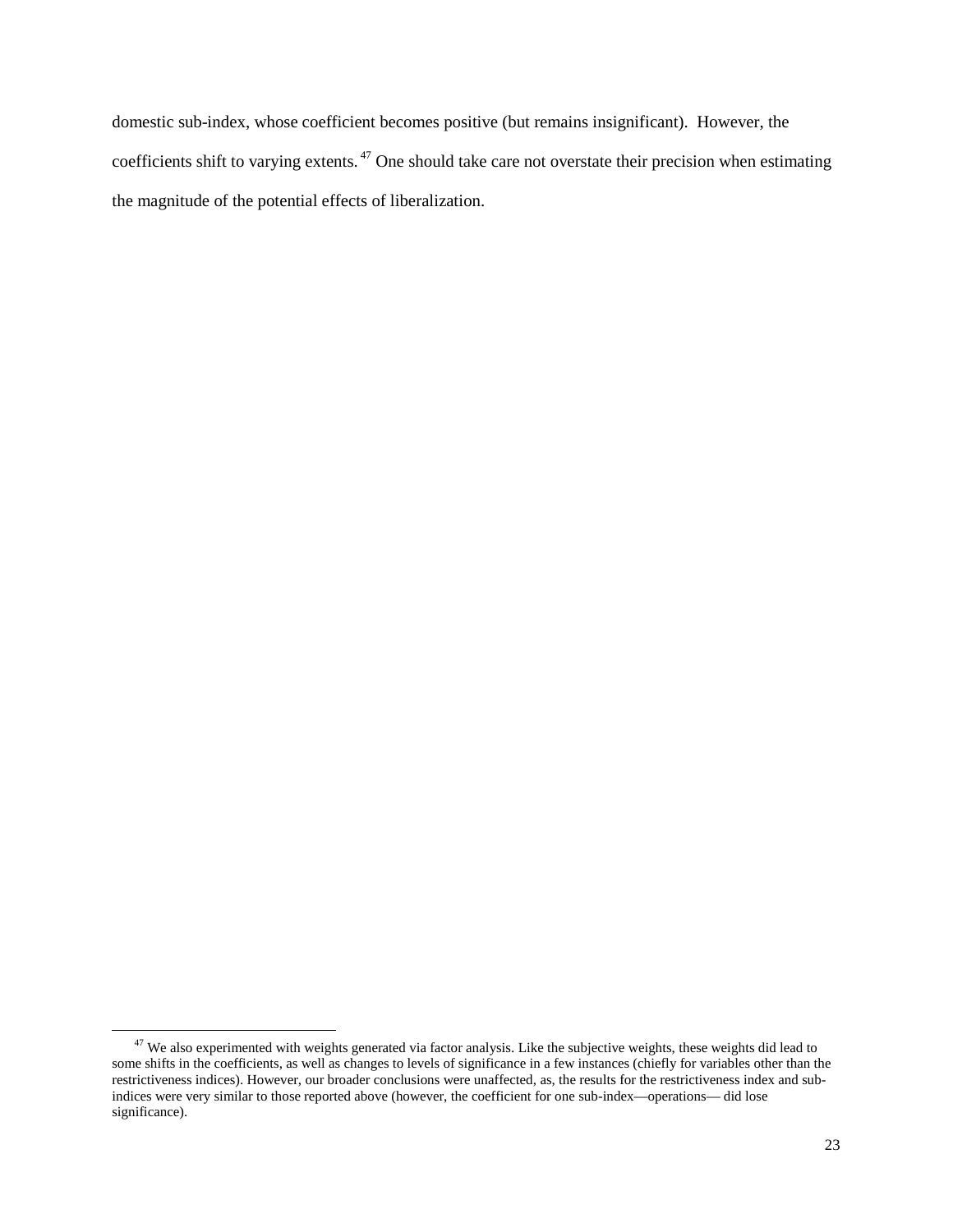|                                                 | Model                      | <b>OLS</b>            | <b>ZINB</b>           | <b>OLS</b>           | <b>ZINB</b>          | <b>ZINB</b>          | <b>ZINB</b>          | <b>ZINB</b>          |
|-------------------------------------------------|----------------------------|-----------------------|-----------------------|----------------------|----------------------|----------------------|----------------------|----------------------|
| Variable                                        | Label                      | (1)                   | (2)                   | (3)                  | (4)                  | (5)                  | (6)                  | (7)                  |
| dependent variable = ln(affiliate sales)        |                            |                       |                       |                      |                      |                      |                      |                      |
| dependent variable = affiliate sales            |                            |                       | $\star$               |                      | $\star$              | $\star$              | $\star$              | $\star$              |
| Host country GDP                                | $lnY_j$                    | $0.64***$<br>(0.12)   | $0.67***$<br>(0.10)   | $0.62***$<br>(0.13)  | $0.67***$<br>(0.10)  | $0.86***$<br>(0.17)  | $0.75***$<br>(0.16)  | $0.89***$<br>(0.09)  |
| Home country GDP                                | $lnY_i$                    | $1.46***$<br>(0.26)   | $1.44***$<br>(0.23)   | $-0.21$<br>(0.13)    | $-0.20*$<br>(0.10)   | $-0.32$<br>(0.24)    | $-0.06$<br>(0.14)    | 0.05<br>(0.12)       |
| <b>Distance</b>                                 | $lnD_{ij}$                 | $-2.63***$<br>(0.17)  | $-2.66***$<br>(0.15)  | $-2.24***$<br>(0.18) | $-2.26***$<br>(0.16) | $-2.11***$<br>(0.48) | $-2.72***$<br>(0.50) | $-2.76***$<br>(0.18) |
| Common language                                 | $LAN_{ii}$                 | $1.72***$<br>(0.20)   | $1.58***$<br>(0.16)   | $1.84***$<br>(0.20)  | $1.67***$<br>(0.16)  | $1.22***$<br>(0.32)  | $1.07***$<br>(0.31)  | $1.59***$<br>(0.19)  |
| Shared border                                   | $BOR_{ii}$                 | $-3.12***$<br>(0.51)  | $-2.81***$<br>(0.44)  | $-1.96***$<br>(0.52) | $-1.61***$<br>(0.42) | $-0.63$<br>(0.92)    | $-1.58*$<br>(0.87)   | $-3.04***$<br>(0.49) |
| Multilateral resistance-distance                | $MRD_{ij}$                 | 0.44<br>(0.42)        | 0.54<br>(0.37)        | $2.26***$<br>(0.30)  | $2.33***$<br>(0.26)  | $2.53***$<br>(0.42)  | $2.34***$<br>(0.36)  | $1.94***$<br>(0.29)  |
| Multilateral resistance-border                  | <b>MRBOR</b> <sub>ii</sub> | $-3.05$<br>(1.98)     | $-4.34**$<br>(1.72)   | 0.03<br>(2.46)       | $-1.29$<br>(1.99)    | $-5.40**$<br>(2.52)  | $-7.55***$<br>(2.54) | $-1.67$<br>(2.12)    |
| Retail restrictiveness index (RRI)-host country | InRRI <sub>i</sub>         | $-2.03***$<br>(0.22)  | $-2.00***$<br>(0.20)  |                      |                      |                      |                      |                      |
| RRI-foreign                                     | $FOR_i$                    |                       |                       | $-6.20***$<br>(0.69) | $-6.14***$<br>(0.59) |                      |                      |                      |
| RRI-domestic                                    | $DOM_i$                    |                       |                       |                      |                      | 0.39<br>(0.93)       |                      |                      |
| RRI-operations                                  | OPR <sub>i</sub>           |                       |                       |                      |                      |                      | $-3.54***$<br>(0.97) |                      |
| RRI-establishment                               | EST <sub>i</sub>           |                       |                       |                      |                      |                      |                      | $-7.52***$<br>(0.81) |
| Constant                                        |                            | $-37.12***$<br>(4.27) | $-37.75***$<br>(3.94) | 2.23<br>(2.61)       | 0.36<br>(2.00)       | $-4.06$<br>(3.78)    | $-1.24$<br>(3.94)    | $-5.07***$<br>(1.75) |
| Number of observations                          |                            | 55                    | 110                   | 55                   | 110                  | 110                  | 110                  | 110                  |
| Adjusted $r^2$ (OLS only)                       |                            | 0.95                  |                       | 0.93                 |                      |                      |                      |                      |

*Notes:* Robust standard errors are in parentheses. \*\*\*, \*\*, \* = significantly different from 0 at the 1, 5, and 10 percent levels, respectively. Variables expressed in logs include an *ln* prefix in their label. All models include time (year) dummy variables. Boldface indicates a change in level of significance from the models using unweighted indices.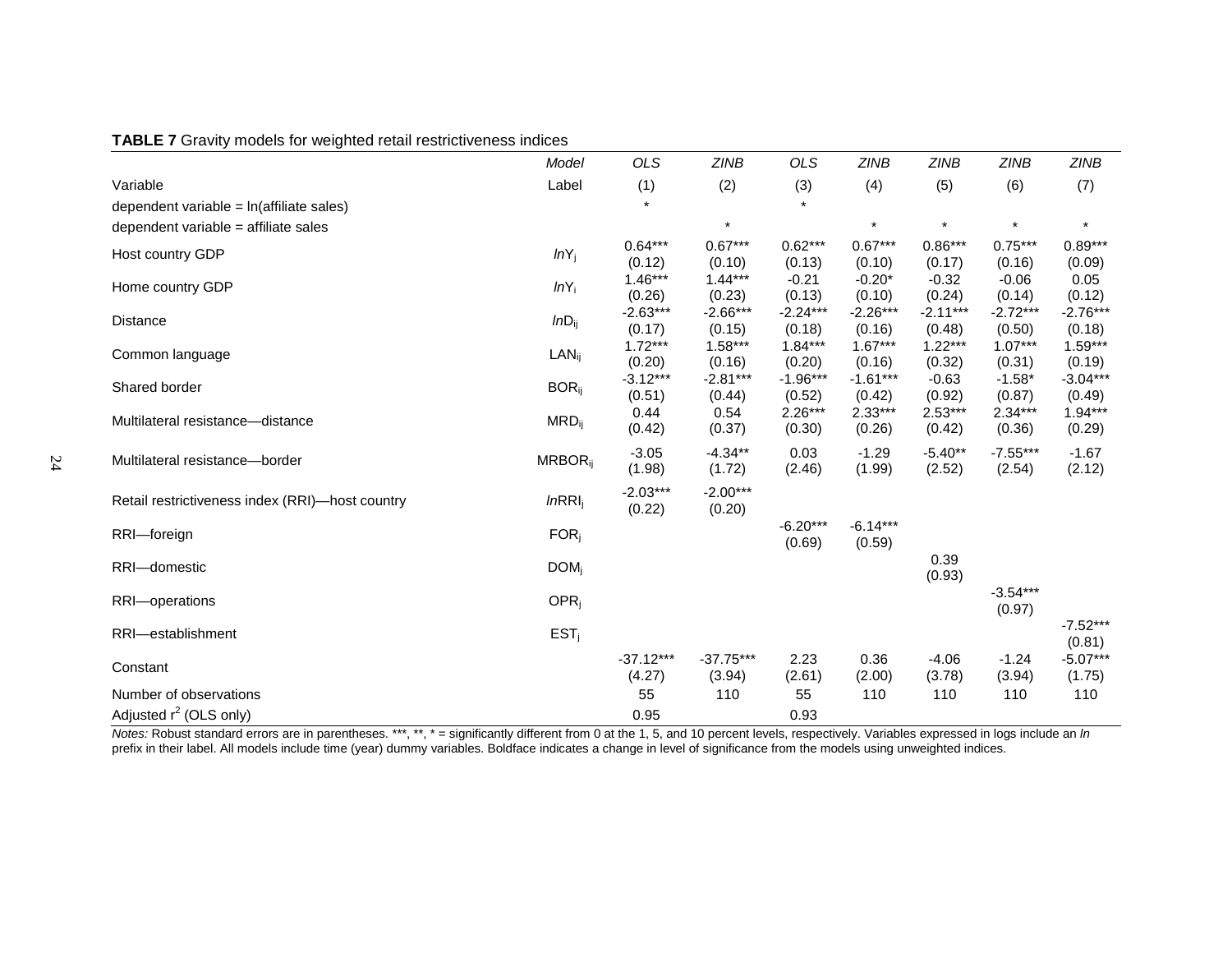#### **Conclusion**

In this paper, we have presented a new tool with which to measure the restrictiveness of countries' policies toward the retailing industry. Our retail restrictiveness index and sub-indices show that countries vary greatly in the extent to which they regulate market entry and ongoing operations in the retailing industry, among domestic as well as foreign-invested firms. Southeast Asia is home to a number of the most restrictive countries, notably Indonesia, Malaysia, and Thailand. Relatively few countries from North America and Europe appear among the most restrictive countries, although European countries appear more restrictive on our domestic sub-index. The United States, Lithuania, and Croatia are the most open countries, and several others (e.g., Slovakia and Hong Kong) maintain few restrictions on the industry.

Our econometric analysis suggests that the measures captured in our restrictiveness index have a statistically significant effect on sales by affiliates of multinational retailers. Discriminatory NTMs and restrictions on market entry (categories with significant overlap) have particularly strong effects.

### **Suggestions for Future Research**

Natural extensions of the present exercise would include examining the effects of restrictiveness on other outcomes, such as industry profit margins, overall retail sales (as opposed to sales of foreign affiliates only), foreign direct investment, productivity, and overall economic welfare. Computable general equilibrium modeling as well as further use of econometrics could prove useful for exploring these topics. In addition, our dataset could be enriched by updating it periodically and creating a time series that enables analysis as countries' policies evolve.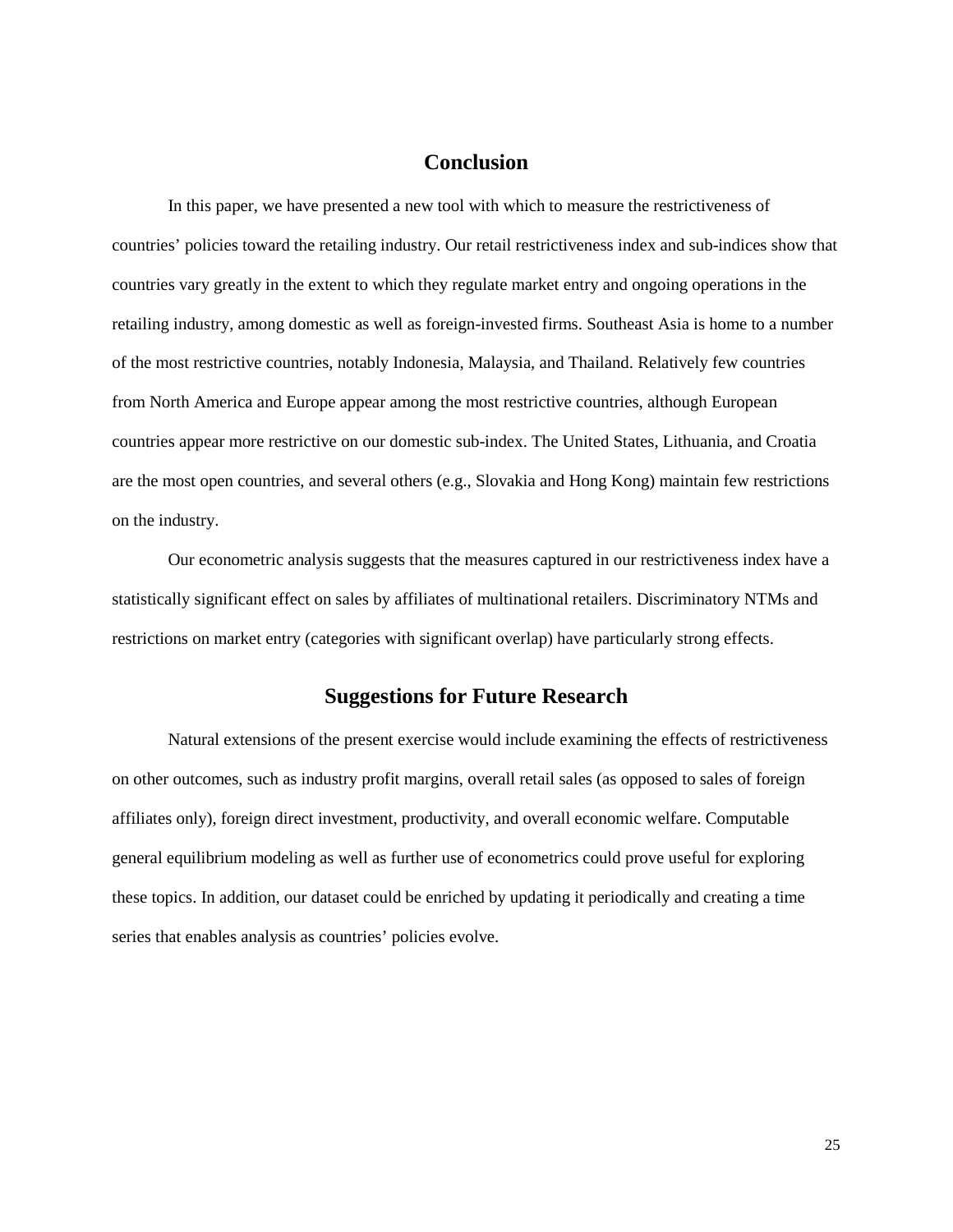# **Appendix 1: Weighted retail restrictiveness index**

The table below describes the weights used in the weighted version of the retail restrictiveness

index.

| Weight             | <b>NTM Categories</b>           | <b>I ADLE A.I.I</b> Weighting Scrieme for the weighted retail restrictiveness index<br><b>Summary Descriptors of Measures</b> | <b>Score</b>      |
|--------------------|---------------------------------|-------------------------------------------------------------------------------------------------------------------------------|-------------------|
| 0.10               |                                 | Acquisition of commercial land prohibited                                                                                     | 1                 |
|                    |                                 | Acquisitions restricted to a certain size (and/or duration                                                                    | 0.5               |
|                    | Commercial land<br>restrictions | for leases)                                                                                                                   |                   |
|                    |                                 | No restrictions on acquisition of commercial land                                                                             | 0                 |
| 0.05<br>Employment |                                 | Number or share of foreign employees is limited                                                                               | $\mathbf{1}$      |
|                    | requirements                    | Number or share of foreign employees is not limited                                                                           | 0                 |
| 0.20               |                                 | Foreign ownership is limited                                                                                                  | 1*(1-max. foreign |
|                    | Foreign ownership               |                                                                                                                               | equity)           |
|                    |                                 | No limits on foreign ownership                                                                                                | 0                 |
| 0.05               | Intellectual                    | On USTR's Special 301 Priority Watch List                                                                                     | $\mathbf{1}$      |
|                    | property rights                 | On USTR's Special 301 Watch List                                                                                              | 0.5               |
|                    |                                 | Not on USTR's Special 301 watch lists                                                                                         | 0                 |
| 0.15               | Investment                      | Screening and prior approval required                                                                                         | 1                 |
|                    | screening                       | No screening                                                                                                                  | $\overline{0}$    |
| 0.10               | Large store                     | Large-scale stores are regulated                                                                                              | 1                 |
|                    | regulations                     | No large-scale store regulations                                                                                              | $\mathbf 0$       |
| 0.05               |                                 | No long-term stays of executives and senior managers                                                                          | 1                 |
|                    |                                 | Limit for stays of executives and senior managers is 1                                                                        | 0.75              |
|                    |                                 | year or less                                                                                                                  |                   |
|                    |                                 | Limit for stays of executives and senior managers is >1                                                                       | 0.5               |
|                    | Long-term stays                 | and $\leq$ 3 years<br>Limit for stays of executives and senior managers is >3                                                 | 0.25              |
|                    |                                 | and $\leq$ 5 years                                                                                                            |                   |
|                    |                                 | Limit for stays of executives and senior managers is >5                                                                       | 0                 |
|                    |                                 | years (or unlimited)                                                                                                          |                   |
| 0.05               |                                 | Majority or all directors and/or managers must be                                                                             | $\mathbf{1}$      |
|                    |                                 | nationals or residents                                                                                                        |                   |
|                    | Management<br>requirements      | At least 1 director and/or manager must be a national or                                                                      | 0.5               |
|                    |                                 | resident                                                                                                                      |                   |
|                    |                                 | No nationality or residency requirements for directors                                                                        | 0                 |
| 0.05               |                                 | and/or managers<br>Store operating hours are regulated                                                                        | 1                 |
|                    | Operating hours<br>restrictions | No regulation of operating hours                                                                                              | 0                 |
| 0.05               |                                 | Investors must meet performance requirements                                                                                  | 1                 |
|                    | Performance<br>requirements     | No performance requirements                                                                                                   | 0                 |
| 0.05               |                                 | Price controls for some foods                                                                                                 | 1                 |
|                    | Price controls                  | No price controls for foods                                                                                                   | $\overline{0}$    |
| 0.05               | Promotional                     | Promotional techniques are restricted                                                                                         | 1                 |
|                    | restrictions                    | Promotional techniques are not restricted                                                                                     | $\mathbf 0$       |
| 0.05               |                                 | No temporary visits of executives and senior managers                                                                         | 1                 |
|                    |                                 | Visits of executives and senior managers for up to 30                                                                         | 0.75              |
|                    |                                 | days                                                                                                                          |                   |
|                    | Temporary visits                | Visits of executives and senior managers for 31-60 days                                                                       | 0.5               |
|                    |                                 | Visits of executives and senior managers for 61-90 days                                                                       | 0.25              |
|                    |                                 | Visits of executives and senior managers for more than                                                                        | 0                 |
|                    |                                 | 90 days                                                                                                                       |                   |

**TABLE A.1.1** Weighting scheme for the weighted retail restrictiveness index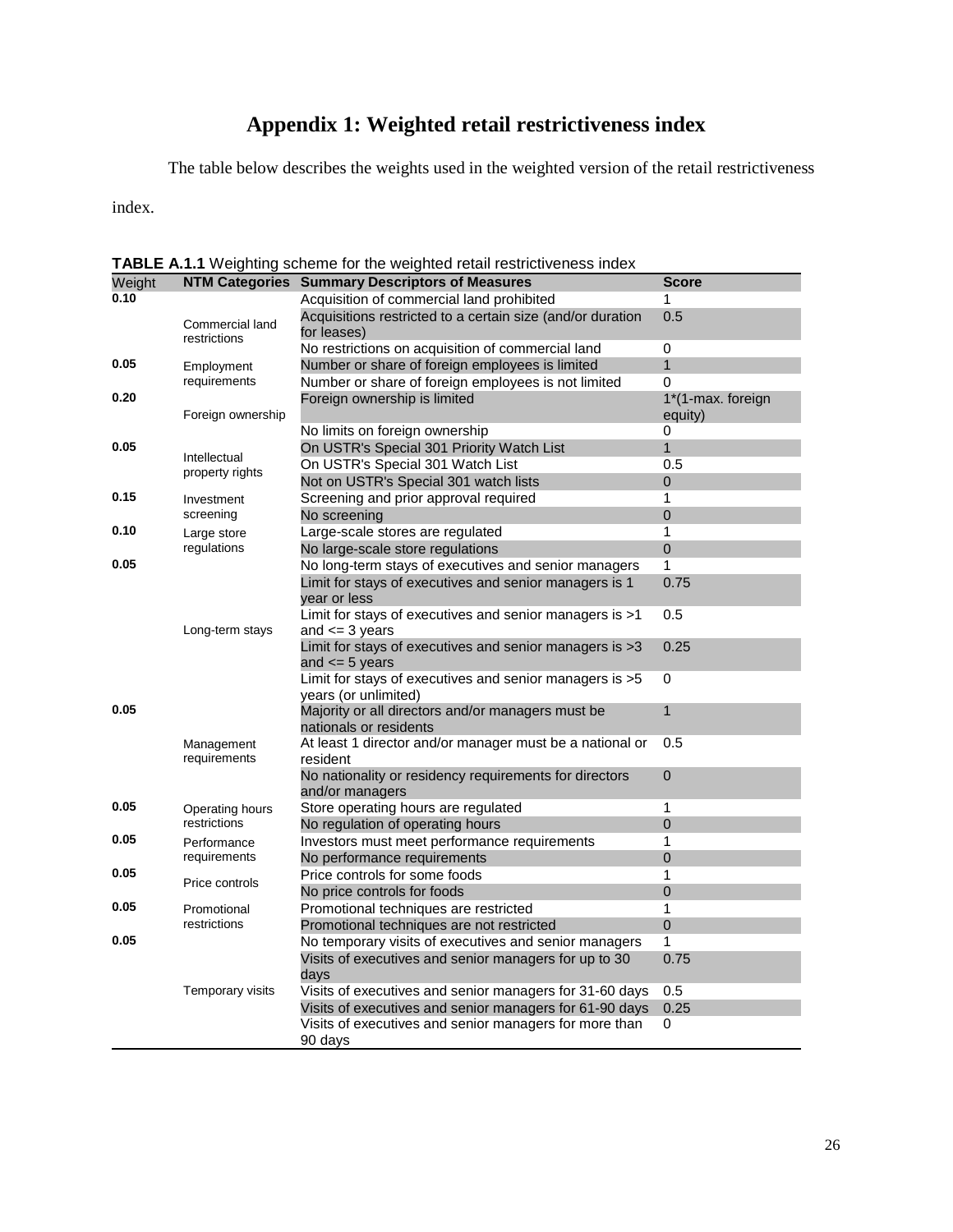| <b>I ABLE A.1.2</b> Descriptive statistics for retail restrictiveness index (weighted) |                    |      |      |                          |  |
|----------------------------------------------------------------------------------------|--------------------|------|------|--------------------------|--|
| Mean                                                                                   | Standard deviation | Min  | Max  | Zero-valued observations |  |
| 0.22                                                                                   | 0.15               | n nn | በ 61 | 3                        |  |

Table A.1.2 provides summary data about the weighted index.

**TABLE A.1.2** Descriptive statistics for retail restrictiveness index (weighted)

The ordering of countries in the weighted index is similar but not identical to that in the unweighted version (figure A.2.1). Countries that appear more restrictive in the weighted index include Oman, due to its large store regulations, land ownership restrictions, and screening procedures; Australia, due to its screening procedures; and Panama, due its ban on foreign investment in retailing. Among the BRICs, Russia, India, and China remain among the most restrictive twenty countries while Brazil remains outside this group. Ethiopia and India move close to the most restrictive end of the list due to their heavy restrictions on foreign equity.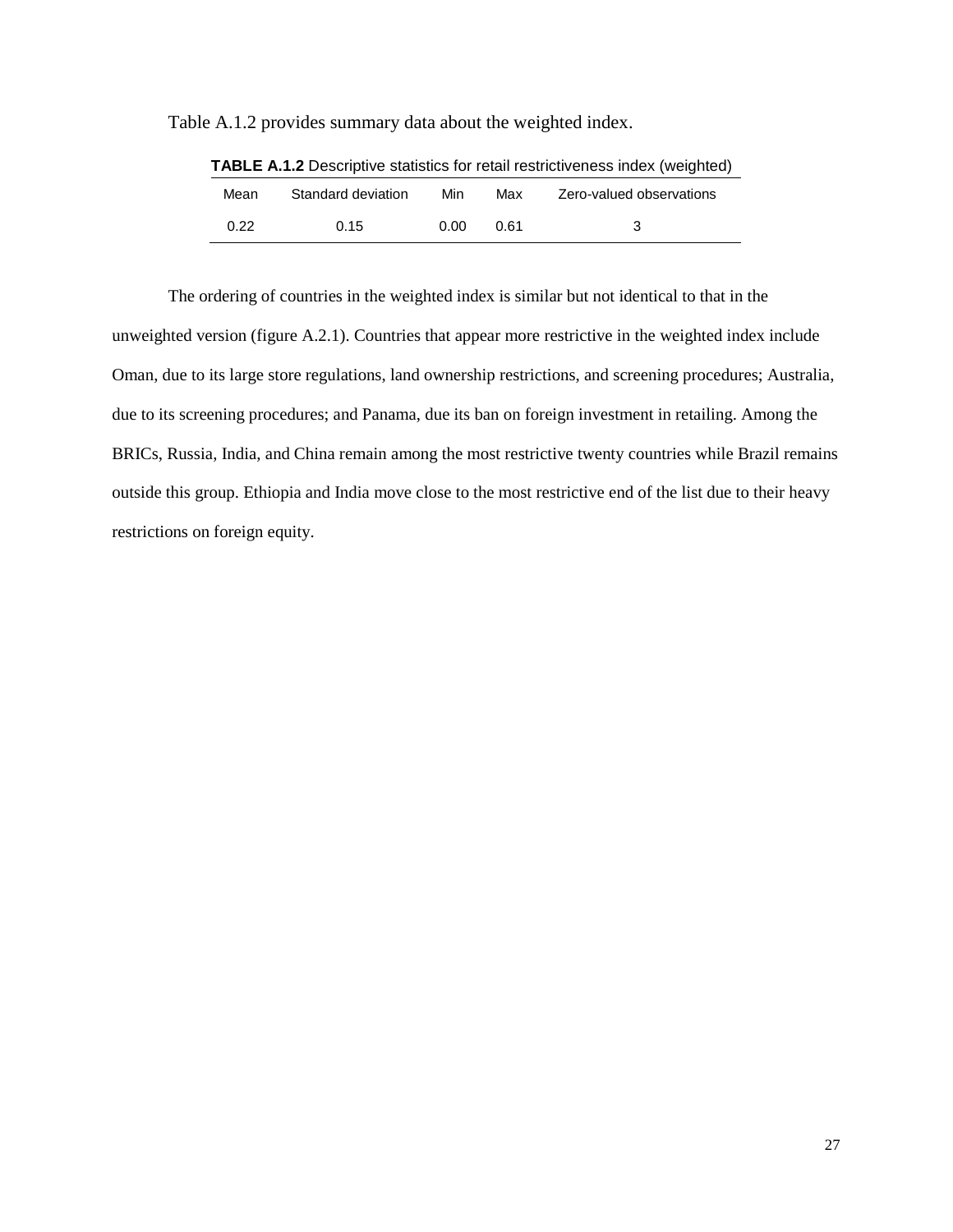

**FIGURE A.1.1** Retail restrictiveness index (weighted)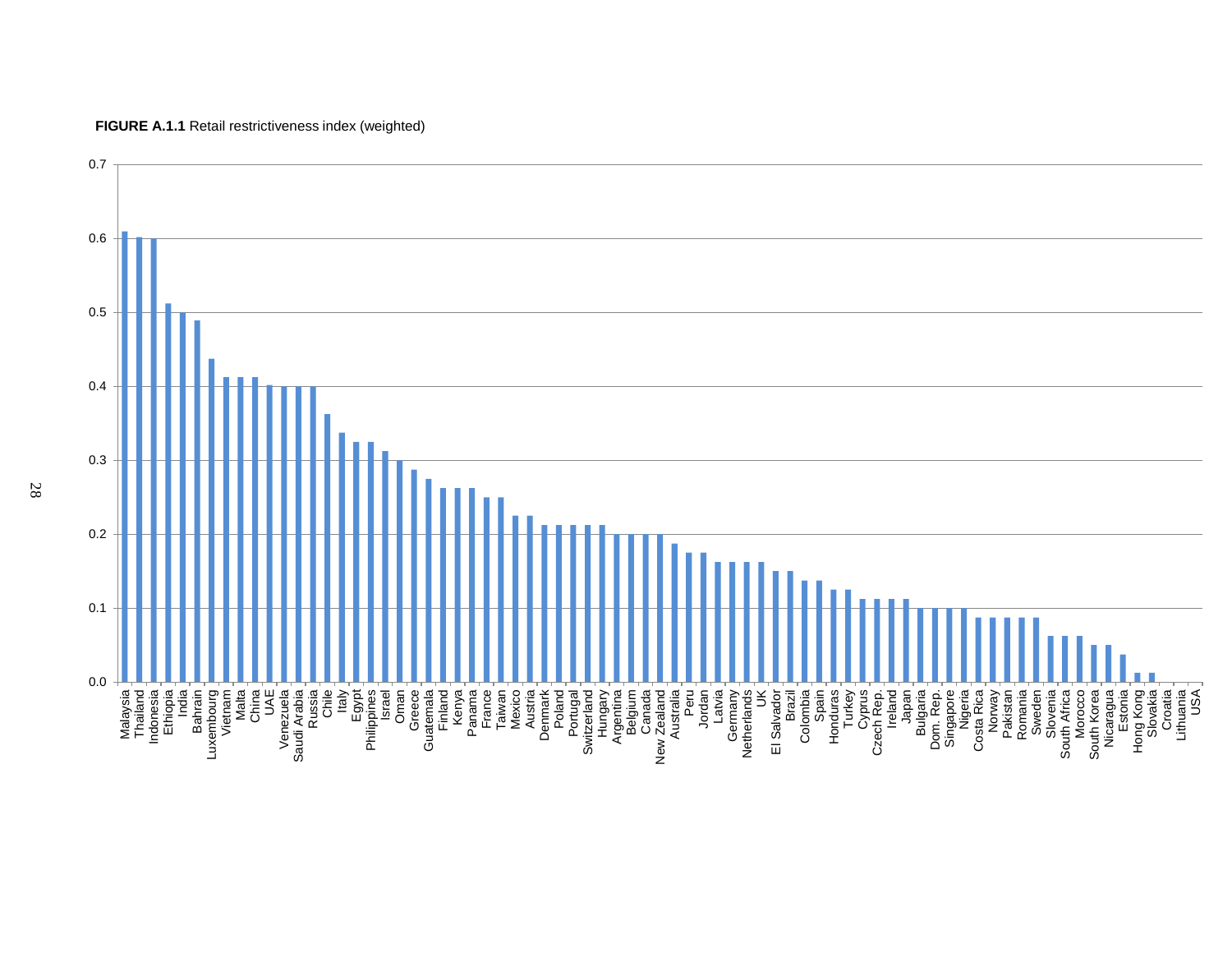#### **Appendix 2: Retail restrictiveness sub-indices**

To score each unweighted sub-index, we sum a country's scores for the components included in that sub-index, then divide by the number of components. For the weighted versions, we multiply each component by the weight assigned to it in Table A.2.1, then multiply by a constant that places the subindex on a 0-1 scale.

To illustrate, we use show how we calculate Indonesia's scores for the establishment sub-index. The components included in that sub-index are commercial land restrictions, foreign ownership, investment screening, and large store regulations. Indonesia's score for those components are as follows:

- Commercial land restrictions: 0.5
- Foreign ownership: 0
- Investment screening: 1
- Large store regulations: 1

Indonesia's score on the unweighted establishment sub-index is thus:

$$
0.5 + 0 + 1 + 1 = 2.5
$$

$$
\frac{2.5}{4} = 0.625
$$

For the weighted establishment sub-index, we first multiply the component scores by their weights from Table A.2.1:

$$
0.5(0.1) + 0(0.2) + 1(0.15) + 1(0.1) = 0.30
$$

We then need to multiply by a constant that places the score on a 0-1 scale. The constant is calculated as follows. For the establishment sub-index, the maximum score on the weighted sub-index (before multiplying by the constant) is:

$$
1(0.1) + 1(0.2) + 1(0.15) + 1(0.1) = 0.55
$$

To determine the appropriate constant, we use algebra: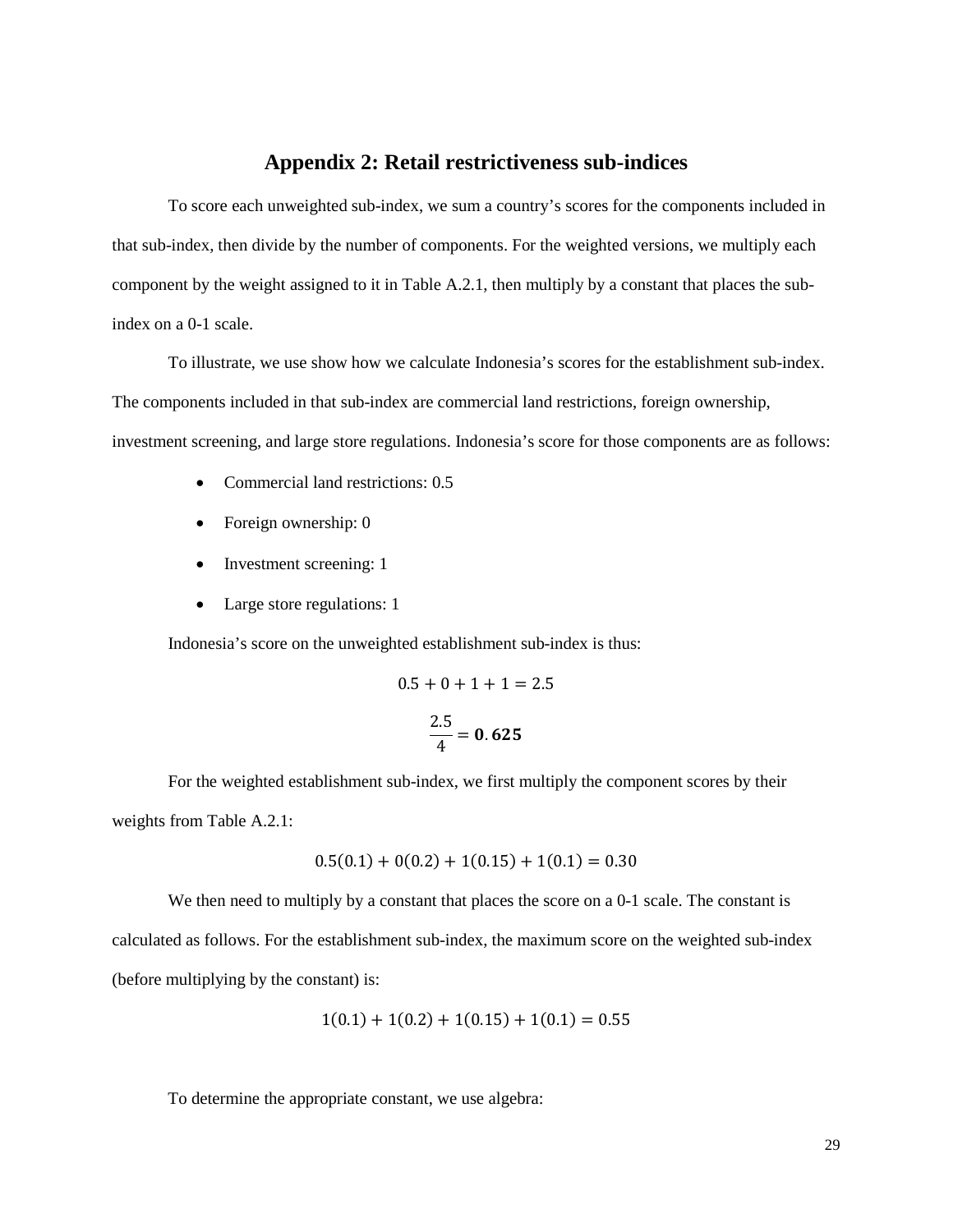$$
0.55x = 1
$$

$$
x = \left(\frac{1}{0.55}\right)
$$

Finally, we multiply Indonesia's base score on the sub-index by the constant:

$$
0.30 * \left(\frac{1}{0.55}\right) = 0.545
$$

Table A.2.1 provides summary statistics about the sub-indices. The sub-indices appear after the table in alphabetical order by name of the sub-index.<sup>48</sup>

| <b>TABLE A.2.1 Descriptive statistics for sub-indices</b> |  |  |  |
|-----------------------------------------------------------|--|--|--|
|-----------------------------------------------------------|--|--|--|

| Sub-index     |      |      |                   | Mean Standard deviation Min Max Zero-valued observations |
|---------------|------|------|-------------------|----------------------------------------------------------|
| Unweighted    |      |      |                   |                                                          |
| Establishment | 0.23 | 0.20 | $0.00 \quad 0.63$ | 23                                                       |
| Operations    | 0.23 | 0.15 | $0.00 \quad 0.67$ | 4                                                        |
| Foreign       | 0.14 | 0.13 | $0.00\ 0.50$      | $12 \overline{ }$                                        |
| Domestic      | 0.34 | 0.23 | $0.00\ 0.92$      | 10                                                       |
| Weighted      |      |      |                   |                                                          |
| Establishment | 0.21 | 0.20 | $0.00\quad 0.73$  | 23                                                       |
| Foreign       | 0.15 | 0.17 | $0.00$ $0.63$     | $12 \overline{ }$                                        |
| Domestic      | 0.35 | 0.24 | $0.00 \quad 0.93$ | 10                                                       |

*Source:* USITC staff calculations.

*Note*: There are 75 observations for each sub-index.

<sup>&</sup>lt;sup>48</sup>The weighted and unweighted operations sub-indices have identical values, so a single graph is presented for operations).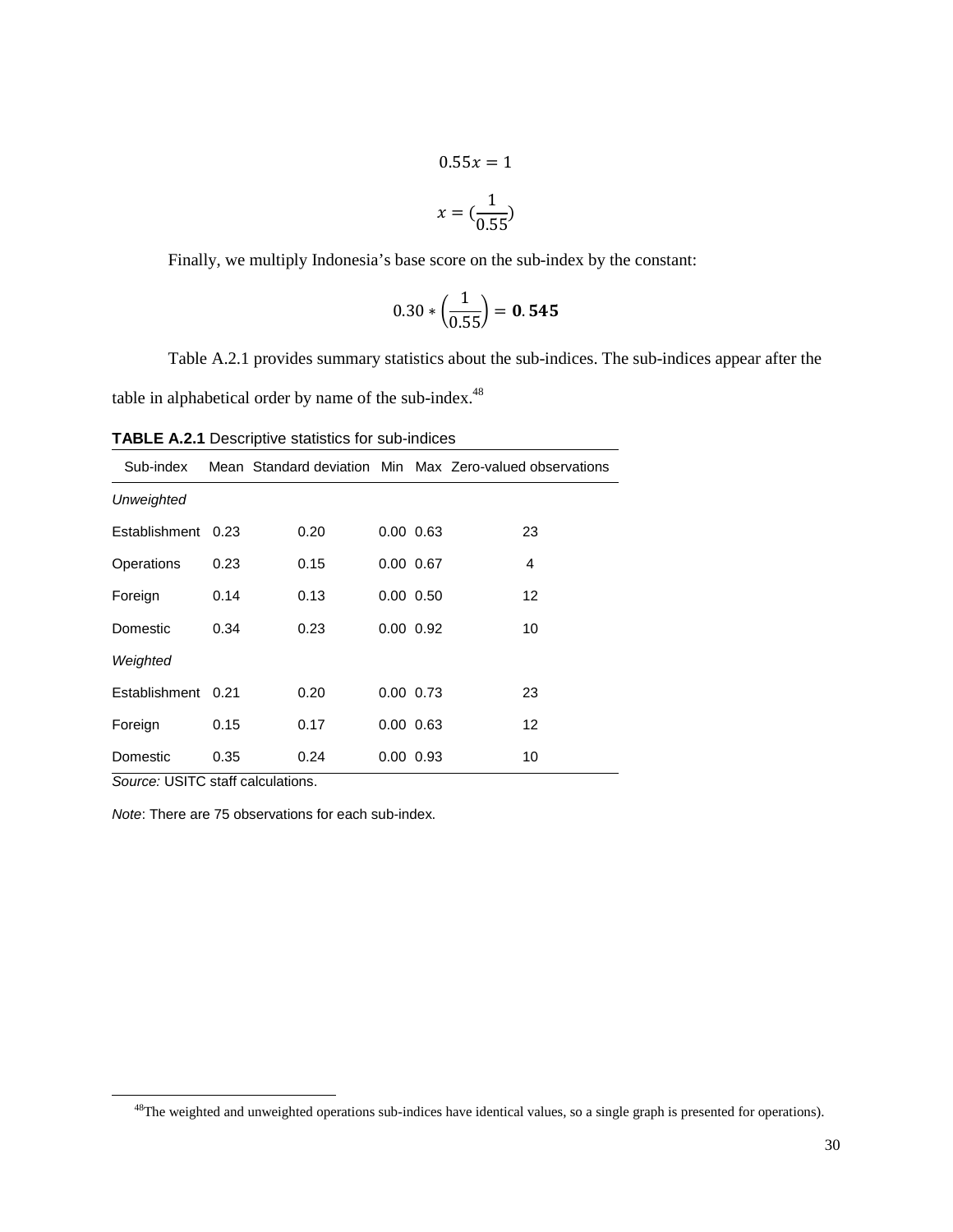

#### **FIGURE A.2.1** Domestic (unweighted)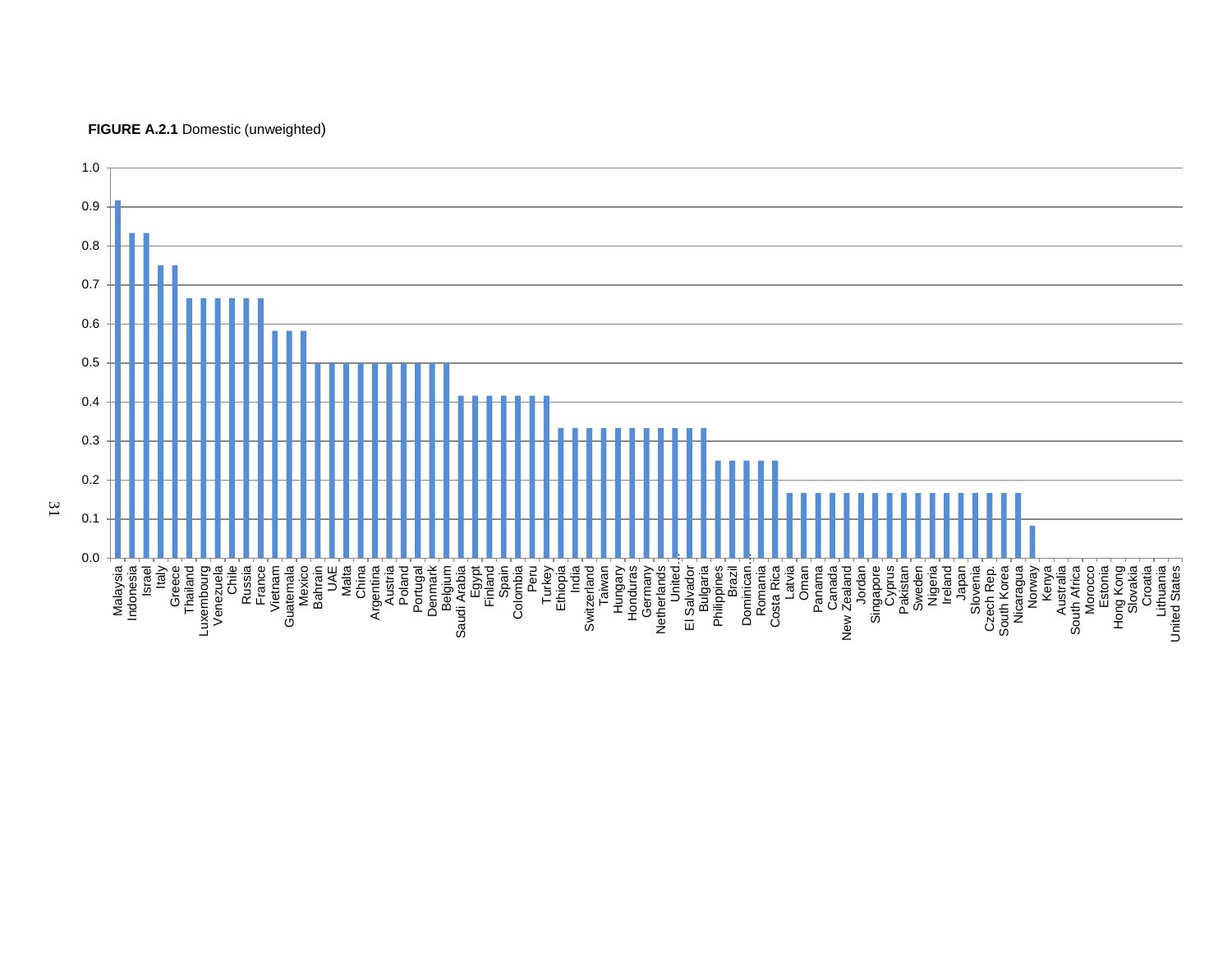

**FIGURE A.2.2** Domestic (weighted)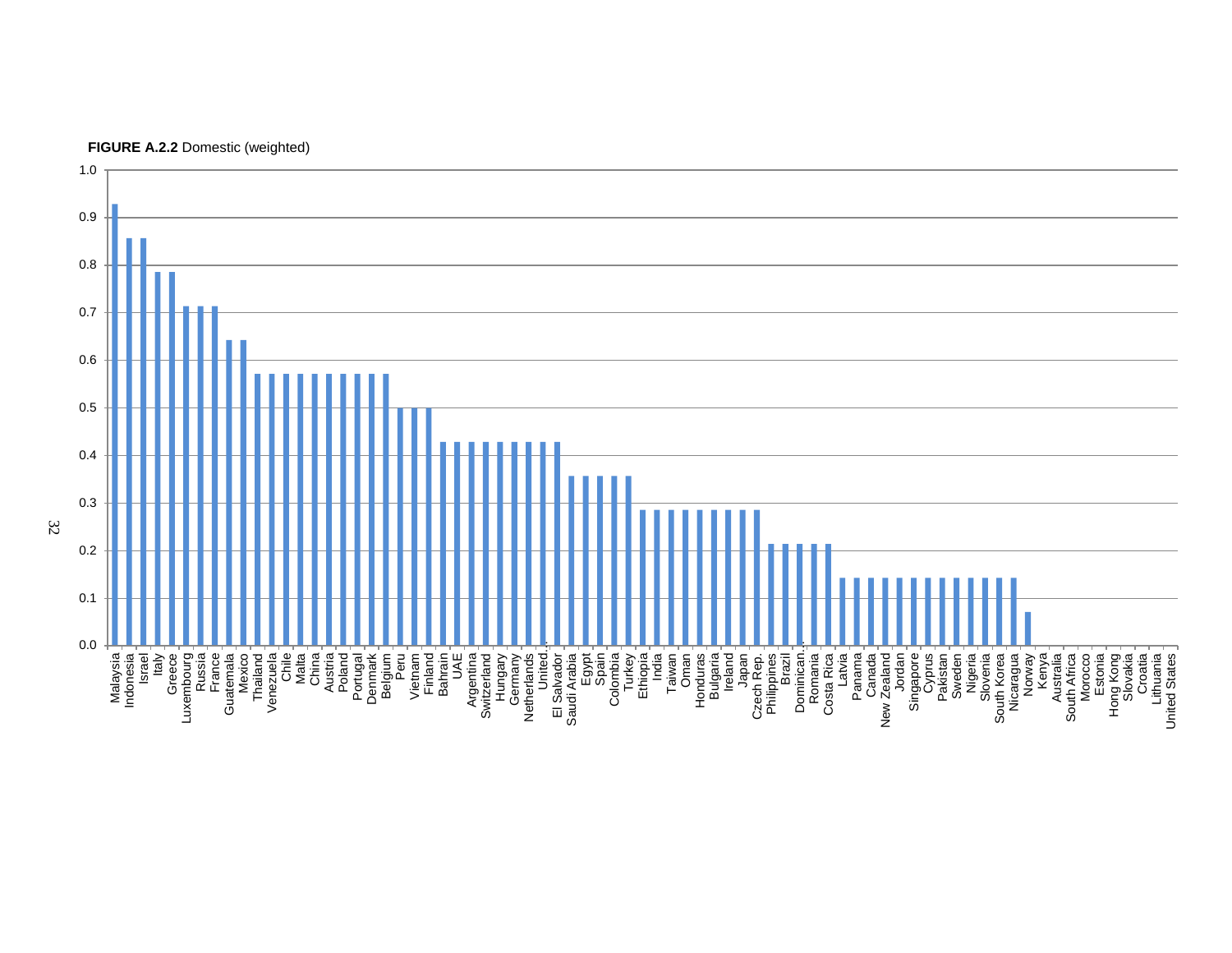

**FIGURE A.2.3** Establishment (unweighted)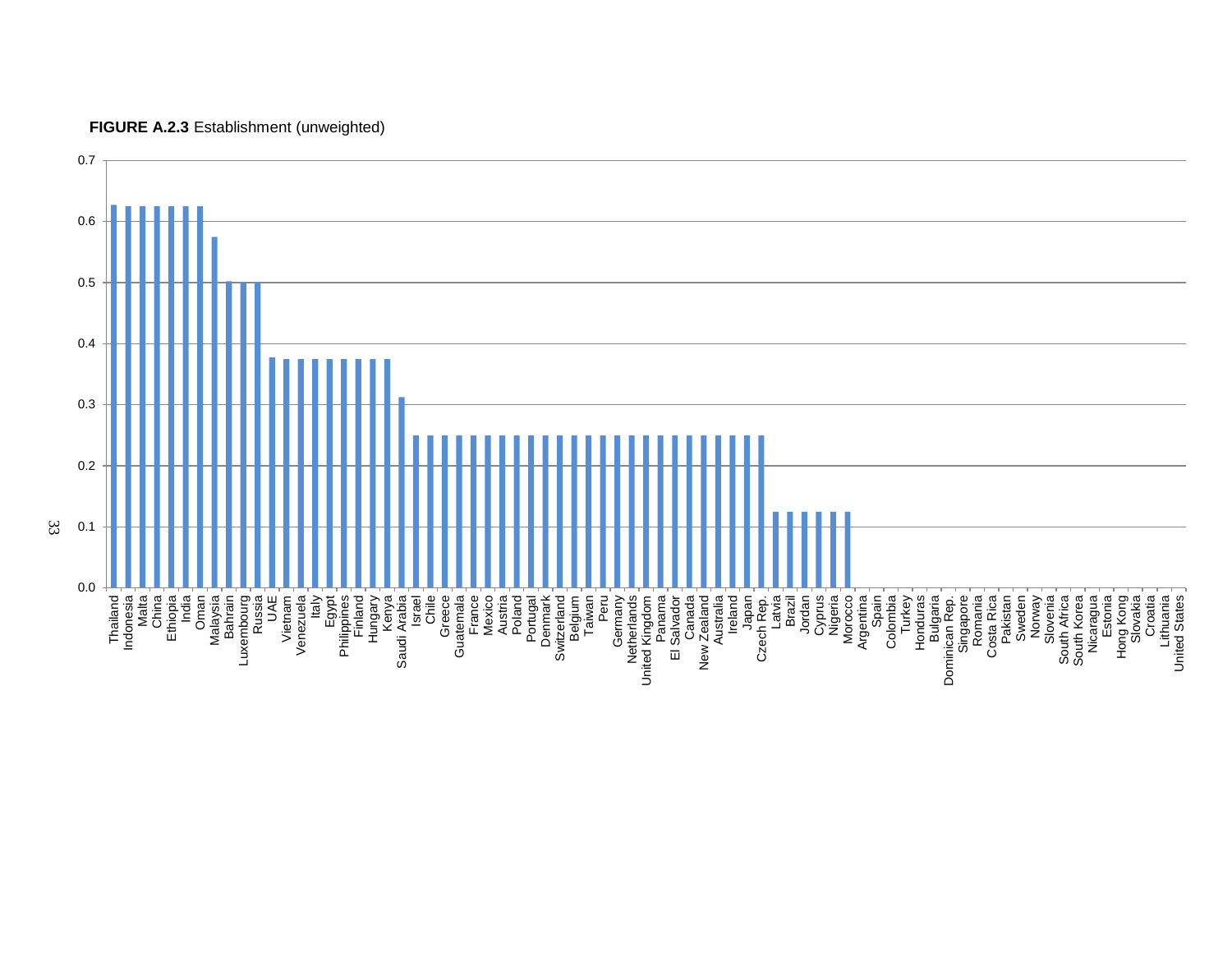

#### **FIGURE A.2.4** Establishment (weighted)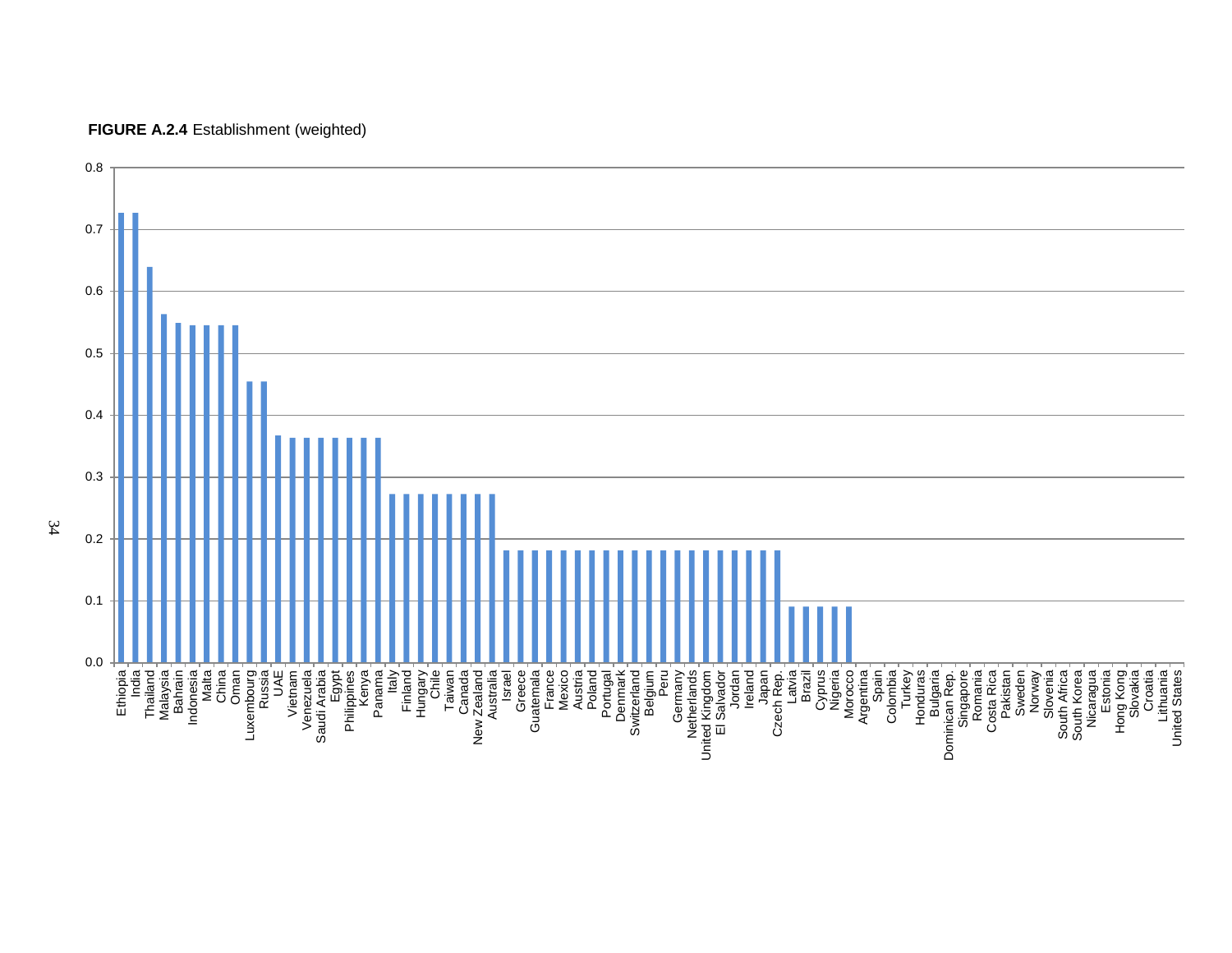

#### **FIGURE A.2.5** Foreign (unweighted)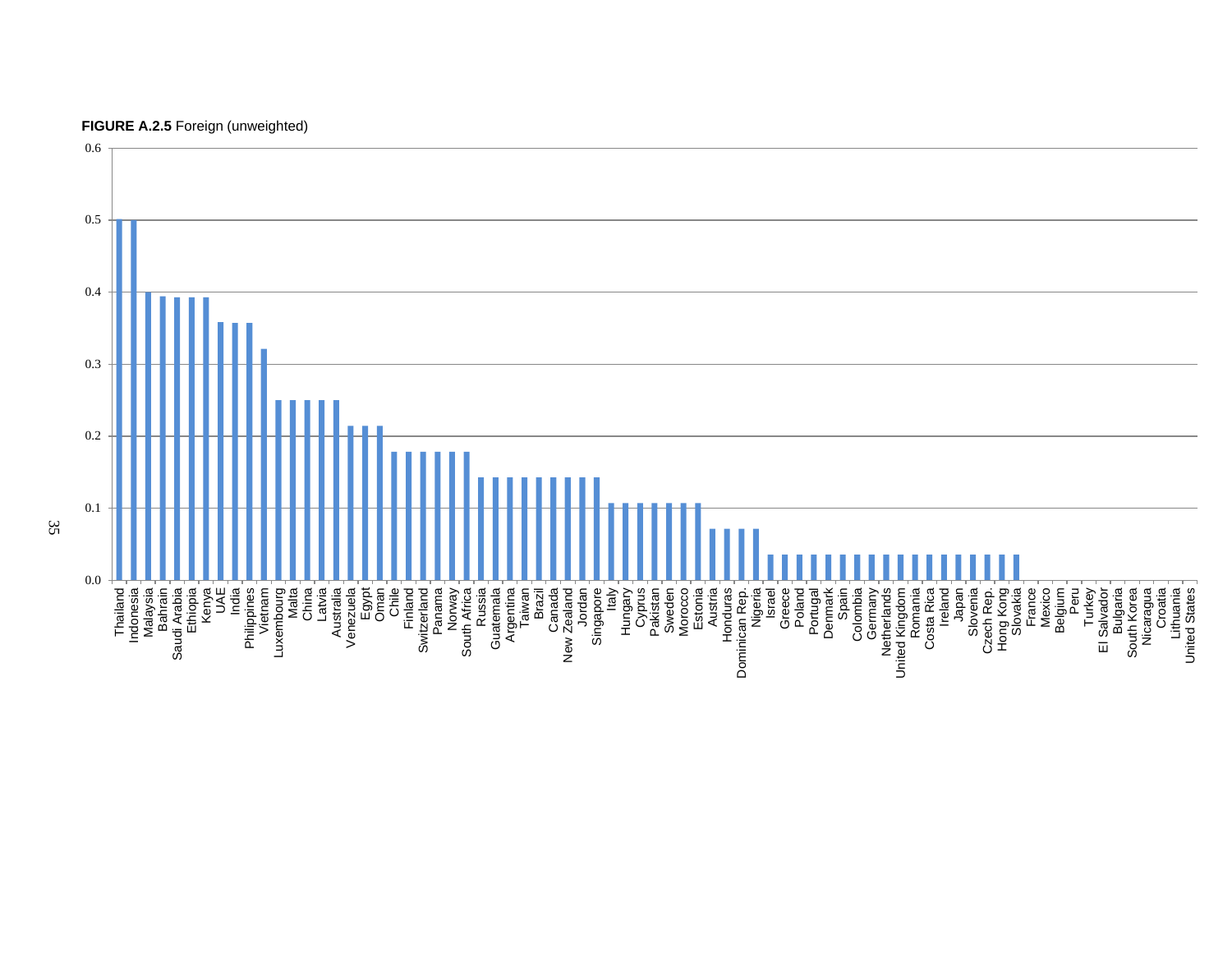

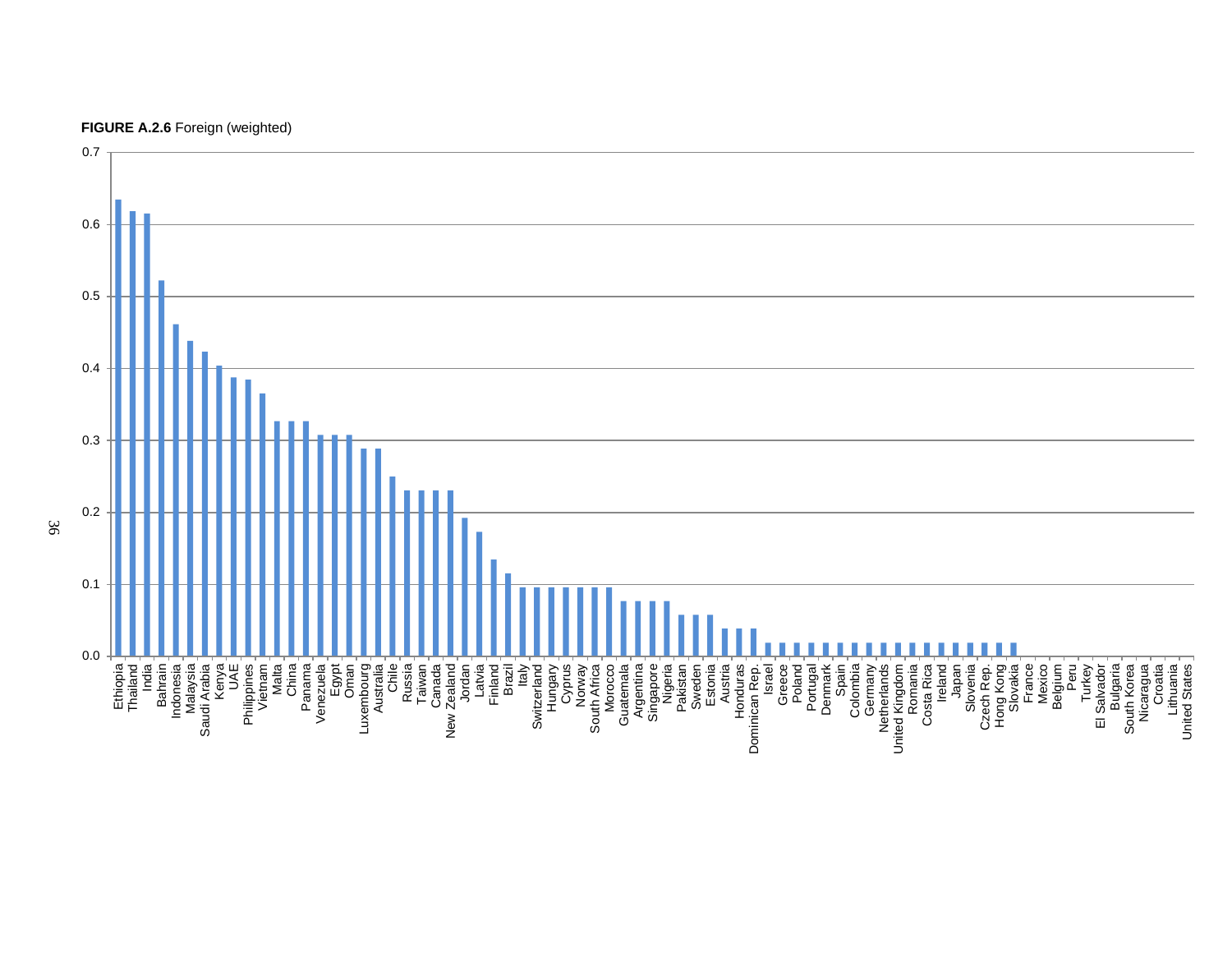

**FIGURE A.2.7** Operations (unweighted/weighted)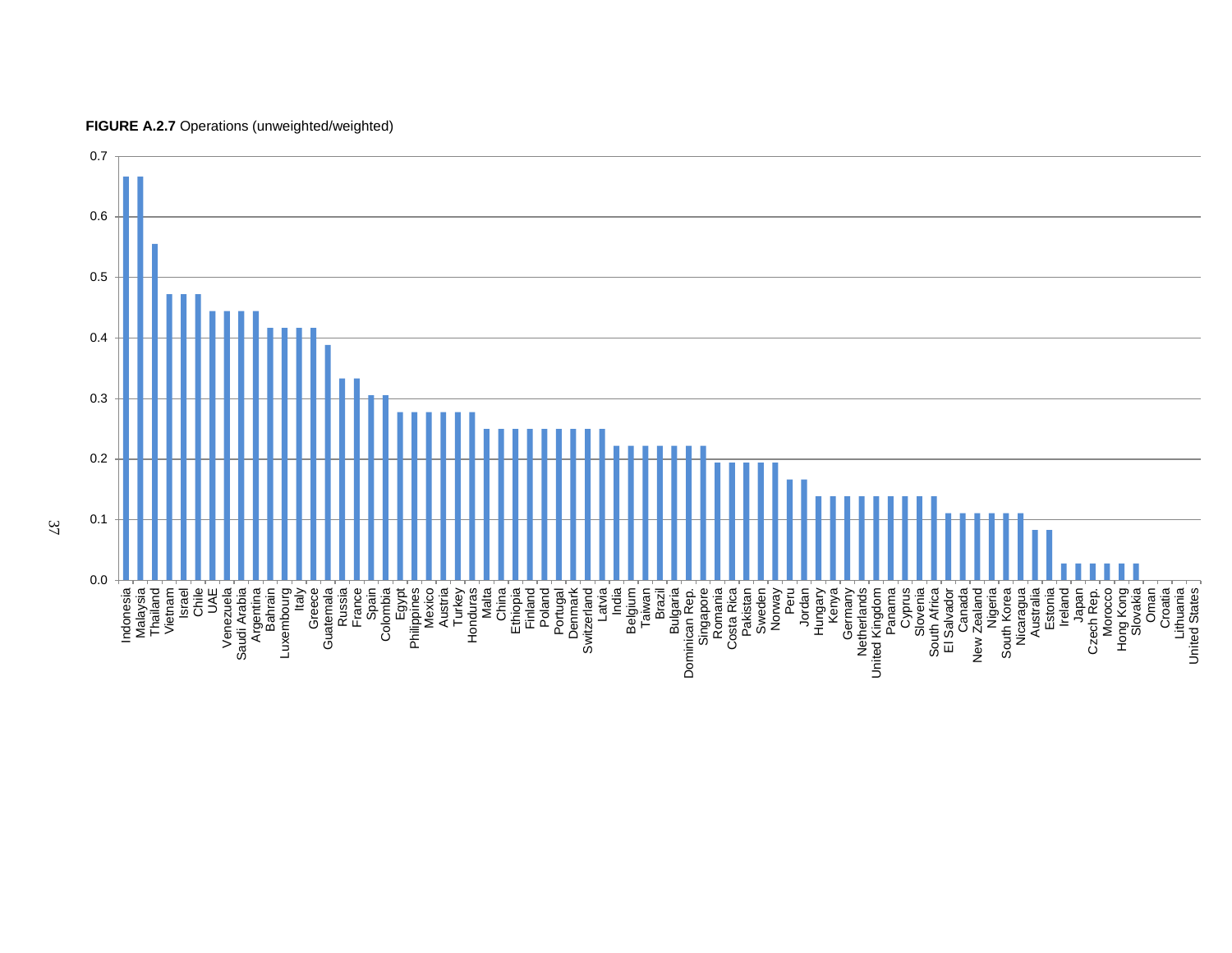# **Appendix 3: Descriptive statistics for gravity model dataset**

| Mean    | Standard deviation | Min   | Max      |  |  |
|---------|--------------------|-------|----------|--|--|
| 5,182.5 | 13,390.0           | 0     | 60,732.0 |  |  |
| 1.630.9 | 1,459.8            | 165.9 | 4,879.9  |  |  |
| 4.728.1 | 5.890.3            | 56.0  | 14,296.9 |  |  |
| 6,058.2 | 3,855.6            | 623.4 | 15,962.0 |  |  |
| 0.19    | 0.12               | 0.02  | 0.38     |  |  |
| 0.20    | 0.12               | 0.01  | 0.41     |  |  |
|         |                    |       |          |  |  |

| <b>TABLE A.3.1 Descriptive statistics for selected variables</b> |  |  |  |
|------------------------------------------------------------------|--|--|--|
|------------------------------------------------------------------|--|--|--|

*Source:* USITC staff calculations.

*Note*: There are 110 observations in the dataset for all variables.

**FIGURE A.3.1** Affiliate sales, frequency by value (in millions US dollars)

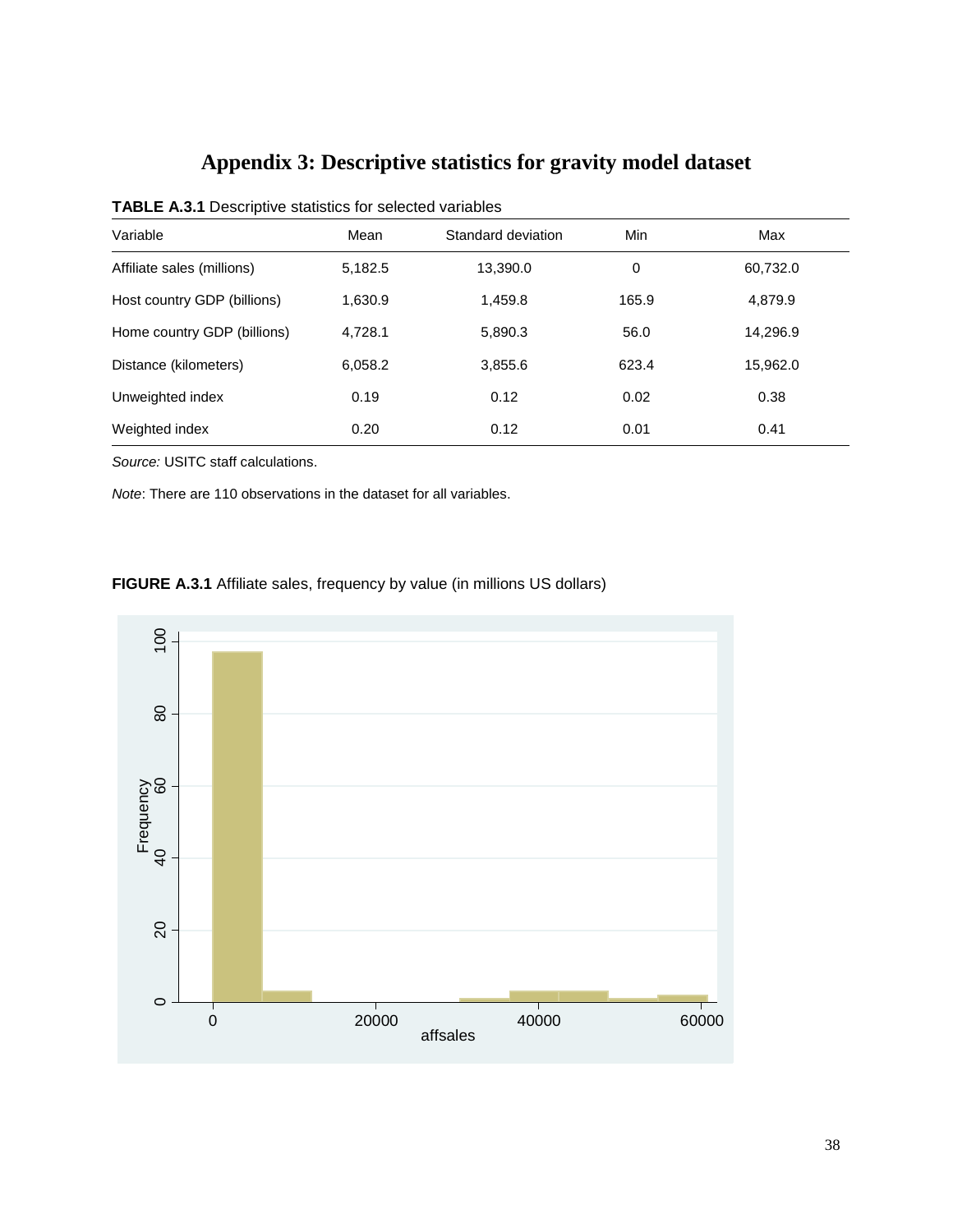| Host countries     |                | Home countries        |           |
|--------------------|----------------|-----------------------|-----------|
| Country            | Frequency      | Country               | Frequency |
| Australia          | 5              | Belgium               | 5         |
| Brazil             | 2              | <b>Czech Republic</b> | 15        |
| Canada             | 20             | Finland               | 5         |
| China              | 5              | Germany               | 15        |
| France             | 4              | Greece                | 25        |
| Germany            | 5              | Slovakia              | 10        |
| Hong Kong          | 15             | <b>United States</b>  | 35        |
| Japan              | 15             | Total                 | 110       |
| <b>Netherlands</b> | 4              |                       |           |
| Russia             | 15             |                       |           |
| Switzerland        | 15             |                       |           |
| United Kingdom     | $\overline{5}$ |                       |           |
| Total              | 110            |                       |           |
| Source: authors.   |                |                       |           |

**TABLE A.3.2** Host and home countries in the dataset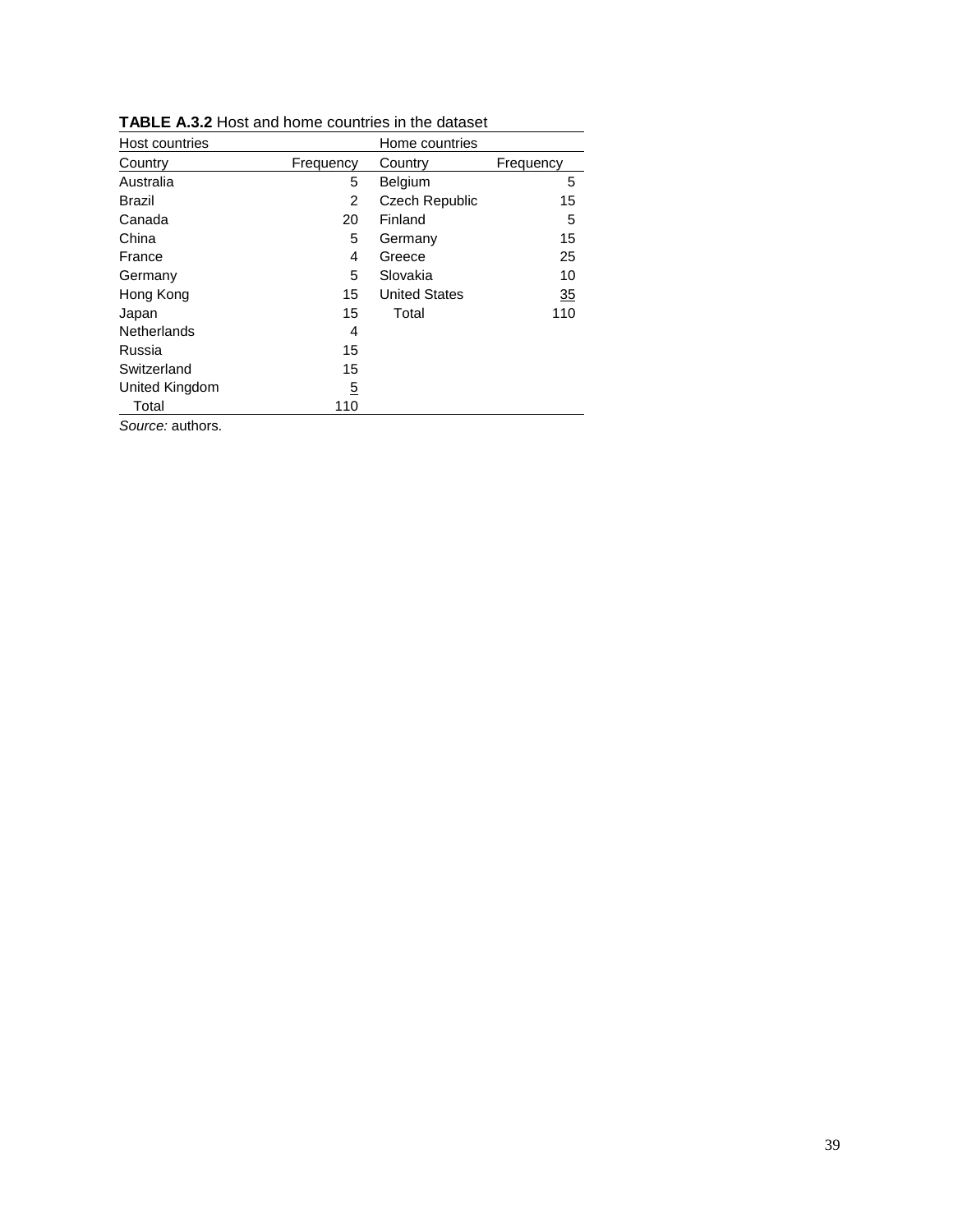### **Bibliography**

- Anderson, James, and Eric Van Wincoop. "Gravity with Gravitas: a Solution to the Border Puzzle." *American Economic Review* 93, no.1 (March 2003): 170–92. <http://www.aeaweb.org/aer/contents/index.php> (subscription required).
- Baier, Scott L., and Jeffrey H. Bergstrand. "*Bonus Vetus* OLS: A Simple Method for Approximating International Trade-Cost Effects Using the Gravity Equation." *Journal of International Economics* 77, no. 1 (February 2009): 77–85. <http://www.sciencedirect.com/science/journal/00221996/77/1> (subscription required).
- Bergstrand, Jeffrey H., and Peter Egger. "A Knowledge-and-physical-capital Model of International Trade Flows, Foreign Direct Investment, and Multinational Enterprises." *Journal of International Economics* 73, no. 2 (2007): 278–308. <http://www.sciencedirect.com/science/article/pii/S0022199607000621> (subscription required).
- Boylaud, Olivier, and Giuseppe Nicoletti. "Regulatory Reform in Retail Distribution." OECD Economic Studies 32, 2001/I. [http://www.oecd.org/document/57/0,3746,en\\_2649\\_34323\\_2392761\\_1\\_1\\_1\\_1,00.html.](http://www.oecd.org/document/57/0,3746,en_2649_34323_2392761_1_1_1_1,00.html)
- Brainard, S. Lael. "An Empirical Assessment of the Proximity-Concentration Trade-off between Multinational Sales and Trade." *American Economic Review* 87, no. 4 (September 1997): 520- 544.<http://www.jstor.org/stable/pdfplus/2951362.pdf?acceptTC=true> (subscription required).
- Conway, Paul, and Giuseppe Nicoletti. "Product Market Regulation in Non-manufacturing Sectors in OECD Countries: Measurement and Highlights." OECD Economics Department Working Papers 530, December 7, 2006. [http://www.oecd-ilibrary.org/economics/product-market-regulation-in](http://www.oecd-ilibrary.org/economics/product-market-regulation-in-the-non-manufacturing-sectors-of-oecd-countries_362886816127)[the-non-manufacturing-sectors-of-oecd-countries\\_362886816127](http://www.oecd-ilibrary.org/economics/product-market-regulation-in-the-non-manufacturing-sectors-of-oecd-countries_362886816127)
- De Benedictis, Luca, and Daria Taglioni. "The Gravity Model in International Trade." In *The Trade Impact of European Union Preferential Policies: An Analysis through Gravity Models,* edited by Luca De Benedictis and Luca Salvatici. Heidelberg, Germany: Springer, 2011. [http://www.springerlink.com/content/978-3-642-16564-1#section=909134&page=4&locus=31.](http://www.springerlink.com/content/978-3-642-16564-1#section=909134&page=4&locus=31)
- Deardorff, Alan V., and Robert Stern. "Empirical Analysis of Barriers to International Services Transactions and the Consequences of Liberalization." In *A Handbook of International Trade in Services,* edited by Aaditya Mattoo, Robert M. Stern and Gianni Zanini. New York: Oxford University Press, 2008. [http://economics.adelaide.edu.au/downloads/services-workshop/A-](http://economics.adelaide.edu.au/downloads/services-workshop/A-Handbook-Of-International-Trade-In-Services.pdf)[Handbook-Of-International-Trade-In-Services.pdf.](http://economics.adelaide.edu.au/downloads/services-workshop/A-Handbook-Of-International-Trade-In-Services.pdf)
- Deloitte. *Leaving Home: Global Powers of Retailing 2011*. London: Deloitte, January 2011. [https://www.deloitte.com/assets/Dcom-Global/Local%20Assets/Documents/](https://www.deloitte.com/assets/Dcom-Global/Local%20Assets/Documents/%20Consumer%20Business/GlobPowDELOITTE_14%20Jan.pdf)  [Consumer%20Business/GlobPowDELOITTE\\_14%20Jan.pdf.](https://www.deloitte.com/assets/Dcom-Global/Local%20Assets/Documents/%20Consumer%20Business/GlobPowDELOITTE_14%20Jan.pdf)
- Dihel, Nora, and Ben Shepherd. "Modal Estimates of Services Barriers." OECD Trade Policy Working Papers 51, 2007. [http://www.oecd-ilibrary.org/trade/modal-estimates-of-services](http://www.oecd-ilibrary.org/trade/modal-estimates-of-services-barriers_148425814101)[barriers\\_148425814101.](http://www.oecd-ilibrary.org/trade/modal-estimates-of-services-barriers_148425814101)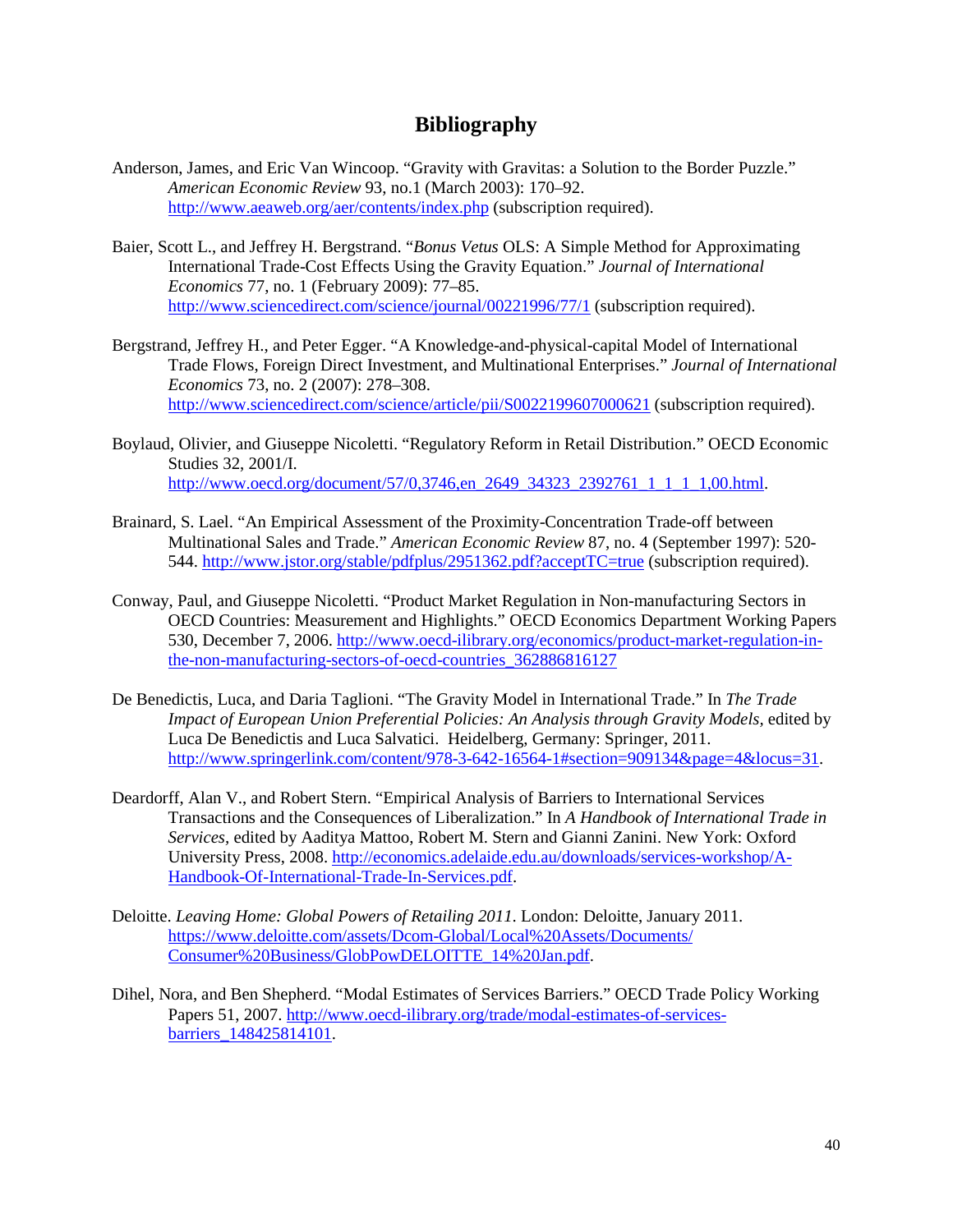Eurostat. Structural Business Statistics Database.

[http://epp.eurostat.ec.europa.eu/portal/page/portal/european\\_business/data/database](http://epp.eurostat.ec.europa.eu/portal/page/portal/european_business/data/database) (accessed November 17, 2011).

- Golub, Stephen. "Openness to Foreign Direct Investment in Services: An International Comparative Analysis." *World Economy* 32, no. 8 (2009): 1245–68. [http://onlinelibrary.wiley.com/doi/10.1111/j.1467-](http://onlinelibrary.wiley.com/doi/10.1111/j.1467-9701.2009.01201.x/abstract;jsessionid=F348559FFB5F8627149F277CF824759E.d03t03) [9701.2009.01201.x/abstract;jsessionid=F348559FFB5F8627149F277CF824759E.d03t03](http://onlinelibrary.wiley.com/doi/10.1111/j.1467-9701.2009.01201.x/abstract;jsessionid=F348559FFB5F8627149F277CF824759E.d03t03) (subscription required).
- Javorcik, Beata Smarzynska, and Yue Li. "Do the Biggest Aisles Serve a Brighter Future?" Center for Economic Policy Research (CEPR) Discussion Papers 6906, 2008. [http://www.economics.ox.ac.uk/members/beata.javorcik/JavorcikLi.pdf.](http://www.economics.ox.ac.uk/members/beata.javorcik/JavorcikLi.pdf)
- Kalirajan, Kaleeswaran. "Restrictions on Trade in Distribution Services." Productivity Commission Staff Research Paper 1638, August 16, 2000.<http://ssrn.com/abstract=270871> (free registration required).
- Kleinert, Jörn, and Farid Toubal. "Gravity for FDI." *Review of International Economics* 18, no. 1 (2010): 1–13.<http://onlinelibrary.wiley.com/doi/10.1111/j.1467-9396.2009.00869.x/abstract> (subscription required).
- Nordas, Hildegunn Kyvik. "Gatekeepers to Consumer Markets: the Role of Retailers in International Trade." *The International Review of Retail, Distribution and Consumer Research* 18, no. 5 (December 2008): 449-472. <http://www.ingentaconnect.com/content/routledg/rirr/2008/00000018/00000005/art00001> (subscription required).
- Office of the United States Trade Representative (USTR). *2011 Special 301 Report.* Washington, DC: USTR, April 2011. [http://www.ustr.gov/webfm\\_send/2841.](http://www.ustr.gov/webfm_send/2841)
- Pilat, Dirk. "Regulation and Performance in the Distribution Sector." OECD Economics Department Working Papers 180, 1997. [http://dx.doi.org/10.1787/121136556730.](http://dx.doi.org/10.1787/121136556730)
- Planet Retail. "Global Retail Rankings 2011: Grocery (USD)." [www.planetretail.net](http://www.planetretail.net/) (subscription required).
- ———. Planet Retail Database[. www.planetretail.net](http://www.planetretail.net/) (accessed various dates) (subscription required).
- Powers, William. "Endogenous Liberalization and Sectoral Trade." USITC Office of Economics Work Paper 2007-06-B. [http://www.usitc.gov/publications/332/working\\_papers/EC200706B.pdf.](http://www.usitc.gov/publications/332/working_papers/EC200706B.pdf)
- Santos Silva, J.M.C., and Silvana Tenreyro, "The Log of Gravity." *The Review of Economics and Statistics* 88, no. 4 (November 2006): 641–58. <http://www.mitpressjournals.org/doi/abs/10.1162/rest.88.4.641?journalCode=rest> (subscription required).
- Tinbergen, Jan. *Shaping the World Economy: Suggestions for an International Economic Policy.* New York: Twentieth Century Fund, 1962.